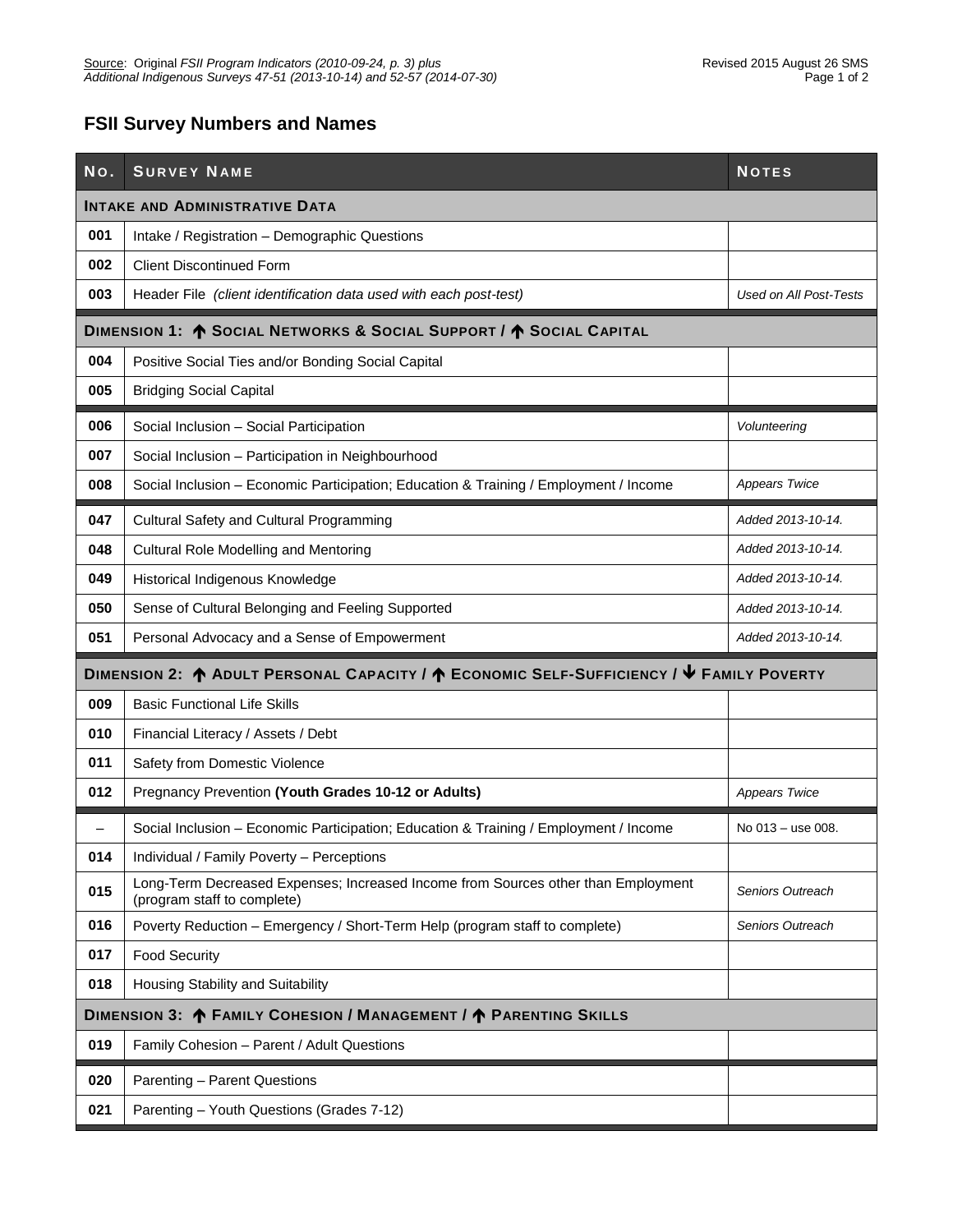| No. | <b>SURVEY NAME</b>                                                                                 | <b>NOTES</b>      |  |  |  |  |  |
|-----|----------------------------------------------------------------------------------------------------|-------------------|--|--|--|--|--|
|     | DIMENSION 3: $\spadesuit$ FAMILY COHESION / MANAGEMENT / $\spadesuit$ PARENTING SKILLS (CONTINUED) |                   |  |  |  |  |  |
| 052 | Understanding Traditional and Community-Based Parenting Practices                                  | Added 2014-07-30. |  |  |  |  |  |
| 053 | Use of Traditional and Community-Based Practices                                                   | Added 2014-07-30. |  |  |  |  |  |
| 054 | <b>Traditional Healing Practices for Individuals</b>                                               | Added 2014-07-30. |  |  |  |  |  |
| 055 | Understanding the Impact of History as a Part of the Healing Process                               | Added 2014-07-30. |  |  |  |  |  |
| 056 | Understanding Ceremony as Healing                                                                  | Added 2014-07-30. |  |  |  |  |  |
| 057 | Accessing Ceremony for Healing                                                                     | Added 2014-07-30. |  |  |  |  |  |
|     | DIMENSION 4: ^ CHILD & YOUTH POSITIVE DEVELOPMENT                                                  |                   |  |  |  |  |  |
| 022 | Children - Grades 4-6 - School Engagement, Success                                                 |                   |  |  |  |  |  |
| 023 | Youth - Grades 7-12 - School Engagement, Success                                                   |                   |  |  |  |  |  |
| 024 | Children - Grades 4-6 - Positive Friendships / Social Skills                                       |                   |  |  |  |  |  |
| 025 | Children - Grades 4-6 - Engagement in Community                                                    |                   |  |  |  |  |  |
| 026 | Children - Grades 4-6 - Helps and Respects Others                                                  |                   |  |  |  |  |  |
| 027 | Children - Grades 4-6 - Adult Confidant                                                            |                   |  |  |  |  |  |
| 028 | Youth - Grades 7-12 - Friendships                                                                  |                   |  |  |  |  |  |
| 029 | Youth - Grades 7-12 - Adult Confidant                                                              |                   |  |  |  |  |  |
| 030 | Youth - Grades 7-12 - Positive Peer Relationships                                                  |                   |  |  |  |  |  |
| 031 | Youth - Grades 7-12 - Good Social Skills                                                           |                   |  |  |  |  |  |
| 032 | Youth - Grades 7-12 - Engagement in Community                                                      | There is no 033.  |  |  |  |  |  |
| 034 | Children - Grades 4-6 - Self-Esteem, Self-Confidence, Optimism                                     |                   |  |  |  |  |  |
| 035 | Children - Grades 4-6 - Ability to Cope Effectively with Challenges                                |                   |  |  |  |  |  |
| 036 | Children - Grades 4-6 - Pro-Social Attitudes, Clear Values                                         |                   |  |  |  |  |  |
| 037 | Children - Grades 4-6 - Sense of Belonging                                                         |                   |  |  |  |  |  |
| 038 | Youth - Grades 7-12 - Self-Esteem, Self-Confidence, Identity                                       |                   |  |  |  |  |  |
| 039 | Youth - Grades 7-12 - Ethnocultural Identity                                                       |                   |  |  |  |  |  |
| 040 | Youth - Grades 7-12 - Sense of Belonging                                                           |                   |  |  |  |  |  |
| 041 | Youth - Grades 7-12 - Pro-Social Attitudes, Clear Values                                           |                   |  |  |  |  |  |
| 042 | Children - Grades 4-6 - Activities - CAS Mandatory (child or parent questionnaire)                 | CAS Mandatory     |  |  |  |  |  |
| 043 | Youth - Junior / Senior High - Activities - CAS Mandatory                                          | CAS Mandatory     |  |  |  |  |  |
| 044 | Youth - Junior / Senior High - Constructive Use of Time - CAS Mandatory                            | CAS Mandatory     |  |  |  |  |  |
| 045 | Child Abuse Prevention (multi-site school-based programs)                                          |                   |  |  |  |  |  |
| -   | <b>Pregnancy Prevention</b>                                                                        | No 046 - use 012. |  |  |  |  |  |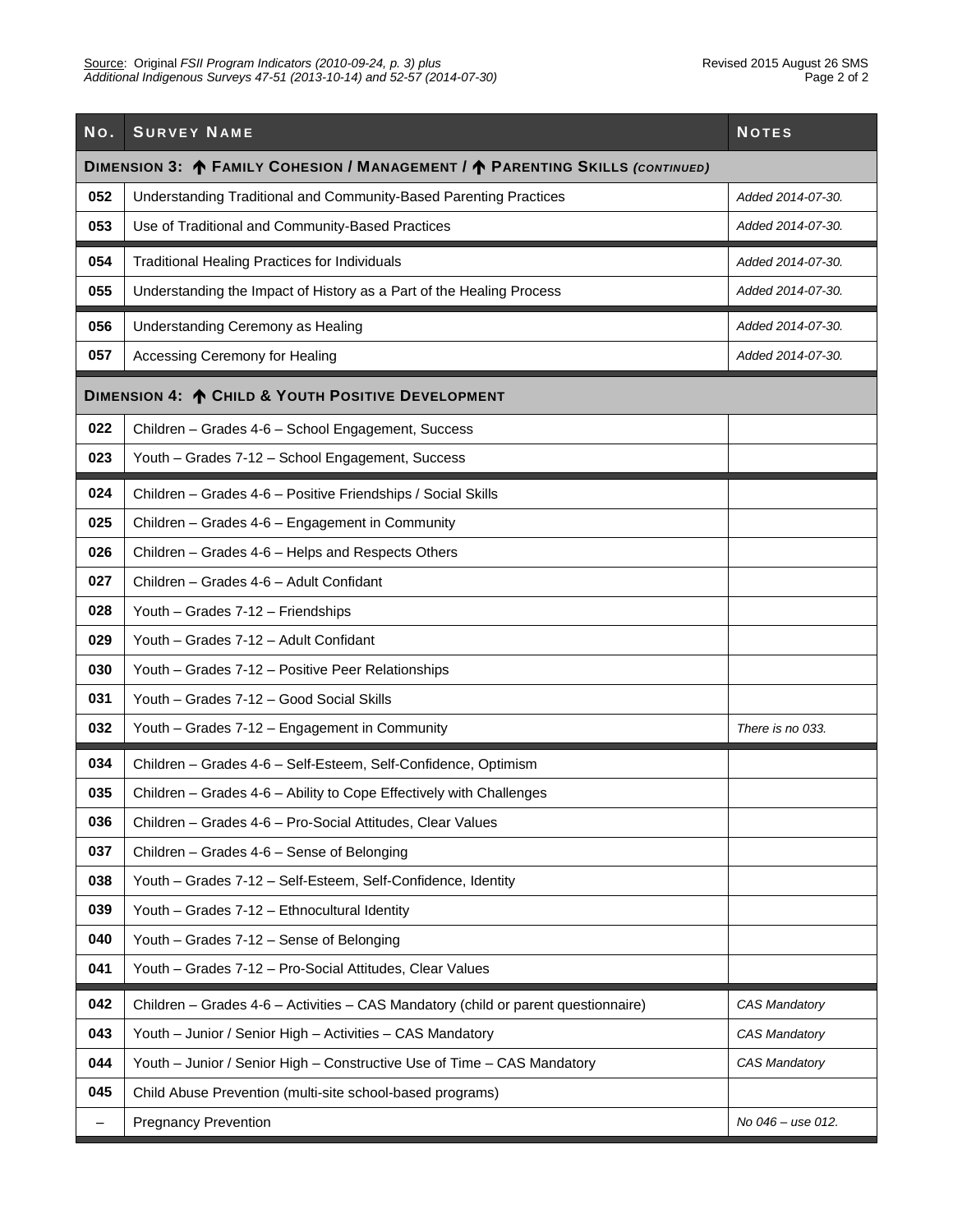# FCSS Social Inclusion Indicators (FSII) Administrative Data and Demographic Survey

#### **FOIP Statement**

This information is collected under the authority of the Freedom of Information and Protection of Privacy Act (FOIP) Section 33(c) for the purpose of program evaluation and planning. The data will not be shared beyond The City of Calgary and the agencies that collected it, where it will be aggregated, analyzed and reported. The findings will be used to determine overall program effectiveness to improve services for all participants. Completion of demographic and survey data is voluntary. If you have any questions about the use of the information, please contact The City of Calgary FCSS at 403-268-5151 and a Social Planner will return your call.

| <b>Administrative Data</b>                                      |  |  |  |  |
|-----------------------------------------------------------------|--|--|--|--|
| Today's Date - For Program Use Only: (MM/DD/YYYY)               |  |  |  |  |
| Program:                                                        |  |  |  |  |
| <b>Enter Client ID:</b>                                         |  |  |  |  |
| First 2 letters of first name:<br>First 2 letters of last name: |  |  |  |  |
| Date of Birth: (MM/DD/YYYY)<br>Age:                             |  |  |  |  |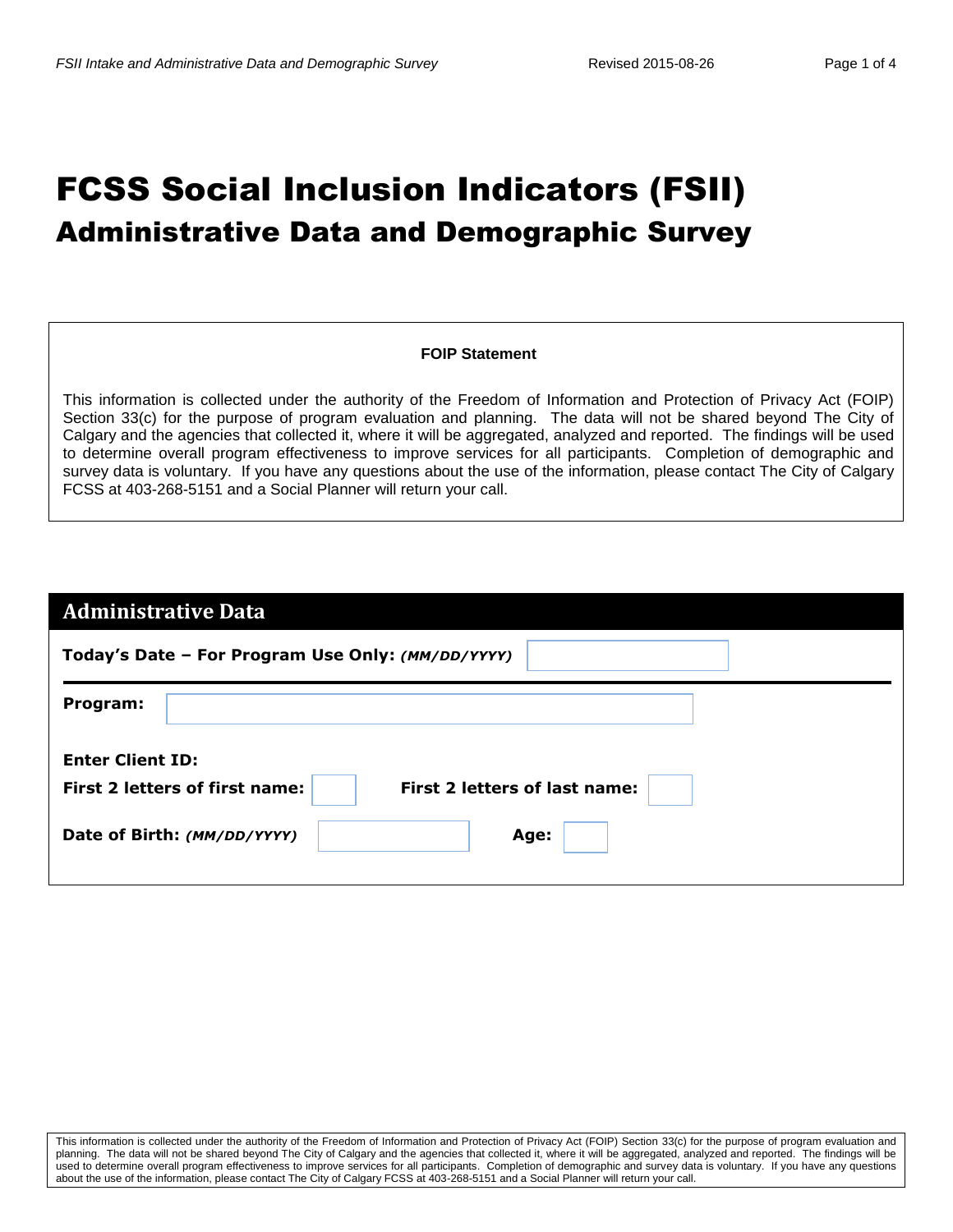| <b>Demographic Survey</b>                                                      |                                                                                                | <b>Survey 001</b>            |  |  |  |  |  |
|--------------------------------------------------------------------------------|------------------------------------------------------------------------------------------------|------------------------------|--|--|--|--|--|
| Voluntary demographics to be collected by all programs at intake.              |                                                                                                |                              |  |  |  |  |  |
| <b>Registration date</b> (when client started in the program): (MM/DD/YYYY)    |                                                                                                |                              |  |  |  |  |  |
| Age: $_{(age)}$                                                                |                                                                                                |                              |  |  |  |  |  |
| Gender: (gender)<br>$\Box$ Male <sub>(1)</sub><br>$\Box$ Female <sub>(2)</sub> | $\Box$ Transgender <sub>(3)</sub><br>$\Box$ Other: <sub>(4)</sub>                              |                              |  |  |  |  |  |
| Grade in school: (if applicable) $_{(grade)}$                                  |                                                                                                |                              |  |  |  |  |  |
| <b>Indigenous/Aboriginal identity: (aborid)</b>                                |                                                                                                |                              |  |  |  |  |  |
| $\Box$ Not applicable <sub>(77)</sub><br>$\Box$ First Nations <sub>(1)</sub>   | $\Box$ Métis <sub>(2)</sub><br>$\Box$ Inuit <sub>(3)</sub><br>$\Box$ Non-status <sub>(4)</sub> | <b>OBill C-31 status</b> (5) |  |  |  |  |  |
| Population group: (choose only 1) (popqrp)                                     |                                                                                                |                              |  |  |  |  |  |
| □ Caucasian                                                                    | □ Latin American                                                                               |                              |  |  |  |  |  |
| $\Box$ Aboriginal                                                              | □ South Asian (e.g., East Indian, Pakistani, Sri Lankan, etc.)                                 |                              |  |  |  |  |  |
| □ African/Caribbean                                                            | □ Southeast Asian (e.g., Vietnamese, Cambodian, Malaysian, Laotian, etc.)                      |                              |  |  |  |  |  |
| $\Box$ Arab                                                                    | □ West Asian (e.g., Iranian, Afghan, etc.)                                                     |                              |  |  |  |  |  |
| $\Box$ Chinese                                                                 | □ Other Group (See next field to complete)                                                     |                              |  |  |  |  |  |
| $\Box$ Filipino                                                                | □ Not Applicable                                                                               |                              |  |  |  |  |  |
| $\Box$ Japanese<br>$\Box$ Korean                                               | □ No Answer<br>$\Box$ Don't know                                                               |                              |  |  |  |  |  |
|                                                                                |                                                                                                |                              |  |  |  |  |  |
| Other population group: (popgrpoth)                                            |                                                                                                |                              |  |  |  |  |  |
| Language spoken most often at home: (choose only 1) (homelang)                 |                                                                                                |                              |  |  |  |  |  |
| $\square$ English                                                              | $\Box$ Korean                                                                                  | $\Box$ Somali                |  |  |  |  |  |
| $\Box$ French                                                                  | $\Box$ Kurdish                                                                                 | $\Box$ Spanish               |  |  |  |  |  |
| □ Aboriginal                                                                   | □ Mandarin                                                                                     | $\Box$ Tagalog               |  |  |  |  |  |
| □ Arabic<br>□ Chinese (unspecified)                                            | $\Box$ Nuer<br>□ Pashto                                                                        | $\Box$ Urdu<br>□ Vietnamese  |  |  |  |  |  |
| $\Box$ Dinka                                                                   | $\Box$ Polish                                                                                  | $\Box$ Other                 |  |  |  |  |  |
| $\Box$ Farsi                                                                   | $\Box$ Punjabi                                                                                 | □ Don't know                 |  |  |  |  |  |
| $\Box$ Hindi                                                                   |                                                                                                |                              |  |  |  |  |  |
| Other language: (langoth)                                                      |                                                                                                |                              |  |  |  |  |  |
|                                                                                |                                                                                                |                              |  |  |  |  |  |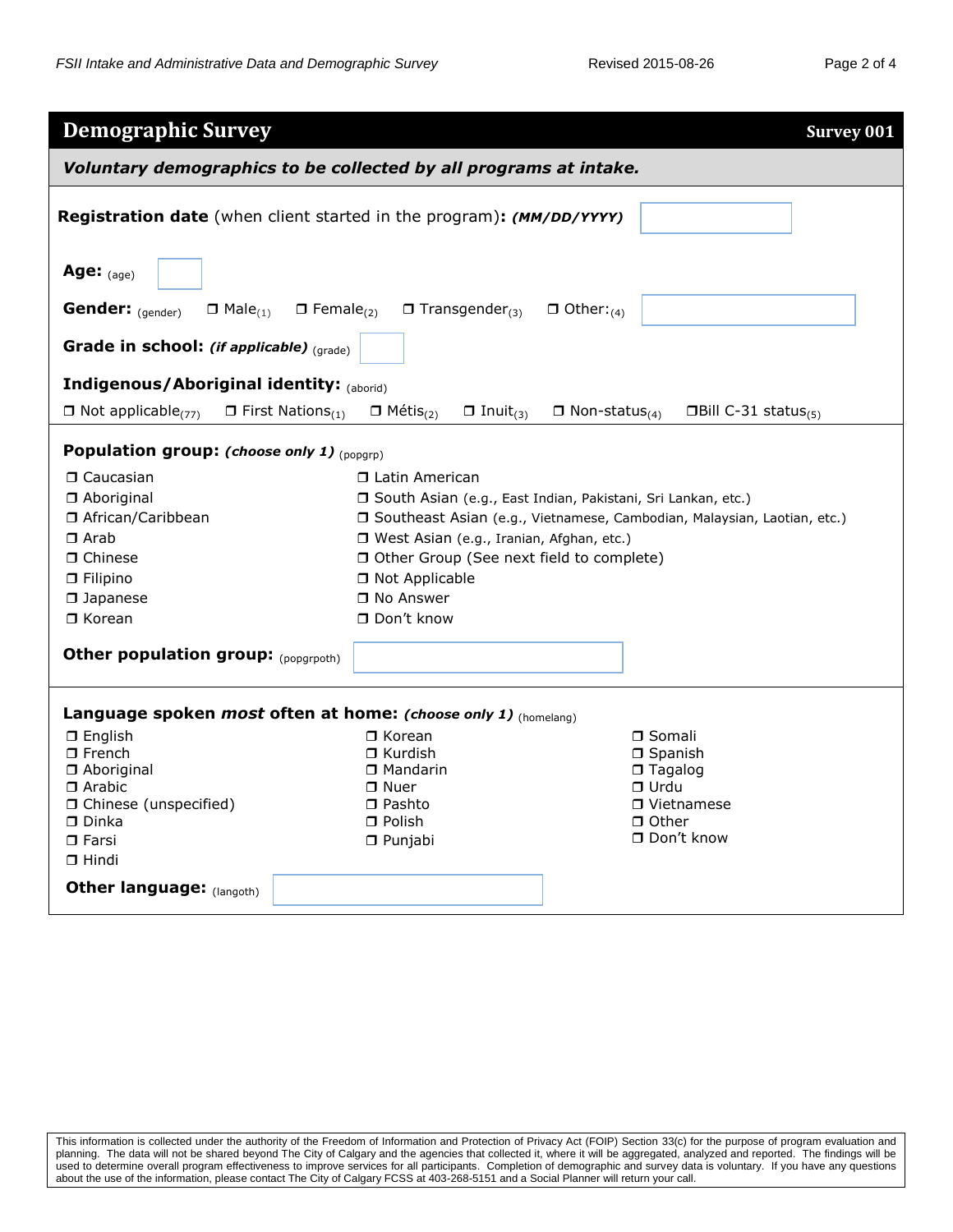| <b>Born in Canada?</b> (borncan)<br>$\Box$ Yes <sub>(2)</sub><br>$\Box$ No <sub>(1)</sub>                                                                                                                                                                                                                                                                                                                                                                                                                             |  |  |  |  |  |  |  |  |
|-----------------------------------------------------------------------------------------------------------------------------------------------------------------------------------------------------------------------------------------------------------------------------------------------------------------------------------------------------------------------------------------------------------------------------------------------------------------------------------------------------------------------|--|--|--|--|--|--|--|--|
|                                                                                                                                                                                                                                                                                                                                                                                                                                                                                                                       |  |  |  |  |  |  |  |  |
| If not born in Canada: country of birth: $_{(counter)}$                                                                                                                                                                                                                                                                                                                                                                                                                                                               |  |  |  |  |  |  |  |  |
| If not born in Canada, number of years in Canada: (VISCan)                                                                                                                                                                                                                                                                                                                                                                                                                                                            |  |  |  |  |  |  |  |  |
| What neighbourhood do you live in? (neighb)                                                                                                                                                                                                                                                                                                                                                                                                                                                                           |  |  |  |  |  |  |  |  |
| What are the first 3 digits of your Postal Code? (postalcode)                                                                                                                                                                                                                                                                                                                                                                                                                                                         |  |  |  |  |  |  |  |  |
| Do you have any difficulty hearing, seeing, communicating, walking, climbing stairs, bending,<br>learning, or doing any similar activities? $_{(actlim1)}$<br>$\Box$ Yes, sometimes <sub>(2)</sub><br>$\Box$ Yes, often <sub>(3)</sub><br>$\Box$ No <sub>(1)</sub><br>Does a physical condition or mental condition or health problem reduce the amount or the<br>kind of activity you can do? $_{(actlim2)}$<br>$\Box$ Yes, sometimes <sub>(2)</sub><br>$\Box$ Yes, often <sub>(3)</sub><br>$\Box$ No <sub>(1)</sub> |  |  |  |  |  |  |  |  |
| How did you find out about this program: $_{(referby)}$<br>$\Box$ 211<br>□ Advertisement<br>City of Calgary website<br>$\Box$ Referred by another program                                                                                                                                                                                                                                                                                                                                                             |  |  |  |  |  |  |  |  |
| □ Don't know<br>□ School<br>$\Box$ Word of mouth<br>$\Box$ Other                                                                                                                                                                                                                                                                                                                                                                                                                                                      |  |  |  |  |  |  |  |  |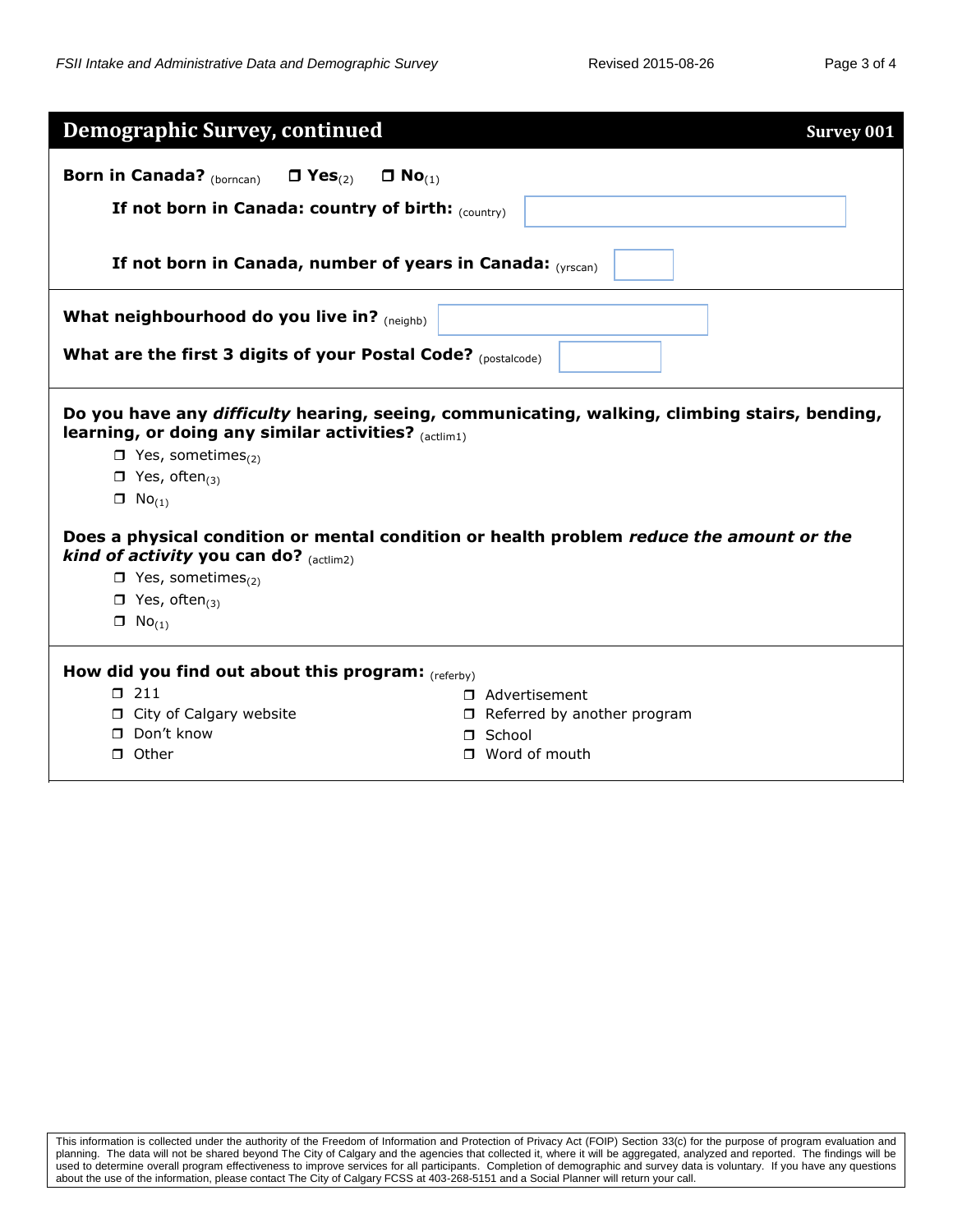| <b>Demographic Survey, continued</b><br><b>Survey 001</b>                                                                                                                                                                                                                                                    |                                                              |                          |                        |  |  |  |  |  |
|--------------------------------------------------------------------------------------------------------------------------------------------------------------------------------------------------------------------------------------------------------------------------------------------------------------|--------------------------------------------------------------|--------------------------|------------------------|--|--|--|--|--|
| Additional questions for adults and emancipated minors.                                                                                                                                                                                                                                                      |                                                              |                          |                        |  |  |  |  |  |
| <b>Marital Status: (marital)</b><br>$\Box$ Married <sub>(1)</sub><br>Divorced <sub>(5)</sub><br>π.<br>Living common-law $_{(2)}$<br><b><math>\Box</math></b> Single, never married <sub>(6)</sub><br>$\Box$<br>$\Box$ Don't know <sub>(88)</sub><br>Widowed $_{(3)}$<br>0<br>$\Box$ Separated <sub>(4)</sub> |                                                              |                          |                        |  |  |  |  |  |
|                                                                                                                                                                                                                                                                                                              | Total number of adults (18 or older) in household: (adults)  |                          |                        |  |  |  |  |  |
|                                                                                                                                                                                                                                                                                                              | Total number of people under age 18 in household: (numchild) |                          |                        |  |  |  |  |  |
| Ages of children in household: $_{(chage)}$                                                                                                                                                                                                                                                                  |                                                              |                          |                        |  |  |  |  |  |
| Child $1$ :<br>Child 2:                                                                                                                                                                                                                                                                                      | Child $3:$<br>Child $4:$                                     | Child $5:$<br>Child $6:$ | Child $7:$<br>Child 8: |  |  |  |  |  |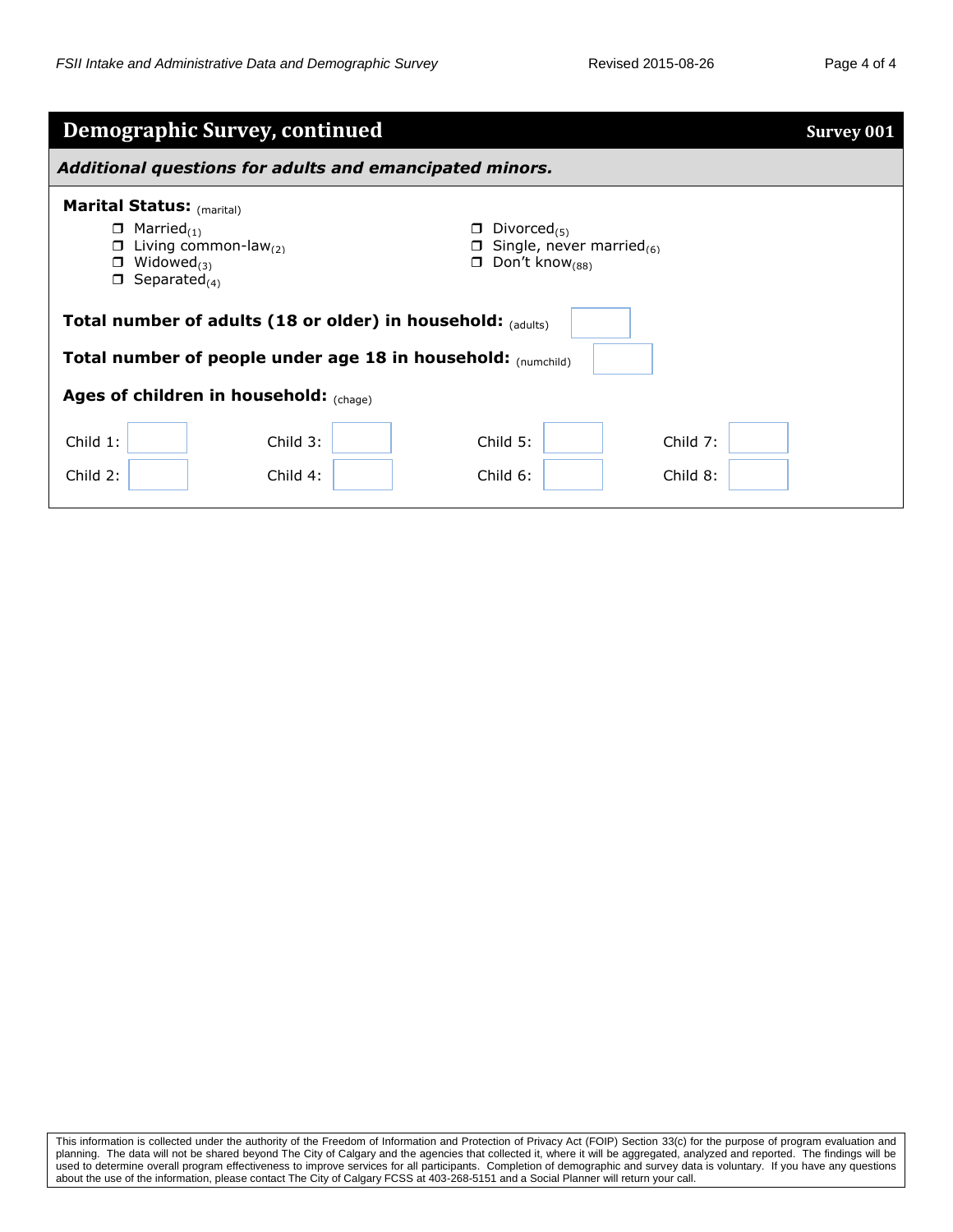# FCSS Social Inclusion Indicators (FSII) Program Surveys 2-57

#### **FOIP Statement**

This information is collected under the authority of the Freedom of Information and Protection of Privacy Act (FOIP) Section 33(c) for the purpose of program evaluation and planning. The data will not be shared beyond The City of Calgary and the agencies that collected it, where it will be aggregated, analyzed and reported. The findings will be used to determine overall program effectiveness to improve services for all participants. Completion of demographic and survey data is voluntary. If you have any questions about the use of the information, please contact The City of Calgary FCSS at 403-268-5151 and a Social Planner will return your call.

| <b>Client Discontinued Form</b>                                        | <b>Survey 002</b> |
|------------------------------------------------------------------------|-------------------|
| Client Discontinued Date: (MM/DD/YYYY)                                 |                   |
| Program:                                                               |                   |
| <b>Enter Client ID:</b>                                                |                   |
| <b>First 2 letters of first name:</b><br>First 2 letters of last name: |                   |
| Date of Birth: (MM/DD/YYYY)<br>Age:                                    |                   |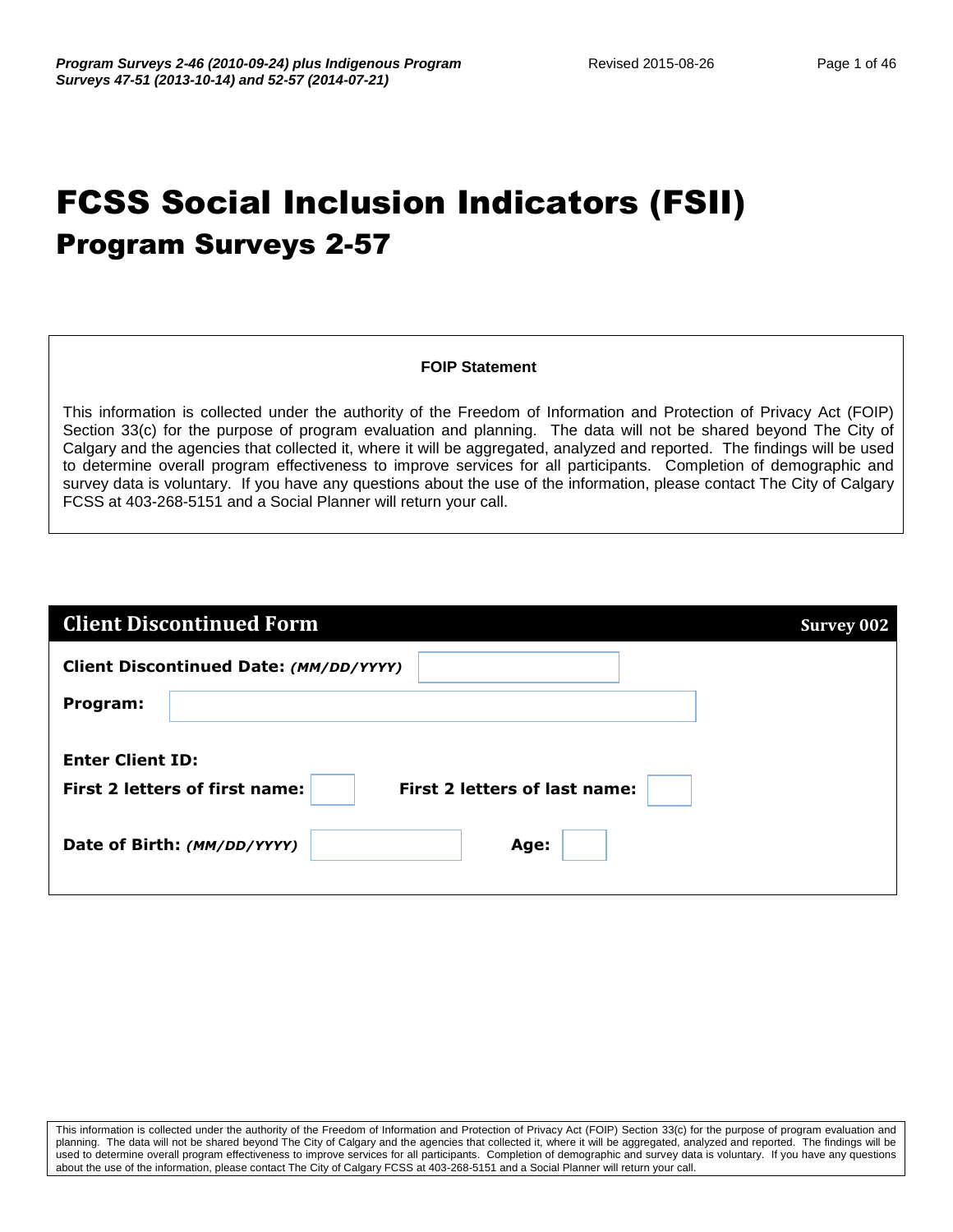#### **FOIP Statement**

| <b>Administrative Data for Use with Indicator Surveys</b>                                                                                                            | <b>Survey 003</b> |  |  |  |  |  |
|----------------------------------------------------------------------------------------------------------------------------------------------------------------------|-------------------|--|--|--|--|--|
| If you are administering a set of survey questions, you will need to enter the following information before you can<br>enter the survey data into the FSII database: |                   |  |  |  |  |  |
| Test Date: (MM/DD/YYYY)                                                                                                                                              |                   |  |  |  |  |  |
| Program:                                                                                                                                                             |                   |  |  |  |  |  |
| <b>Enter Client ID:</b>                                                                                                                                              |                   |  |  |  |  |  |
| <b>First 2 letters of last name:</b><br><b>First 2 letters of first name:</b>                                                                                        |                   |  |  |  |  |  |
| Date of Birth: (MM/DD/YYYY)<br>Age:                                                                                                                                  |                   |  |  |  |  |  |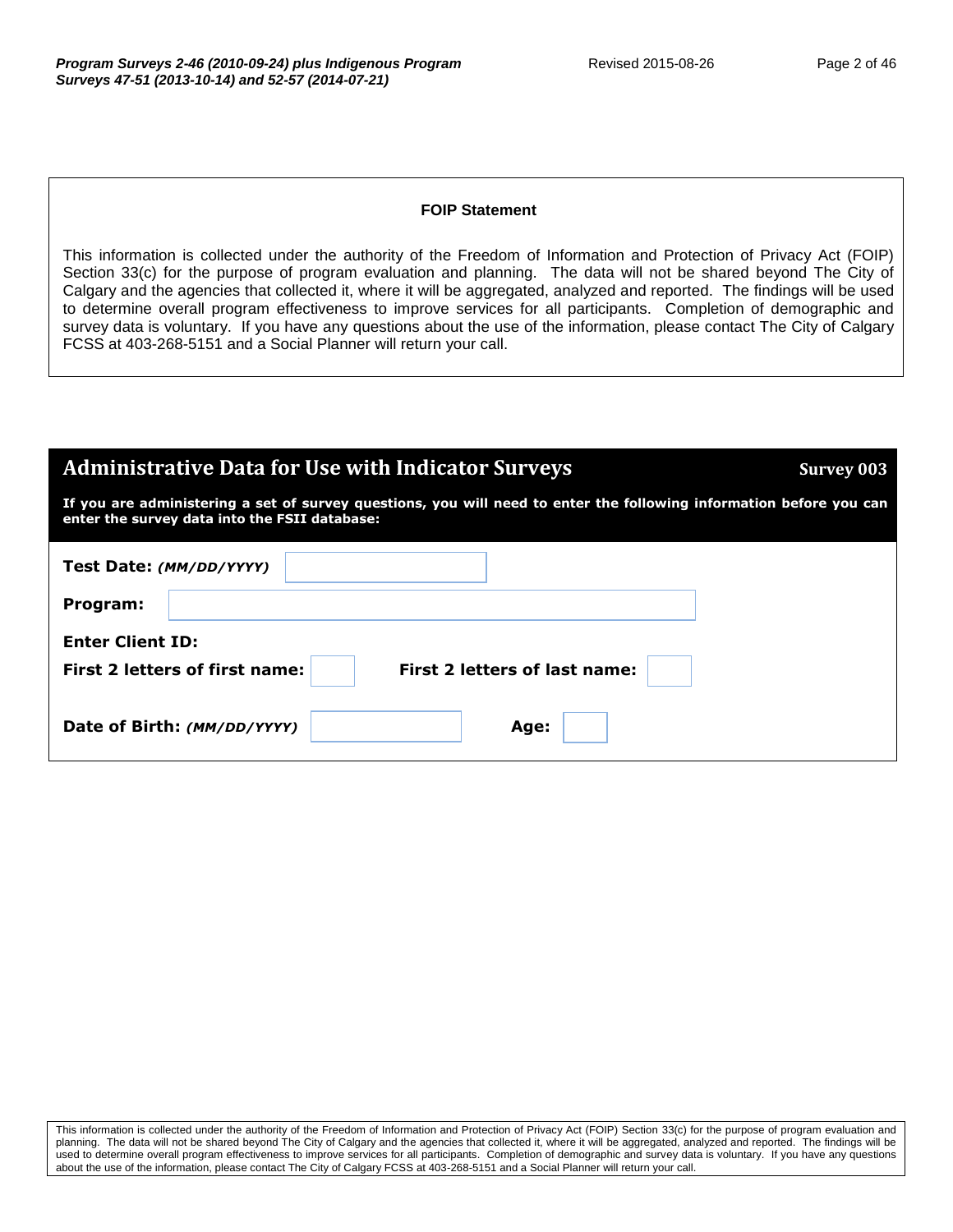## **DIMENSION ONE: SOCIAL NETWORKS & SOCIAL SUPPORT SOCIAL CAPITAL**

#### **Surveys 4, 5, 6, 7, and 8.**

#### **FOIP Statement**

This information is collected under the authority of the Freedom of Information and Protection of Privacy Act (FOIP) Section 33(c) for the purpose of program evaluation and planning. The data will not be shared beyond The City of Calgary and the agencies that collected it, where it will be aggregated, analyzed and reported. The findings will be used to determine overall program effectiveness to improve services for all participants. Completion of demographic and survey data is voluntary. If you have any questions about the use of the information, please contact The City of Calgary FCSS at 403-268-5151 and a Social Planner will return your call.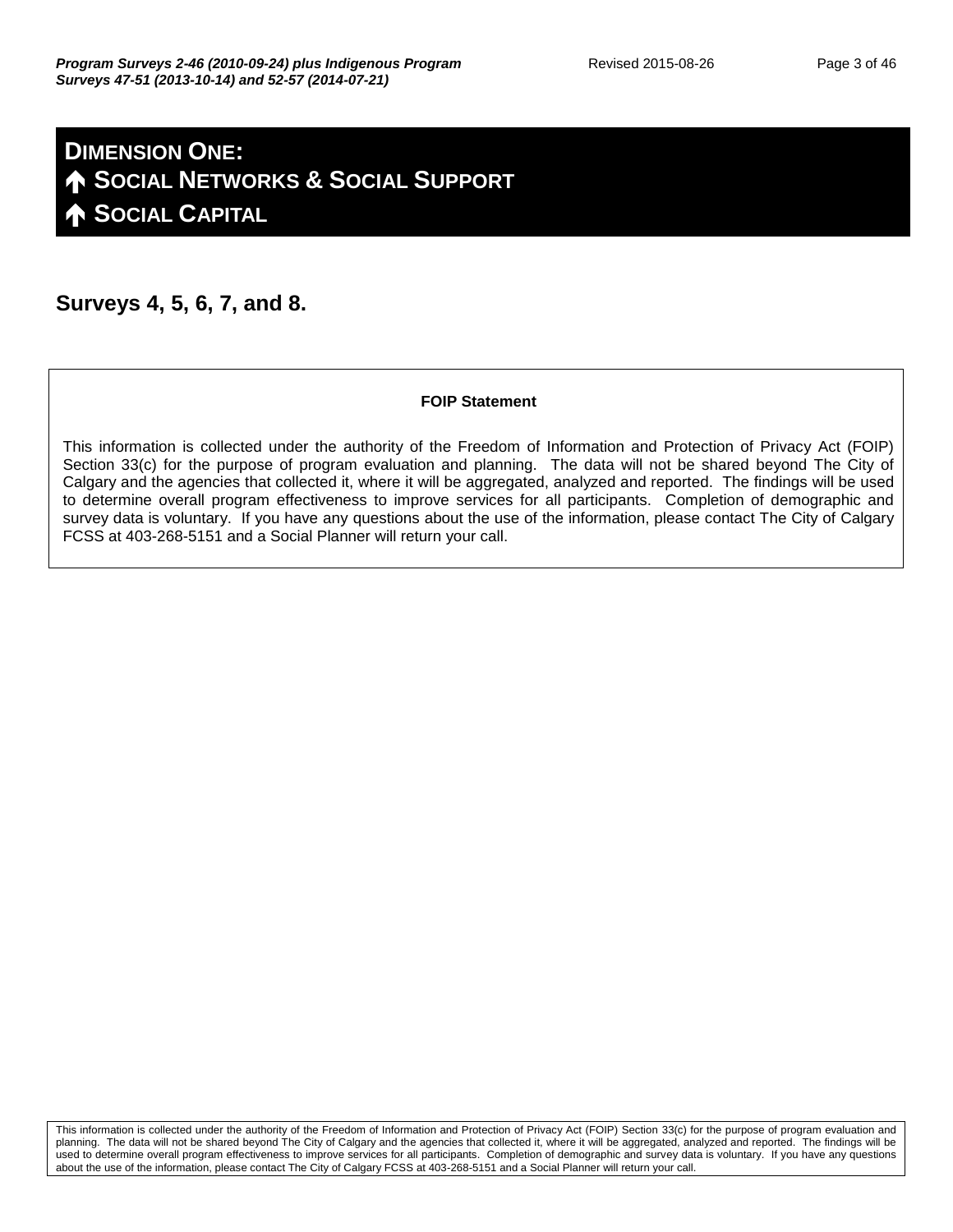## **DIMENSION ONE: Domain 1 – Social Capital / Positive Social Ties** (Surveys 4 and 5)

## **Positive Social Ties and/or Bonding Social Capital** <sup>1</sup> **Survey 004 Survey 004**

**How often is each of the following kinds of support available to you if you need it:**

| 1. Someone to have a good time with? $_{(pst)}$                                                        | $Never_{(1)}$  | A little of<br>the time $_{(2)}$ | Some of<br>the time $_{(3)}$ | Most of<br>the time $_{(4)}$ | Always $(5)$    |                           |
|--------------------------------------------------------------------------------------------------------|----------------|----------------------------------|------------------------------|------------------------------|-----------------|---------------------------|
| 2. Someone who shows you love and affection? $_{(sst2)}$                                               | Never $_{(1)}$ | A little of<br>the time $_{(2)}$ | Some of<br>the time $_{(3)}$ | Most of<br>the time $_{(4)}$ | Always $_{(5)}$ |                           |
| 3. Someone to turn to for suggestions about how to deal<br>with a personal problem? $_{(pst3)}$        | $Never_{(1)}$  | A little of<br>the time $_{(2)}$ | Some of<br>the time $_{(3)}$ | Most of<br>the time $_{(4)}$ | Always $_{(5)}$ |                           |
| 4. Someone to take you to the doctor if you needed it?<br>(pst4)                                       | $Never_{(1)}$  | A little of<br>the time $_{(2)}$ | Some of<br>the time $(3)$    | Most of<br>the time $_{(4)}$ | Always $_{(5)}$ |                           |
| 5. Someone to prepare your meals if you were unable to<br>do it yourself? $_{(pst5)}$                  | $Never_{(1)}$  | A little of<br>the time $_{(2)}$ | Some of<br>the time $_{(3)}$ | Most of<br>the time $_{(4)}$ | Always $(5)$    |                           |
| 6. Someone to help with daily chores if you were sick?<br>(pst6)                                       | Never $_{(1)}$ | A little of<br>the time $_{(2)}$ | Some of<br>the time $_{(3)}$ | Most of<br>the time $_{(4)}$ | Always $_{(5)}$ |                           |
| 7. Someone to look after your child(ren) for several hours<br>if needed? (If applicable) $_{(pst)}$    | $Never_{(1)}$  | A little of<br>the time $_{(2)}$ | Some of<br>the time $_{(3)}$ | Most of<br>the time $_{(4)}$ | Always $_{(5)}$ | Not<br>Applicable<br>(77) |
| 8. Someone to look after your spouse for several hours if<br>needed? (If applicable) (pst8)            | $Never_{(1)}$  | A little of<br>the time $_{(2)}$ | Some of<br>the time $_{(3)}$ | Most of<br>the time $_{(4)}$ | Always $_{(5)}$ | Not<br>Applicable<br>(77) |
| Someone to look after your parent(s) for several hours<br>9.<br>if needed? (If applicable) $_{(pst9)}$ | $Never_{(1)}$  | A little of<br>the time $(2)$    | Some of<br>the time $_{(3)}$ | Most of<br>the time $_{(4)}$ | Always $_{(5)}$ | Not<br>Applicable<br>(77) |

#### **Bridging Social Capita**l

<sup>2</sup> **Survey 005**

**Think of all the friends you had contact with in the past month, whether the contact was in person, by telephone, or by e-mail or other electronic communication. Of all these people:**

| 1. How many spoke a language different from your own<br>mother tongue (the language you first learned in<br>childhood)? (brsc1) | None $(1)$                  | A few $(2)$ | About<br>half <sub>(3)</sub> | Most <sub>(4)</sub>   | $All_{(5)}$                | Don't know $(88)$          |
|---------------------------------------------------------------------------------------------------------------------------------|-----------------------------|-------------|------------------------------|-----------------------|----------------------------|----------------------------|
| 2. How many come from an ethnic group that is visibly<br>different from yours? (brsc2)                                          | $None_{(1)}$                | A few $(2)$ | About<br>half $_{(3)}$       | Most <sub>(4)</sub>   | $All_{(5)}$                | Don't know $(88)$          |
| 3. How many have roughly the same level of education as<br>you? $_{(brsc3)}$                                                    | $None_{(1)}$                | A few $(2)$ | About<br>half <sub>(3)</sub> | $Most$ <sub>(4)</sub> | $All_{(5)}$                | Don't know <sub>(88)</sub> |
| 4. How many are from a similar household income level as<br>you? $(brsc4)$                                                      | None $(1)$                  | A few $(2)$ | About<br>half $_{(3)}$       | Most <sub>(4)</sub>   | $All_{(5)}$                | Don't know <sub>(88)</sub> |
| 5. How many would be good contacts if you were looking for<br>a job? $_{(brsc5)}$                                               | Write in number of friends: |             |                              |                       | Don't know $_{(88)}$       |                            |
| 6. How many would lend you money if you needed it? $_{(brsc6)}$                                                                 | Write in number of friends: |             |                              |                       | Don't know <sub>(88)</sub> |                            |

 $\overline{a}$ <sup>1</sup> S-004, Questions 7, 8, and 9: Conditional responses are not included in overall average scores. Response frequencies are shown in a table and bar chart.

 $2^2$  S-005, Questions 5 and 6: Cannot be analyzed for statistically significant change. Response frequencies are shown in a table and bar chart.

This information is collected under the authority of the Freedom of Information and Protection of Privacy Act (FOIP) Section 33(c) for the purpose of program evaluation and planning. The data will not be shared beyond The City of Calgary and the agencies that collected it, where it will be aggregated, analyzed and reported. The findings will be used to determine overall program effectiveness to improve services for all participants. Completion of demographic and survey data is voluntary. If you have any questions about the use of the information, please contact The City of Calgary FCSS at 403-268-5151 and a Social Planner will return your call.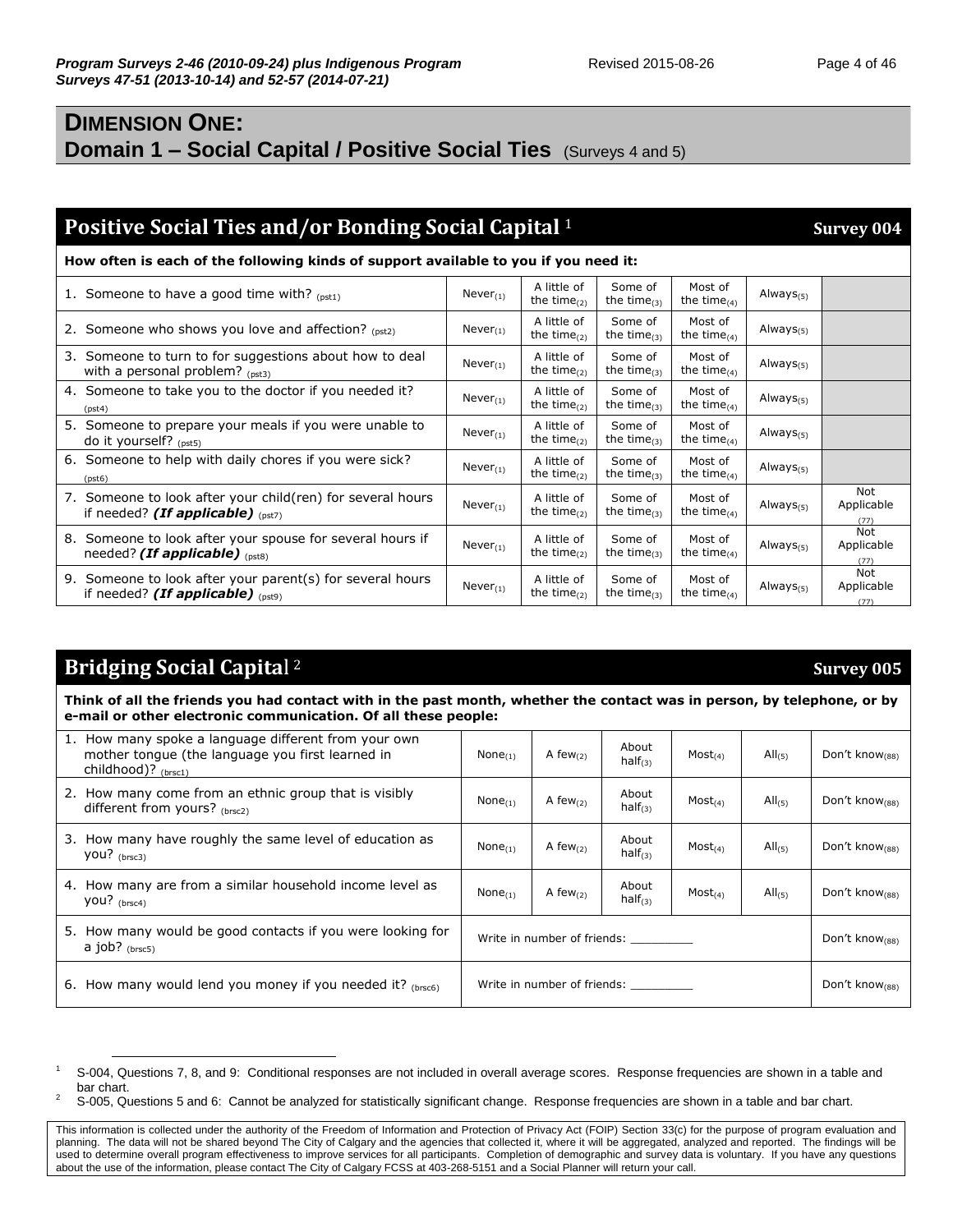## **DIMENSION ONE: Domain 2 – Social Inclusion** (Surveys 6, 7, and 8)

| Social Inclusion - Social Participation $3$                                                                                                                                                               |                                                   |                                        |                                               |                                      | <b>Survey 006</b>                        |
|-----------------------------------------------------------------------------------------------------------------------------------------------------------------------------------------------------------|---------------------------------------------------|----------------------------------------|-----------------------------------------------|--------------------------------------|------------------------------------------|
| 1. Are you a member of any voluntary organizations or associations<br>such as school groups, church social groups, community centres,<br>ethnic associations, or social, civic or fraternal clubs? (sip1) | $\Box$ No <sub>(1)</sub>                          | $\Box$ Yes <sub>(2)</sub>              |                                               |                                      |                                          |
| 2. If you answered yes to Question 1:<br>How often did you participate in meetings or activities of these<br>groups in the past 12 months? $(sip2)$                                                       | Not at<br>$all_{(1)}$                             | At least<br>once a<br>week $(5)$       | At least<br>once a<br>month $(4)$             | At least<br>once a year<br>(2)       | At least 3<br>or 4 times<br>a year $(3)$ |
| 3. In the past 12 months, did you do unpaid volunteer work for any<br>organization, whether or not you were a member of this<br>organization? (sip3)                                                      | $\Box$ No <sub>(1)</sub>                          | $\Box$ Yes <sub>(2)</sub>              |                                               |                                      |                                          |
| 4. If you answered yes to Question 3:<br>On average, about how many hours per month did you volunteer?<br>(sip4)                                                                                          | I did not<br>do any<br>volunteer<br>$work_{(77)}$ | Less than<br>1 hour a<br>$month_{(1)}$ | $1$ to $4$<br>hours a<br>month <sub>(2)</sub> | 5 to 15<br>hours a<br>month $_{(3)}$ | Over 15<br>hours a<br>month $_{(4)}$     |
| 5. If you answered yes to Question 3:<br>Have you made any new friends through volunteering? (sip5)                                                                                                       | $\Box$ No <sub>(1)</sub>                          | $\Box$ Yes <sub>(2)</sub>              |                                               |                                      |                                          |
| 6. If you answered yes to Question 3:<br>Did you do this volunteer work in your own neighbourhood? $_{(sip6)}$                                                                                            | $\Box$ No <sub>(1)</sub>                          | $\Box$ Yes,<br>some of<br>$it_{(2)}$   | $\Box$ Yes, all<br>of $it_{(3)}$              |                                      |                                          |

| <b>Social Inclusion - Participation in Neighbourhood</b>                                                                                                                                                                                                                             |                |                                 |                              |            |                              |                 |  |
|--------------------------------------------------------------------------------------------------------------------------------------------------------------------------------------------------------------------------------------------------------------------------------------|----------------|---------------------------------|------------------------------|------------|------------------------------|-----------------|--|
| 1. How many people do you know in your<br>neighbourhood? (ncsc1)                                                                                                                                                                                                                     | No one $(1)$   | A few $(2)$                     |                              | Many $(3)$ |                              | Most $(4)$      |  |
| 2. About how many people in your neighbourhood<br>do you know well enough to ask for a favour?<br>(e.g., picking up the mail, watering plants,<br>shoveling, lending tools or garden equipment,<br>carrying things, feeding pets when neighbours<br>go on holiday, shopping) (ncsc2) | None $_{(1)}$  | 1 to $5_{(2)}$                  |                              |            | 6 to $10_{(3)}$              | Over $10_{(4)}$ |  |
| 3. I get involved in neighbourhood events or<br>activities. (ncsc3)                                                                                                                                                                                                                  | $Never_{(1)}$  | A little of the<br>$time_{(2)}$ | Some of the<br>$time_{(3)}$  |            | Most of the<br>$time_{(4)}$  | Always $(5)$    |  |
| 4. I help out in my neighbourhood by volunteering.<br>(ncsc4)                                                                                                                                                                                                                        | Never $_{(1)}$ | A little of the<br>$time_{(2)}$ | Some of the<br>time $_{(3)}$ |            | Most of the<br>time $_{(4)}$ | Always $_{(5)}$ |  |

<sup>&</sup>lt;sup>3</sup> S-006, Questions 2, 4, 5, and 6: Conditional responses are not included in overall average scores. Response frequencies are shown in a table and bar chart.

This information is collected under the authority of the Freedom of Information and Protection of Privacy Act (FOIP) Section 33(c) for the purpose of program evaluation and planning. The data will not be shared beyond The City of Calgary and the agencies that collected it, where it will be aggregated, analyzed and reported. The findings will be used to determine overall program effectiveness to improve services for all participants. Completion of demographic and survey data is voluntary. If you have any questions about the use of the information, please contact The City of Calgary FCSS at 403-268-5151 and a Social Planner will return your call.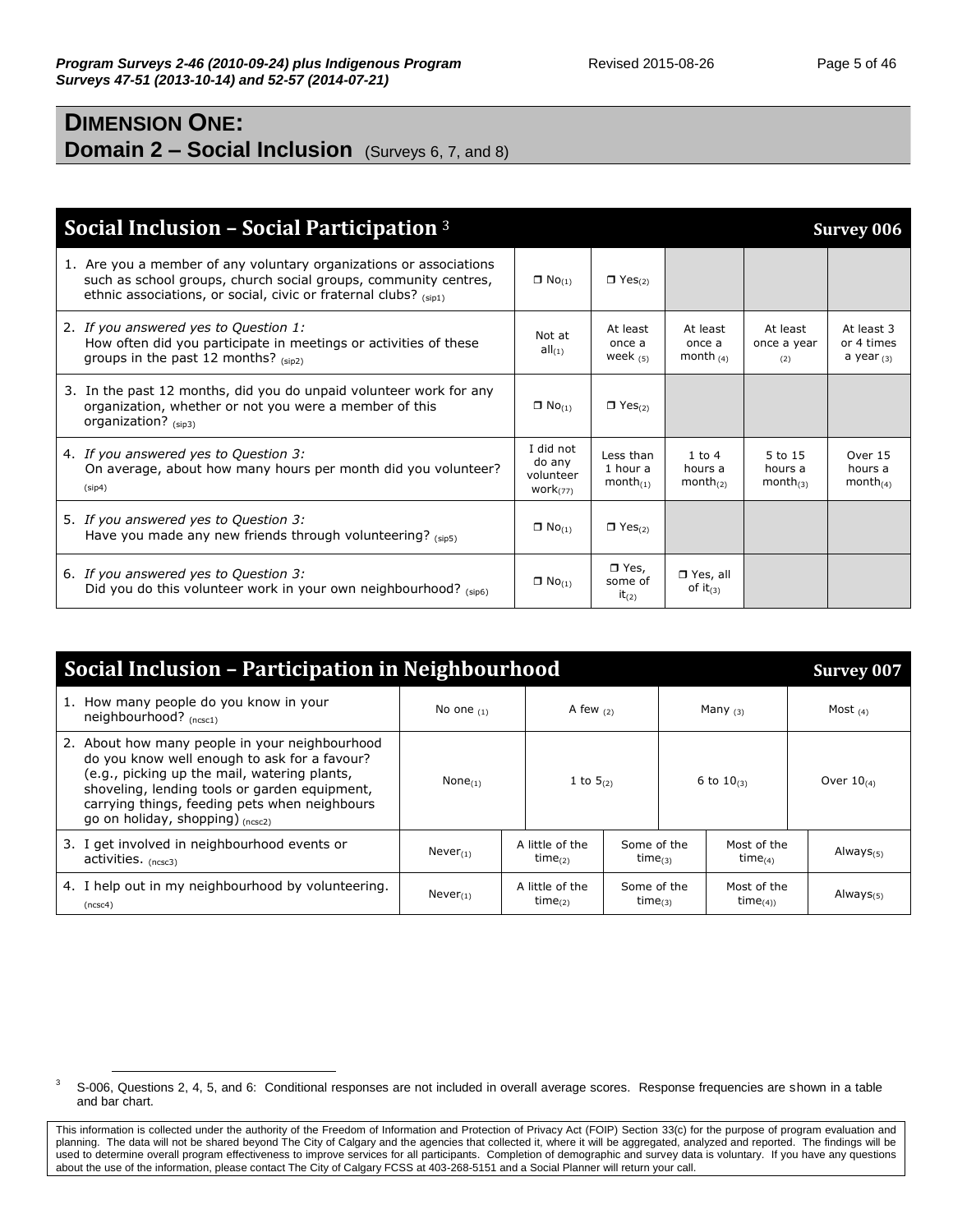| Social Inclusion - Economic Participation; Education & Training /                                                                                                                                                                                                                                                                                                                                                                                                                                                                                                                                                                                                                                                                                                       | <b>Survey 008</b>                                                                                                                                                                                                                                                                                                                                                                                                                                             |
|-------------------------------------------------------------------------------------------------------------------------------------------------------------------------------------------------------------------------------------------------------------------------------------------------------------------------------------------------------------------------------------------------------------------------------------------------------------------------------------------------------------------------------------------------------------------------------------------------------------------------------------------------------------------------------------------------------------------------------------------------------------------------|---------------------------------------------------------------------------------------------------------------------------------------------------------------------------------------------------------------------------------------------------------------------------------------------------------------------------------------------------------------------------------------------------------------------------------------------------------------|
| <b>Employment / Income 4</b>                                                                                                                                                                                                                                                                                                                                                                                                                                                                                                                                                                                                                                                                                                                                            |                                                                                                                                                                                                                                                                                                                                                                                                                                                               |
|                                                                                                                                                                                                                                                                                                                                                                                                                                                                                                                                                                                                                                                                                                                                                                         | (Page 1 of 2)                                                                                                                                                                                                                                                                                                                                                                                                                                                 |
| 1. Are you currently attending high school? (hsstud)<br>$\Box$ No <sub>(1)</sub>                                                                                                                                                                                                                                                                                                                                                                                                                                                                                                                                                                                                                                                                                        | $\Box$ Yes <sub>(2)</sub>                                                                                                                                                                                                                                                                                                                                                                                                                                     |
| 2. Have you graduated from high school? (hsqrad)<br>$\Box$ No <sub>(1)</sub>                                                                                                                                                                                                                                                                                                                                                                                                                                                                                                                                                                                                                                                                                            | $\Box$ Yes <sub>(2)</sub>                                                                                                                                                                                                                                                                                                                                                                                                                                     |
| 3. Have you had any further schooling beyond high school? (hsmore)                                                                                                                                                                                                                                                                                                                                                                                                                                                                                                                                                                                                                                                                                                      | $\Box$ No <sub>(1)</sub><br>(If no, skip to Question 5)<br>$\Box$ Yes <sub>(2)</sub>                                                                                                                                                                                                                                                                                                                                                                          |
| 4. If you have had any further schooling beyond high school, what is the highest level of education that you have<br>attained? $_{(educ)}$                                                                                                                                                                                                                                                                                                                                                                                                                                                                                                                                                                                                                              |                                                                                                                                                                                                                                                                                                                                                                                                                                                               |
| $\Box$ Earned doctorate (Ph.D., D.Sc., D.Ed.) $_{(1)}$<br>□ Masters (e.g., M.A., M.Sc., M.Ed., M.S.W.) (2)<br>□ Degree in Medicine, Dentistry, Veterinary Medicine, or Optometry (M.D., D.D.S., D.M.D., D.V.M., O.D.) (3)<br>□ Bachelor or undergraduate degree, or teacher's college (B.A., B.Sc., L.L.B., B.Ed.) (4)<br>$\Box$ Diploma or certificate from community college, CEGEP or nursing school $_{(5)}$<br>$\Box$ Diploma or certificate from trade, technical or vocational school, or business college $_{(6)}$<br>$\Box$ Some university $(7)$<br><b><math>\Box</math></b> Some community college, CEGEP or nursing school $(8)$<br><b>If</b> Some trade, technical or vocational school, or business college (9)<br>$\Box$ Other – Specify <sub>(66)</sub> |                                                                                                                                                                                                                                                                                                                                                                                                                                                               |
| <b>5. What is your current employment status? (Pick one only)</b> (empstat)                                                                                                                                                                                                                                                                                                                                                                                                                                                                                                                                                                                                                                                                                             |                                                                                                                                                                                                                                                                                                                                                                                                                                                               |
| $\Box$ Working at a paid job or business $_{(1)}$<br>$\Box$ Looking for paid work $_{(2)}$<br>$\Box$ Going to school and not working(3)<br>$\Box$ Going to school and looking for paid work $_{(4)}$<br>$\Box$ Going to school and working at a paid job or business(5)<br>$\Box$ Caring for children without pay <sub>(6)</sub><br>$\Box$ Household work without pay <sub>(7)</sub>                                                                                                                                                                                                                                                                                                                                                                                    | $\Box$ Retired <sub>(8)</sub><br>$\Box$ Maternity/paternity leave(9)<br>$\Box$ Long term illness <sub>(10)</sub><br>$\Box$ Volunteering <sub>(11)</sub><br>$\Box$ Care-giving other than for children(12)<br>$\Box$ Don't know <sub>(88)</sub><br>$\Box$ Other <sub>(66)</sub> – Write in <sub>(empoth)</sub>                                                                                                                                                 |
| 6. What is your main source of income right now? (Pick one only) (source)                                                                                                                                                                                                                                                                                                                                                                                                                                                                                                                                                                                                                                                                                               |                                                                                                                                                                                                                                                                                                                                                                                                                                                               |
| $\Box$ No income <sub>(1)</sub><br>□ Employment or self-employment (wages, salaries,<br>commissions and tips) $_{(2)}$<br>$\Box$ Employment insurance(3)<br>$\Box$ Worker's compensation(4)<br>$\Box$ Benefits from Canada Pension Plan(5)<br>$\Box$ Retirement pensions, superannuation & annuities(6)<br>$\Box$ Basic Old Age Security(7)<br>$\Box$ Guaranteed Income Supplement or Survivor's Allowance(8)                                                                                                                                                                                                                                                                                                                                                           | $\Box$ Child Tax Benefit <sub>(9)</sub><br>$\Box$ Provincial or municipal social assistance or welfare <sub>(10)</sub><br>$\Box$ Child Support/Alimony <sub>(11)</sub><br>$\Box$ Student Financing <sub>(12)</sub><br>□ Other Income (e.g., Rental income, scholarships, other<br>government income, dividends and interest on bonds,<br>deposits and savings, stocks, mutual funds, family,<br>friends, etc.) $_{(13)}$<br>$\Box$ Don't know <sub>(88)</sub> |

*(continued)*

<sup>&</sup>lt;sup>4</sup> S-008, Questions 1, 2, 3, 4, 5, and 6: Cannot be analyzed for statistically significant change. Response frequencies are shown in a table and bar chart.

This information is collected under the authority of the Freedom of Information and Protection of Privacy Act (FOIP) Section 33(c) for the purpose of program evaluation and planning. The data will not be shared beyond The City of Calgary and the agencies that collected it, where it will be aggregated, analyzed and reported. The findings will be used to determine overall program effectiveness to improve services for all participants. Completion of demographic and survey data is voluntary. If you have any questions about the use of the information, please contact The City of Calgary FCSS at 403-268-5151 and a Social Planner will return your call.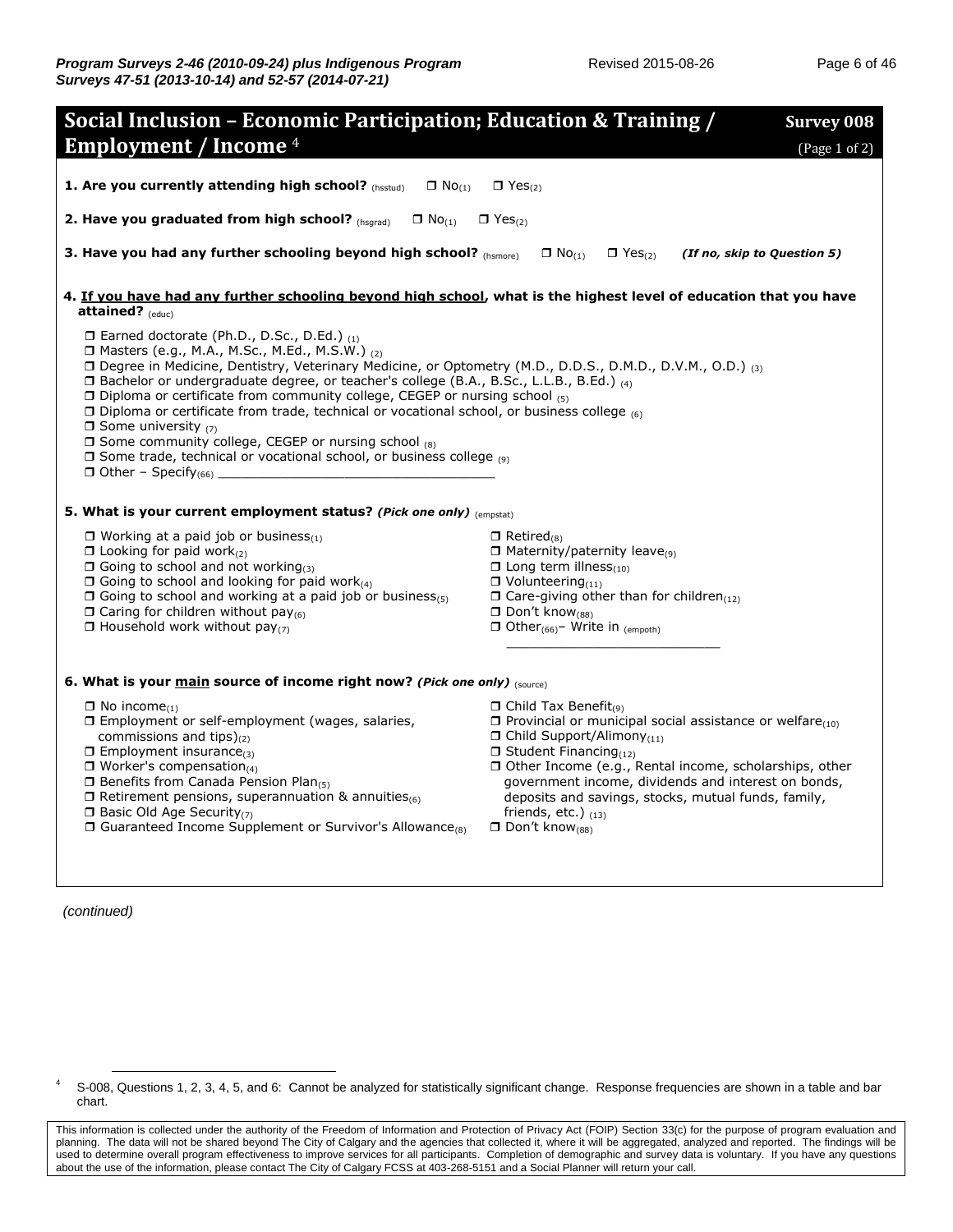| Social Inclusion - Economic Participation; Education & Training /<br><b>Employment / Income</b> 5                                                                                                                                                     | <b>Survey 008</b><br>(Page 2 of 2)                                                                                                                                                                                                                                                                  |  |  |  |  |  |
|-------------------------------------------------------------------------------------------------------------------------------------------------------------------------------------------------------------------------------------------------------|-----------------------------------------------------------------------------------------------------------------------------------------------------------------------------------------------------------------------------------------------------------------------------------------------------|--|--|--|--|--|
| 7. What is your total monthly household income from all sources right now (before tax deductions)? (income)                                                                                                                                           |                                                                                                                                                                                                                                                                                                     |  |  |  |  |  |
| $\Box$ No income <sub>(1)</sub><br>$\Box$ Less than \$1,000 $\alpha$<br>$\Box$ \$1,000 to \$1,999 <sub>(3)</sub><br>$\Box$ \$2,000 to \$2,999(4)                                                                                                      | $\Box$ \$3,000 to \$3,999 <sub>(5)</sub><br>$\Box$ \$4,000 to \$4,999 <sub>(6)</sub><br>$\Box$ \$5,000 or more <sub>(7)</sub><br>$\Box$ Don't know <sub>(88)</sub>                                                                                                                                  |  |  |  |  |  |
| 8. How many jobs do you currently hold? (numjobs) ________                                                                                                                                                                                            |                                                                                                                                                                                                                                                                                                     |  |  |  |  |  |
| 9. How many hours per week do you usually work in total right now? $(n_{\text{rswork}})$                                                                                                                                                              |                                                                                                                                                                                                                                                                                                     |  |  |  |  |  |
| 10. Do you receive health benefits through your work? (health)                                                                                                                                                                                        | $\Box$ No <sub>(1)</sub><br>$\Box$ Yes <sub>(2)</sub><br>$\Box$ Don't know <sub>(88)</sub>                                                                                                                                                                                                          |  |  |  |  |  |
| 11. Do you receive pension benefits through your work? (pension)                                                                                                                                                                                      | $\Box$ No <sub>(1)</sub><br>$\Box$ Yes <sub>(2)</sub><br>$\Box$ Don't know <sub>(88)</sub>                                                                                                                                                                                                          |  |  |  |  |  |
| 12. Think of your most important job. Is it: $_{(i)$ obstat)                                                                                                                                                                                          |                                                                                                                                                                                                                                                                                                     |  |  |  |  |  |
| $\Box$ A short-term/contract job <sub>(2)</sub><br>OR<br>$\Box$ Permanent <sub>(1)</sub><br>OR                                                                                                                                                        | $\Box$ Don't know <sub>(88)</sub>                                                                                                                                                                                                                                                                   |  |  |  |  |  |
| 13. If you are not working but looking for work, have you experienced any barriers to working? (Workbar)                                                                                                                                              |                                                                                                                                                                                                                                                                                                     |  |  |  |  |  |
| $\Box$ No <sub>(1)</sub><br>$\Box$ Yes <sub>(2)</sub><br>$\Box$ Not applicable <sub>(77)</sub>                                                                                                                                                        |                                                                                                                                                                                                                                                                                                     |  |  |  |  |  |
| If yes, are any of the following things keeping you from finding a job? (check all that apply)                                                                                                                                                        |                                                                                                                                                                                                                                                                                                     |  |  |  |  |  |
| $\Box$ Child care (cheare)<br>$\Box$ Transportation (trans)<br>$\Box$ Job training (train)<br>$\Box$ Academic upgrading <sub>(upgrad)</sub><br>$\Box$ Accreditation (accred)<br>$\Box$ Life skills (lifesk)                                           | $\Box$ Health issues (hlthissues)<br>$\Box$ Lack of contacts in the working world (contact)<br>$\Box$ Lack of Canadian work experience (cdnexp)<br><b>I Lack of English language skills (englang)</b><br>$\Box$ Other (othbar)<br>If other, what is keeping you from finding a job? $_{(baryor k)}$ |  |  |  |  |  |
| 14. If you have thought about starting your own business but haven't done so, have you experienced any barriers<br>to starting a business? (busbar)<br>$\Box$ Not applicable <sub>(77)</sub><br>$\Box$ No <sub>(1)</sub><br>$\Box$ Yes <sub>(2)</sub> |                                                                                                                                                                                                                                                                                                     |  |  |  |  |  |
| If yes, are any of the following things keeping you from starting a business? (check all that apply)                                                                                                                                                  |                                                                                                                                                                                                                                                                                                     |  |  |  |  |  |
| $\Box$ Business training (bustra)<br>Skills development (skill)                                                                                                                                                                                       | $\Box$ Senior citizen (agebar)<br>$\Box$ Other (othbus)                                                                                                                                                                                                                                             |  |  |  |  |  |
| □ Mentoring (mentor)<br>$\Box$ Loans/access to capital $_{(loan)}$                                                                                                                                                                                    | If other, what is keeping you from starting a business?<br>(barbus)                                                                                                                                                                                                                                 |  |  |  |  |  |

<sup>&</sup>lt;sup>5</sup> S-008, Questions 8, 9, 10, 11, 12, 13, and 14: Cannot be analyzed for statistically significant change. Response frequencies are shown in a table and bar chart. Responses to the subsection of Question 13 are shown in a table only.

This information is collected under the authority of the Freedom of Information and Protection of Privacy Act (FOIP) Section 33(c) for the purpose of program evaluation and planning. The data will not be shared beyond The City of Calgary and the agencies that collected it, where it will be aggregated, analyzed and reported. The findings will be used to determine overall program effectiveness to improve services for all participants. Completion of demographic and survey data is voluntary. If you have any questions about the use of the information, please contact The City of Calgary FCSS at 403-268-5151 and a Social Planner will return your call.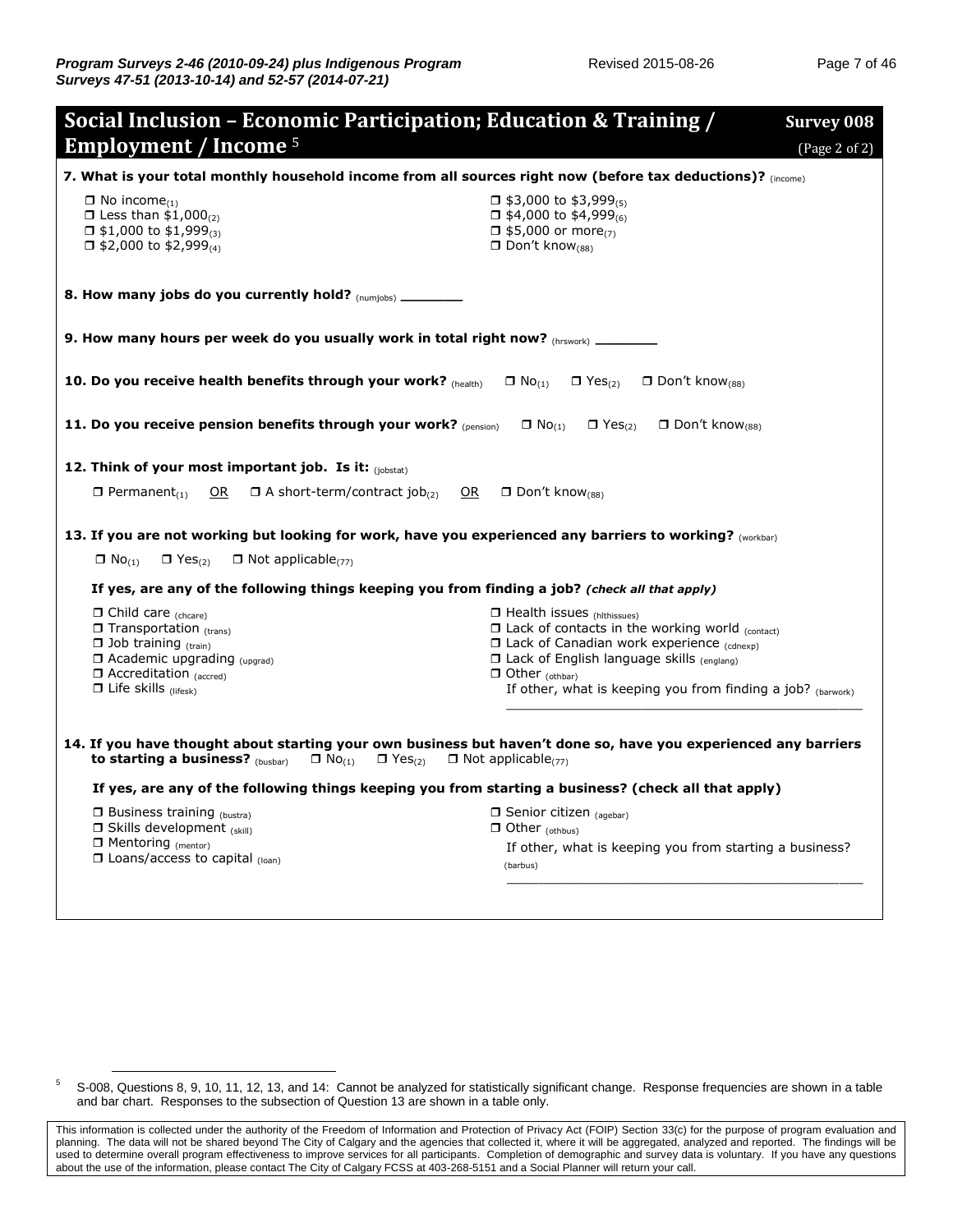#### **DIMENSION ONE: Domain 3 – Increased Individual and Family Healing** (Surveys 47, 48, 49, 50, and 51)

For Indigenous programming in Dimension One, Domain 3, see Surveys 47-51.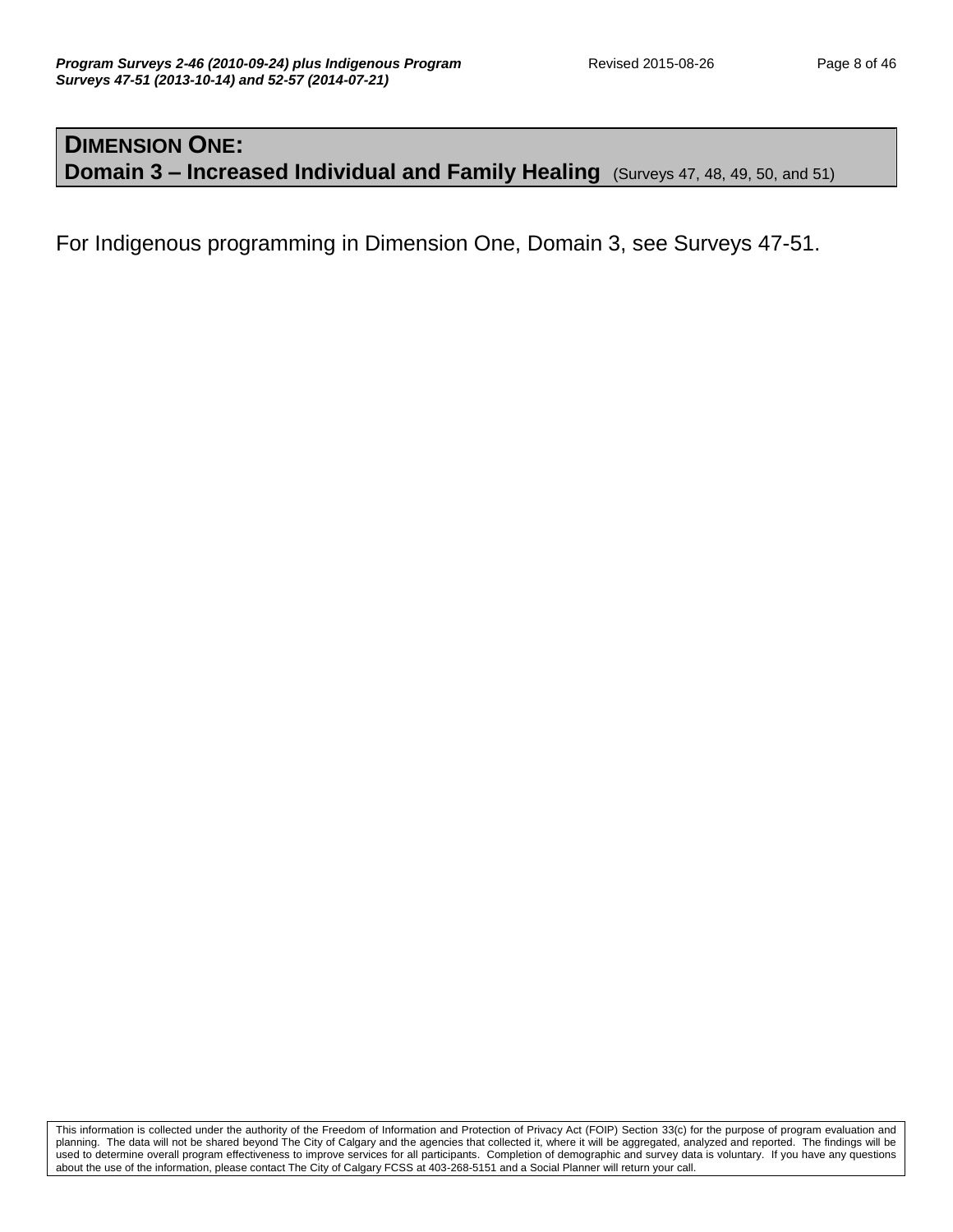## **DIMENSION TWO: ADULT PERSONAL CAPACITY ECONOMIC SELF-SUFFICIENCY FAMILY POVERTY**

### **Surveys 9, 10, 11, 12, 14, 15, 16, 17, and 18.**

#### **FOIP Statement**

This information is collected under the authority of the Freedom of Information and Protection of Privacy Act (FOIP) Section 33(c) for the purpose of program evaluation and planning. The data will not be shared beyond The City of Calgary and the agencies that collected it, where it will be aggregated, analyzed and reported. The findings will be used to determine overall program effectiveness to improve services for all participants. Completion of demographic and survey data is voluntary. If you have any questions about the use of the information, please contact The City of Calgary FCSS at 403-268-5151 and a Social Planner will return your call.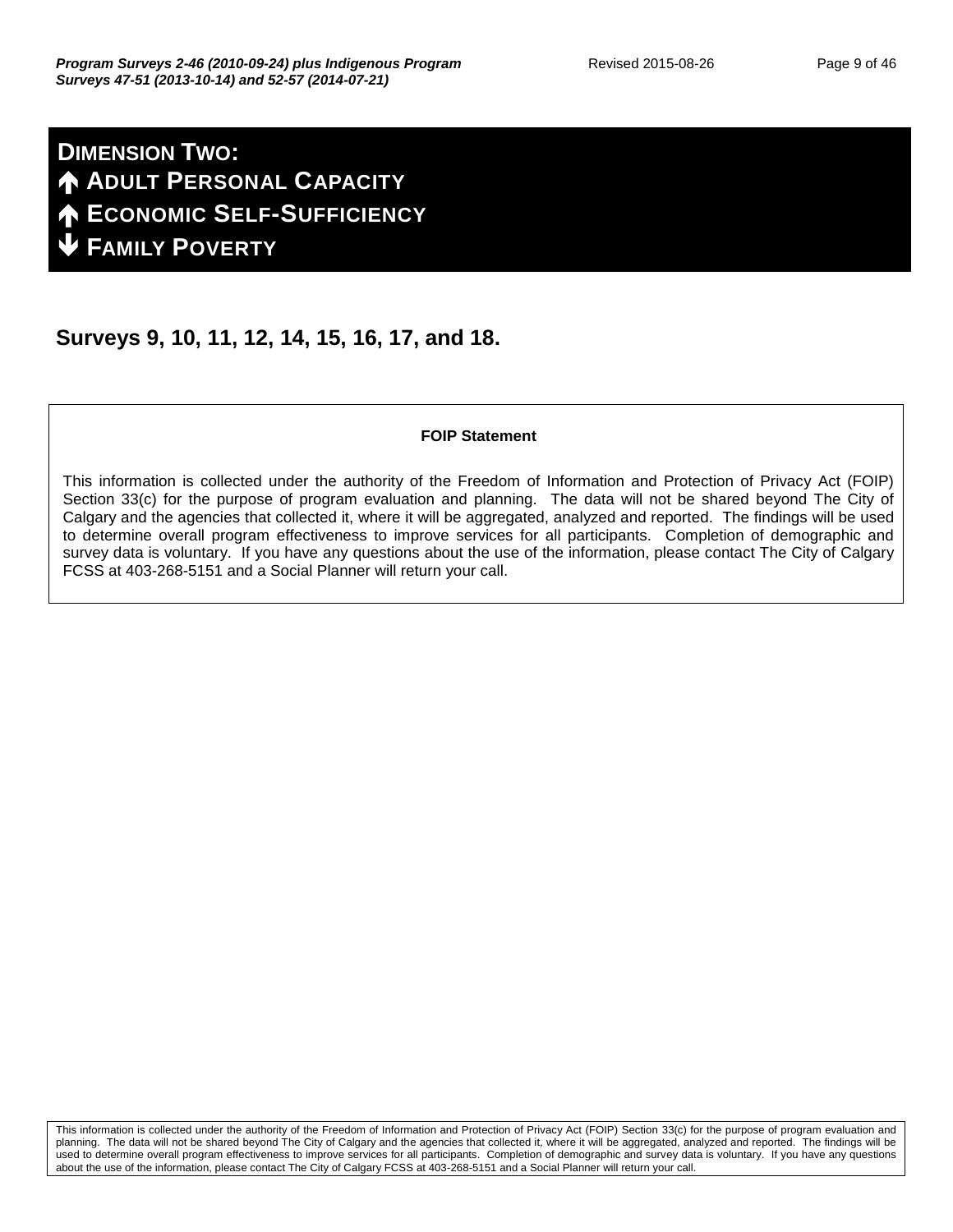#### **DIMENSION TWO: Domain 1 – Personal Capacity** (Surveys 9, 10, 11, and 12)

| <b>Basic Functional Life Skills 6</b>                                                                                 |                     |                    | <b>Survey 009</b>               |
|-----------------------------------------------------------------------------------------------------------------------|---------------------|--------------------|---------------------------------|
| 1. I have some form of regular, reliable transportation that allows me to get where I need to be. $_{(hfi51)}$        |                     | No(1)              | Yes <sub>(2)</sub>              |
| 2. I have been bothered by bill collectors or threatened by service cut-offs in the past 12 months.<br>(bfls2)        |                     | $No_{(2)}$         | $Yes_{(1)}$                     |
| 3. I have a bank account. $_{(bfls3)}$                                                                                | No <sub>(1)</sub>   |                    | Yes <sub>(2)</sub>              |
| 4. I buy groceries regularly. $(bf _{S4})$                                                                            | $No$ <sub>(1)</sub> |                    | Yes <sub>(2)</sub>              |
| 5. I can look up a telephone number in the phone book or on the Internet. (bfls5)                                     | $No_{(1)}$          |                    | Yes <sub>(2)</sub>              |
| 6. I have attended a party or been a guest at a meal within the past 6 weeks. (bfis6)                                 | $No$ <sub>(1)</sub> |                    | Yes <sub>(2)</sub>              |
| 7. I keep up with the news at least 3 times a week on TV or the radio or by reading the newspaper.<br>(bfls7)         | No <sub>(1)</sub>   |                    | Yes <sub>(2)</sub>              |
| 8. I get dressed in the morning, rather than spending most of the day in my robe or pajamas. $_{\text{(bfis8)}}$      | $No$ <sub>(1)</sub> |                    | Yes <sub>(2)</sub>              |
| 9. I have seen a doctor for a regular checkup (other than pregnancy or illness) within the past 3<br>years. $(bf s9)$ | No(1)               |                    | Yes <sub>(2)</sub>              |
| 10. I have been to a dentist within the past 3 years. $(bf s10)$                                                      | No <sub>(1)</sub>   |                    | Yes <sub>(2)</sub>              |
| 11. My kitchen is usually clean <i>(if applicable).</i> (bfis11)                                                      | No <sub>(1)</sub>   | Yes <sub>(2)</sub> | <b>Not</b><br>applicable $(77)$ |
| 12. I have or my partner has experienced an unplanned pregnancy in the past 12 months<br>(if applicable). $(bf s12)$  | No <sub>(1)</sub>   | $Yes_{(2)}$        | Not<br>applicable $(77)$        |

<sup>&</sup>lt;sup>6</sup> S-009, Questions 11 and 12: Conditional responses are not included in overall average scores. Response frequencies are shown in a table and bar chart.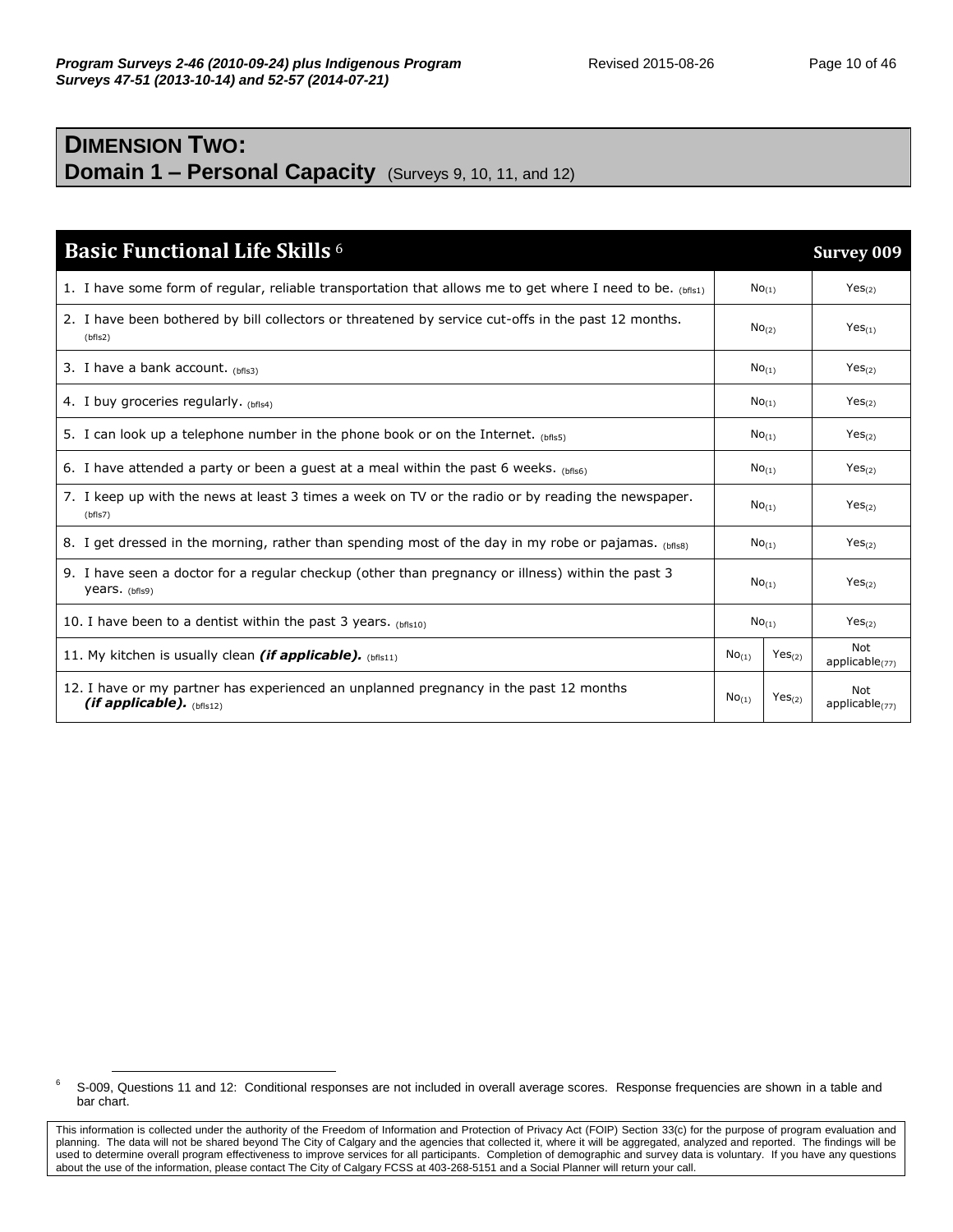| <b>Financial Literacy / Assets / Debt</b>                                                                                                  |                   |                    | <b>Survey 010</b>   |
|--------------------------------------------------------------------------------------------------------------------------------------------|-------------------|--------------------|---------------------|
| 1. I have a bank account. $_{(fin1)}$                                                                                                      |                   | $No_{(1)}$         | Yes <sub>(2)</sub>  |
| 2. I am able to get by financially without any help from family or friends. $_{(fin2)}$                                                    |                   | No <sub>(1)</sub>  | Yes <sub>(2)</sub>  |
| 3. I am able to get by financially on my monthly income. $(f_{fin3})$                                                                      |                   | $No_{(1)}$         | Yes <sub>(2)</sub>  |
| 4. I go further into debt each month. $(fin4)$                                                                                             |                   | $False_{(2)}$      | $True_{(1)}$        |
| 5. I am in debt but I am paying it down each month. $(f_{fin5})$                                                                           |                   | $False_{(1)}$      | $True_{(2)}$        |
| 6. I have no debts (not including home mortgage). $_{(fin6)}$                                                                              |                   | $False_{(1)}$      | $True_{(2)}$        |
| 7. I have a good credit rating. $(f_{\text{in}})$                                                                                          | No <sub>(2)</sub> | Yes <sub>(3)</sub> | Don't Know $_{(1)}$ |
| 8. Each month I save some money for education, retirement, or a major purchase, such as a home<br>or car. $(fin8)$                         | $No_{(1)}$        |                    | Yes <sub>(2)</sub>  |
| 9. I have enough money in the bank that I could still get by for 3 months if I lost my job or stopped<br>receiving income tomorrow. (fin9) | No <sub>(1)</sub> |                    | Yes <sub>(2)</sub>  |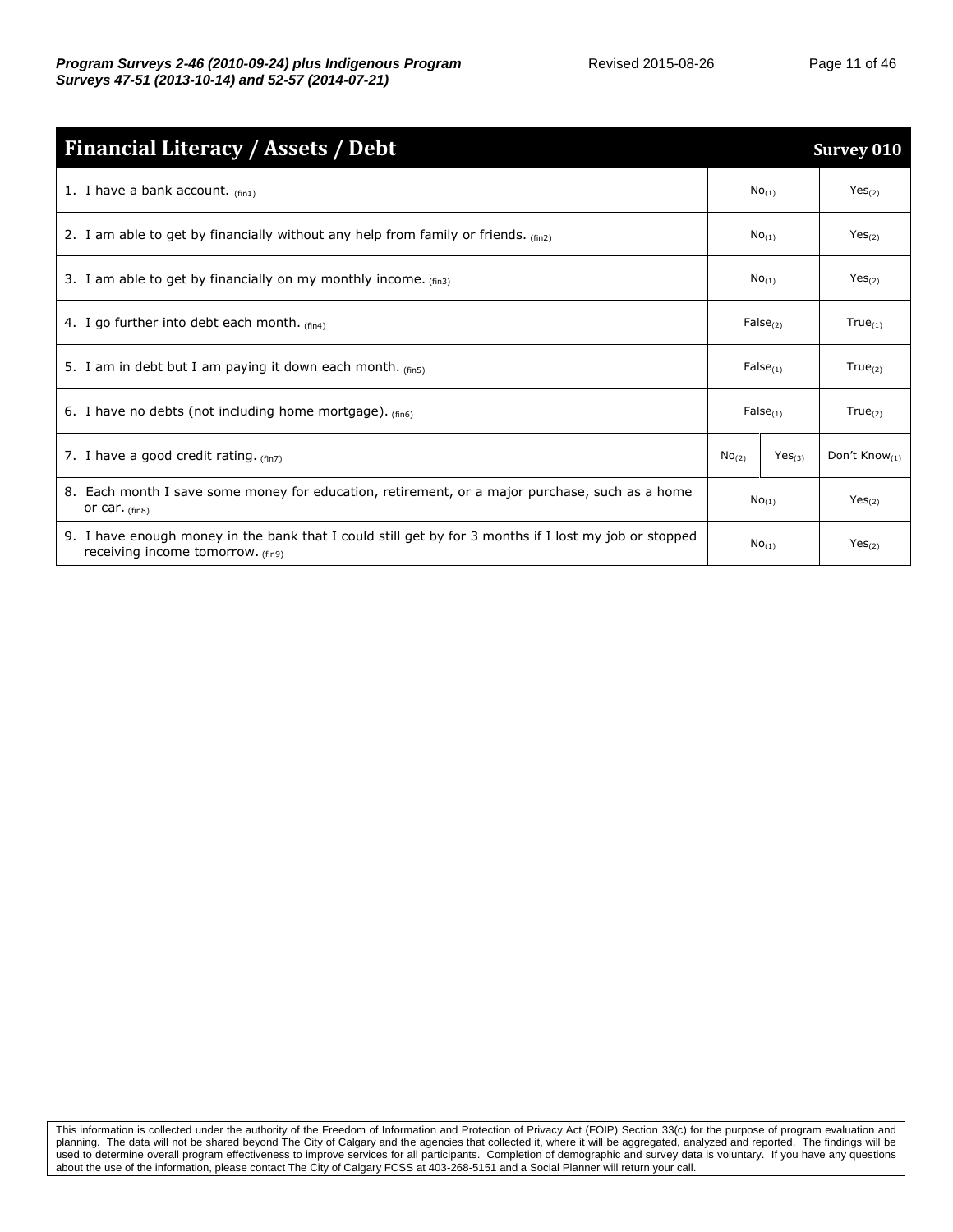| <b>Safety from Domestic Violence</b>                                                                                                                                                                                                                                         |                   | Survey 011         |  |  |  |
|------------------------------------------------------------------------------------------------------------------------------------------------------------------------------------------------------------------------------------------------------------------------------|-------------------|--------------------|--|--|--|
| 1. Has your partner, ex-partner, or other family member harmed, or threatened to harm, someone close to you?                                                                                                                                                                 |                   |                    |  |  |  |
| (a) In the past five years? $(vio1a)$                                                                                                                                                                                                                                        | No <sub>(2)</sub> | $Yes_{(1)}$        |  |  |  |
| (b) In the past six months? (vio1b)                                                                                                                                                                                                                                          | No <sub>(2)</sub> | $Yes_{(1)}$        |  |  |  |
| 2. Has your partner, ex-partner, or other family member damaged or destroyed your possessions or property?                                                                                                                                                                   |                   |                    |  |  |  |
| (a) In the past five years? $(vio2a)$                                                                                                                                                                                                                                        | No <sub>(2)</sub> | $Yes_{(1)}$        |  |  |  |
| (b) In the past six months? $(vio2b)$                                                                                                                                                                                                                                        | No <sub>(2)</sub> | $Yes_{(1)}$        |  |  |  |
| 3. Has your partner, ex-partner, or other family member hurt you or threatened to hurt you financially?<br>(e.g., withheld support payments, taking legal action around support, running a debt for which you are also responsible, caused<br>trouble for you at work, etc.) |                   |                    |  |  |  |
| (a) In the past five years? (vio3a)                                                                                                                                                                                                                                          | No <sub>(2)</sub> | $Yes_{(1)}$        |  |  |  |
| (b) In the past six months? (vio3b)                                                                                                                                                                                                                                          | No <sub>(2)</sub> | $Yes_{(1)}$        |  |  |  |
| 4. Has your partner, ex-partner, or other family member physically hurt you in any way?                                                                                                                                                                                      |                   |                    |  |  |  |
| (a) In the past five years? $(vio4a)$                                                                                                                                                                                                                                        | No <sub>(2)</sub> | $Yes_{(1)}$        |  |  |  |
| (b) In the past six months? $(vio4b)$                                                                                                                                                                                                                                        | No <sub>(2)</sub> | $Yes_{(1)}$        |  |  |  |
| 5. Has your partner, ex-partner, or other family member physically hurt someone you care about (person or animal) in any way?                                                                                                                                                |                   |                    |  |  |  |
| (a) In the past five years? (vio5a)                                                                                                                                                                                                                                          | No <sub>(2)</sub> | $Yes_{(1)}$        |  |  |  |
| (b) In the past six months? $(vio5b)$                                                                                                                                                                                                                                        | No <sub>(2)</sub> | $Yes_{(1)}$        |  |  |  |
| 6. Are you currently afraid that your partner, ex-partner, or other family member might harm you<br>or someone close to you? $(vio6)^7$                                                                                                                                      | No <sub>(2)</sub> | Yes <sub>(1)</sub> |  |  |  |

 $7$  S-011, Question 6: Results are reported with the '(b)' responses for S-011, Questions 1 to 5.

This information is collected under the authority of the Freedom of Information and Protection of Privacy Act (FOIP) Section 33(c) for the purpose of program evaluation and planning. The data will not be shared beyond The City of Calgary and the agencies that collected it, where it will be aggregated, analyzed and reported. The findings will be used to determine overall program effectiveness to improve services for all participants. Completion of demographic and survey data is voluntary. If you have any questions about the use of the information, please contact The City of Calgary FCSS at 403-268-5151 and a Social Planner will return your call.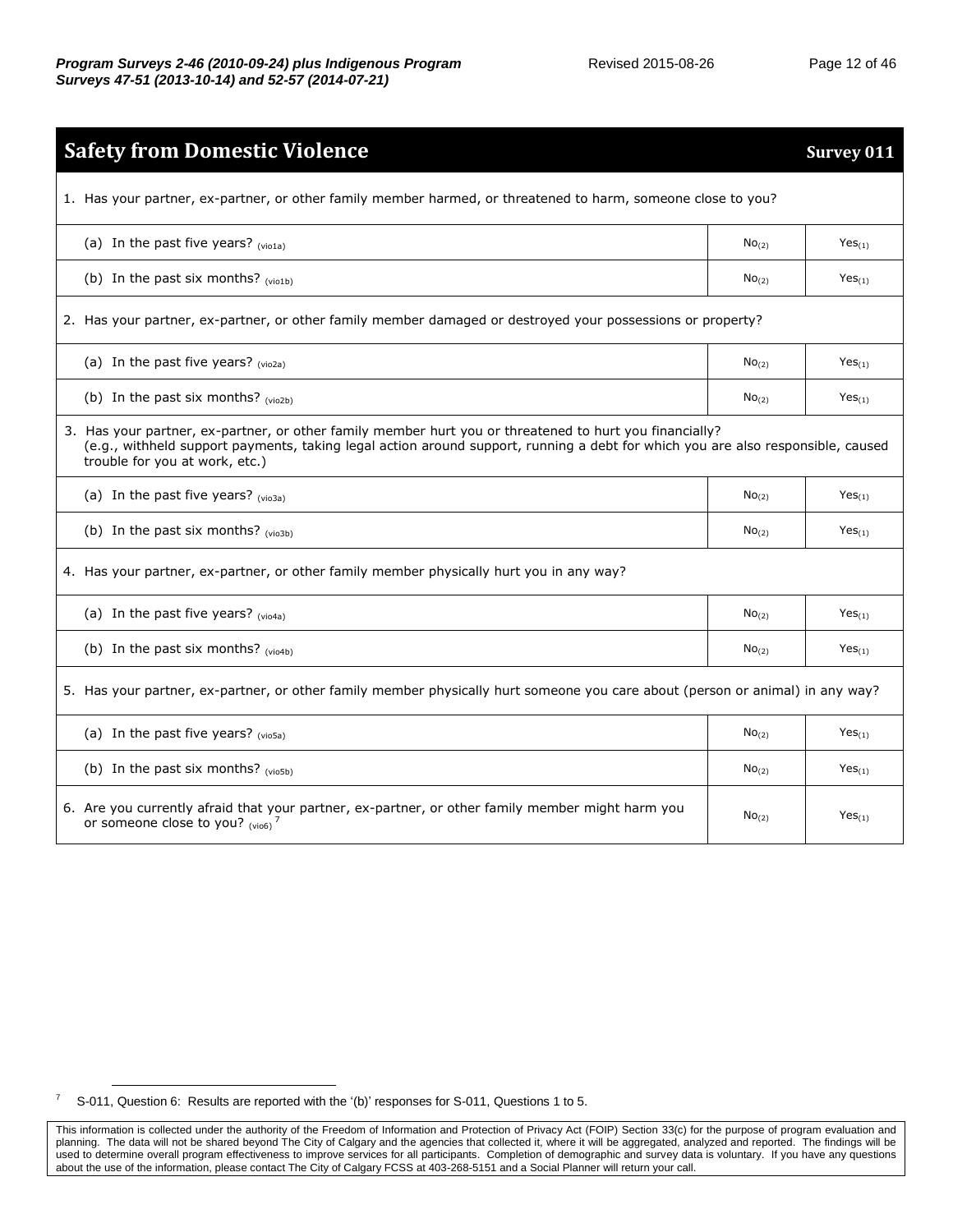| <b>Pregnancy Prevention (Youth Grades 10-12 or Adults)</b> 8                                                                                                                                                                                                                                                                                                                                                                                                                                                                                                                                                                 |                   |                                 |                                 | <b>Survey 012</b>               |
|------------------------------------------------------------------------------------------------------------------------------------------------------------------------------------------------------------------------------------------------------------------------------------------------------------------------------------------------------------------------------------------------------------------------------------------------------------------------------------------------------------------------------------------------------------------------------------------------------------------------------|-------------------|---------------------------------|---------------------------------|---------------------------------|
| How many times in the past 6 months have you:                                                                                                                                                                                                                                                                                                                                                                                                                                                                                                                                                                                |                   |                                 |                                 |                                 |
| 1. Used one or more sexual health services (e.g., STD Clinic, family doctor, Calgary<br>Sexual Health Centre, Family Planning Clinic)? (pp1)                                                                                                                                                                                                                                                                                                                                                                                                                                                                                 |                   |                                 |                                 | Never, not applicable $(77)$    |
| 2. Talked to a partner (new or someone you have already been with) about birth<br>control or condoms? (pp2)                                                                                                                                                                                                                                                                                                                                                                                                                                                                                                                  |                   | Never, not applicable $_{(77)}$ |                                 |                                 |
| 3. Used birth control or condoms to prevent a pregnancy or STI transmission? $_{(pp3)}$                                                                                                                                                                                                                                                                                                                                                                                                                                                                                                                                      |                   |                                 | Never, not applicable $_{(77)}$ |                                 |
| 4. Been tested yourself for STIs before having sex with a new partner? (pp4)                                                                                                                                                                                                                                                                                                                                                                                                                                                                                                                                                 |                   |                                 |                                 | Never, not applicable $_{(77)}$ |
| 5. If you have had sex, have there been any times when you and a partner did not use<br>a form of birth control or protection? $_{(pp5)}$                                                                                                                                                                                                                                                                                                                                                                                                                                                                                    | No <sub>(2)</sub> | Yes <sub>(1)</sub>              |                                 | Not applicable $(77)$           |
| 6. (If yes) What was the main reason for not using any birth control or protection?<br>(Mark one only) $_{(pp6)}$<br>ο<br>I didn't think I (or she) would get pregnant $(1)$<br>I wanted (or she wanted) to get pregnant $_{(2)}$<br>ο<br>My partner didn't want to use it $_{(3)}$<br>$\Box$<br>$\Box$<br>It's my partner's problem, not mine $_{(4)}$<br>$\Box$<br>It reduces the pleasure $_{(5)}$<br>ο<br>It's too expensive $_{(6)}$<br>$\Box$<br>It's morally wrong $(7)$<br>$\Box$<br>I am too embarrassed to get/use birth control or protection(8)<br>$\Box$<br>Other reason $(66)$<br>What is the other reason? __ | (pp6oth)          |                                 |                                 |                                 |
| Additional questions for adult women, emancipated minors, and pregnant or parenting teens.                                                                                                                                                                                                                                                                                                                                                                                                                                                                                                                                   |                   |                                 |                                 |                                 |
| 7. Are you currently pregnant? (pp7)                                                                                                                                                                                                                                                                                                                                                                                                                                                                                                                                                                                         | No <sub>(2)</sub> |                                 | $Yes_{(1)}$                     | Don't<br>know <sub>(88)</sub>   |
| 8. Are you planning to become pregnant in the next 3 years? (pp8)                                                                                                                                                                                                                                                                                                                                                                                                                                                                                                                                                            | No <sub>(2)</sub> |                                 | Yes <sub>(1)</sub>              | Don't<br>know <sub>(88)</sub>   |
| 9. How many times have you been pregnant in the last 3 years? $_{(pp9)}$                                                                                                                                                                                                                                                                                                                                                                                                                                                                                                                                                     |                   |                                 |                                 | Don't know <sub>(88)</sub>      |

<sup>&</sup>lt;sup>8</sup> S-012, Questions 1, 2, 3, 4, 6, and 9: Cannot be analyzed for statistically significant change. Response frequencies are shown in a table and bar chart.

This information is collected under the authority of the Freedom of Information and Protection of Privacy Act (FOIP) Section 33(c) for the purpose of program evaluation and planning. The data will not be shared beyond The City of Calgary and the agencies that collected it, where it will be aggregated, analyzed and reported. The findings will be used to determine overall program effectiveness to improve services for all participants. Completion of demographic and survey data is voluntary. If you have any questions about the use of the information, please contact The City of Calgary FCSS at 403-268-5151 and a Social Planner will return your call.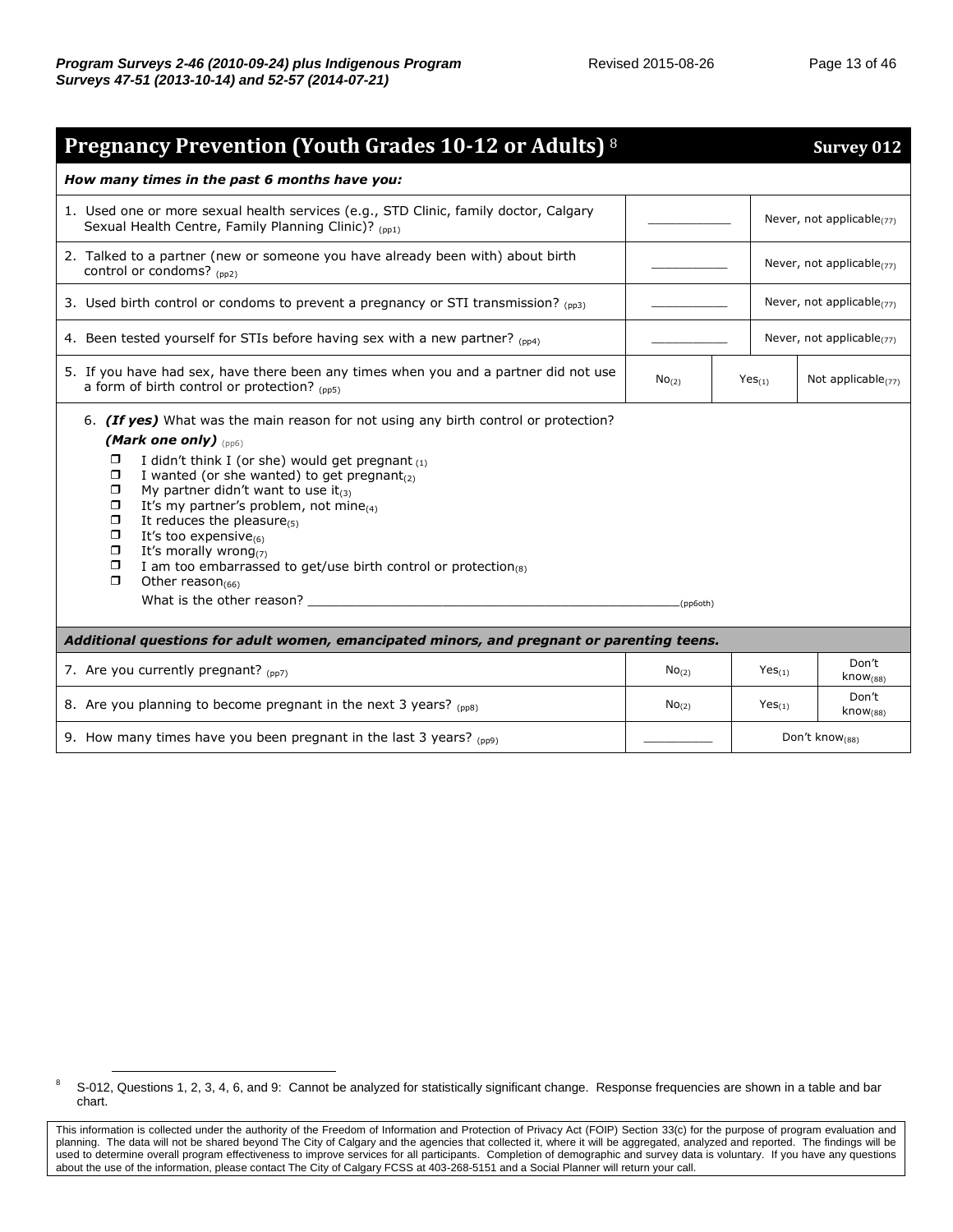#### **DIMENSION TWO: Domain 2 – Economic Self-Sufficiency / Family Poverty** (Surveys 8, 14, 15, 16, 17, and 18)

Note: There is no Survey 013. Instead, Survey 008 is available for use in this Domain but analyzed as part of Dimension One, Domain 2.

| <b>Individual / Family Poverty - Perceptions</b>                                                                         |                    |  |                               |                           | Survey 014                   |  |  |                     |                              |
|--------------------------------------------------------------------------------------------------------------------------|--------------------|--|-------------------------------|---------------------------|------------------------------|--|--|---------------------|------------------------------|
| 1. I worry about whether the money I have will be enough to support myself<br>and (if applicable) my family. $_{(poy1)}$ | Never $(4)$        |  | A little of<br>the time $(3)$ | Most of the<br>time $(2)$ | Always <sub>(1)</sub>        |  |  |                     |                              |
| 2. Compared to your financial situation a year ago, are you (and your family):<br>(pov2)                                 | Worse<br>off $(1)$ |  |                               | Better<br>Off $(3)$       | Just about the<br>same $(2)$ |  |  |                     |                              |
| Do you think that a year from now you (and your family) will be: $_{(p0v3)}$<br>3.                                       | Worse<br>off $(1)$ |  |                               |                           |                              |  |  | Better<br>off $(3)$ | Just about the<br>same $(2)$ |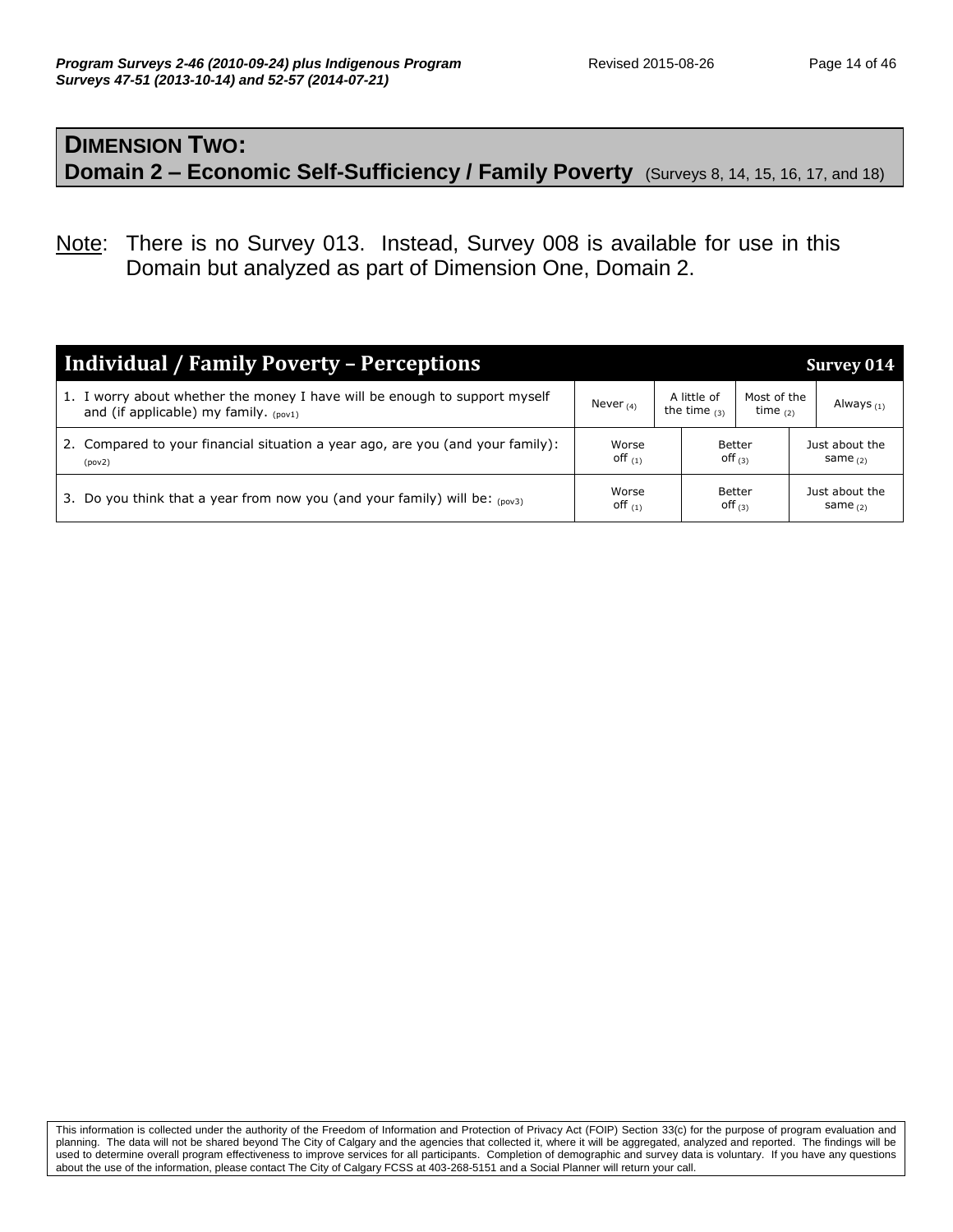| <b>Long-Term Decreased Expenses; Increased Income from Sources</b>                                                                                                                                                                                   |                     |                    |  |  |  |
|------------------------------------------------------------------------------------------------------------------------------------------------------------------------------------------------------------------------------------------------------|---------------------|--------------------|--|--|--|
| other than Employment (program staff to complete) <sup>9</sup>                                                                                                                                                                                       |                     | Survey 015         |  |  |  |
| 1. Federal benefits/subsidies (e.g., CPP, GIS, OAS, EI, National Child Benefit, tax refund, education bursary)                                                                                                                                       |                     |                    |  |  |  |
| (a) Is client entitled to receive? $_{(prlta)}$                                                                                                                                                                                                      | $No_{(1)}$          | Yes <sub>(2)</sub> |  |  |  |
| (b) Is client receiving? $(prit1b)$                                                                                                                                                                                                                  | No <sub>(1)</sub>   | Yes <sub>(2)</sub> |  |  |  |
| 2. Provincial benefits/subsidies (e.g., AISH, Income Support/Alberta Works Training Supports, Alberta Health Care, Alberta Adult or<br>Child Health Benefits, Homeless & Eviction Prevention Program, child care subsidy, Advancing Futures Bursary) |                     |                    |  |  |  |
| (a) Is client entitled to receive? $_{(pritza)}$                                                                                                                                                                                                     | NO(1)               | Yes <sub>(2)</sub> |  |  |  |
| (b) Is client receiving? $(prit2b)$                                                                                                                                                                                                                  | $No_{(1)}$          | Yes <sub>(2)</sub> |  |  |  |
| 3. Municipal subsidies (e.g., low-income or seniors transit pass, recreation subsidy, free library card)                                                                                                                                             |                     |                    |  |  |  |
| (a) Is client entitled to receive? (prit3a)                                                                                                                                                                                                          | $No_{(1)}$          | Yes <sub>(2)</sub> |  |  |  |
| (b) Is client receiving? (prit3b)                                                                                                                                                                                                                    | $No_{(1)}$          | Yes <sub>(2)</sub> |  |  |  |
| 4. Municipal property tax mitigation                                                                                                                                                                                                                 |                     |                    |  |  |  |
| (a) Is client entitled to receive? $(prit4a)$                                                                                                                                                                                                        | $No_{(1)}$          | Yes <sub>(2)</sub> |  |  |  |
| (b) Is client receiving? (prit4b)                                                                                                                                                                                                                    | $No_{(1)}$          | Yes <sub>(2)</sub> |  |  |  |
| 5. Private income (e.g., private pension, spousal/child support, inheritance)                                                                                                                                                                        |                     |                    |  |  |  |
| (a) Is client entitled to receive? (prit5a)                                                                                                                                                                                                          | $No_{(1)}$          | Yes <sub>(2)</sub> |  |  |  |
| (b) Is client receiving? (prit5b)                                                                                                                                                                                                                    | $No_{(1)}$          | Yes <sub>(2)</sub> |  |  |  |
| 6. Subsidized housing (e.g., Calgary Housing Company)                                                                                                                                                                                                |                     |                    |  |  |  |
| (a) Is client entitled to receive? (prit6a)                                                                                                                                                                                                          | $\mathsf{No}_{(1)}$ | Yes <sub>(2)</sub> |  |  |  |
| (b) Is client receiving? (prit6b)                                                                                                                                                                                                                    | $No_{(1)}$          | Yes <sub>(2)</sub> |  |  |  |
| 7. Low-cost food program (e.g., collective/community kitchen, Good Food Box, CANS (Communities Accessing Nutritious Staples),<br>Spinz Around)                                                                                                       |                     |                    |  |  |  |
| (a) Is client entitled to receive? (prit7a)                                                                                                                                                                                                          | No <sub>(1)</sub>   | Yes <sub>(2)</sub> |  |  |  |
| (b) Is client receiving? (prit7b)                                                                                                                                                                                                                    | $No_{(1)}$          | Yes <sub>(2)</sub> |  |  |  |

 $\overline{a}$ <sup>9</sup> S-015, all '(a)' responses: Cannot be analyzed for statistically significant change. Provided as a screening question for agency staff members who complete this question on a client's behalf.

This information is collected under the authority of the Freedom of Information and Protection of Privacy Act (FOIP) Section 33(c) for the purpose of program evaluation and planning. The data will not be shared beyond The City of Calgary and the agencies that collected it, where it will be aggregated, analyzed and reported. The findings will be used to determine overall program effectiveness to improve services for all participants. Completion of demographic and survey data is voluntary. If you have any questions about the use of the information, please contact The City of Calgary FCSS at 403-268-5151 and a Social Planner will return your call.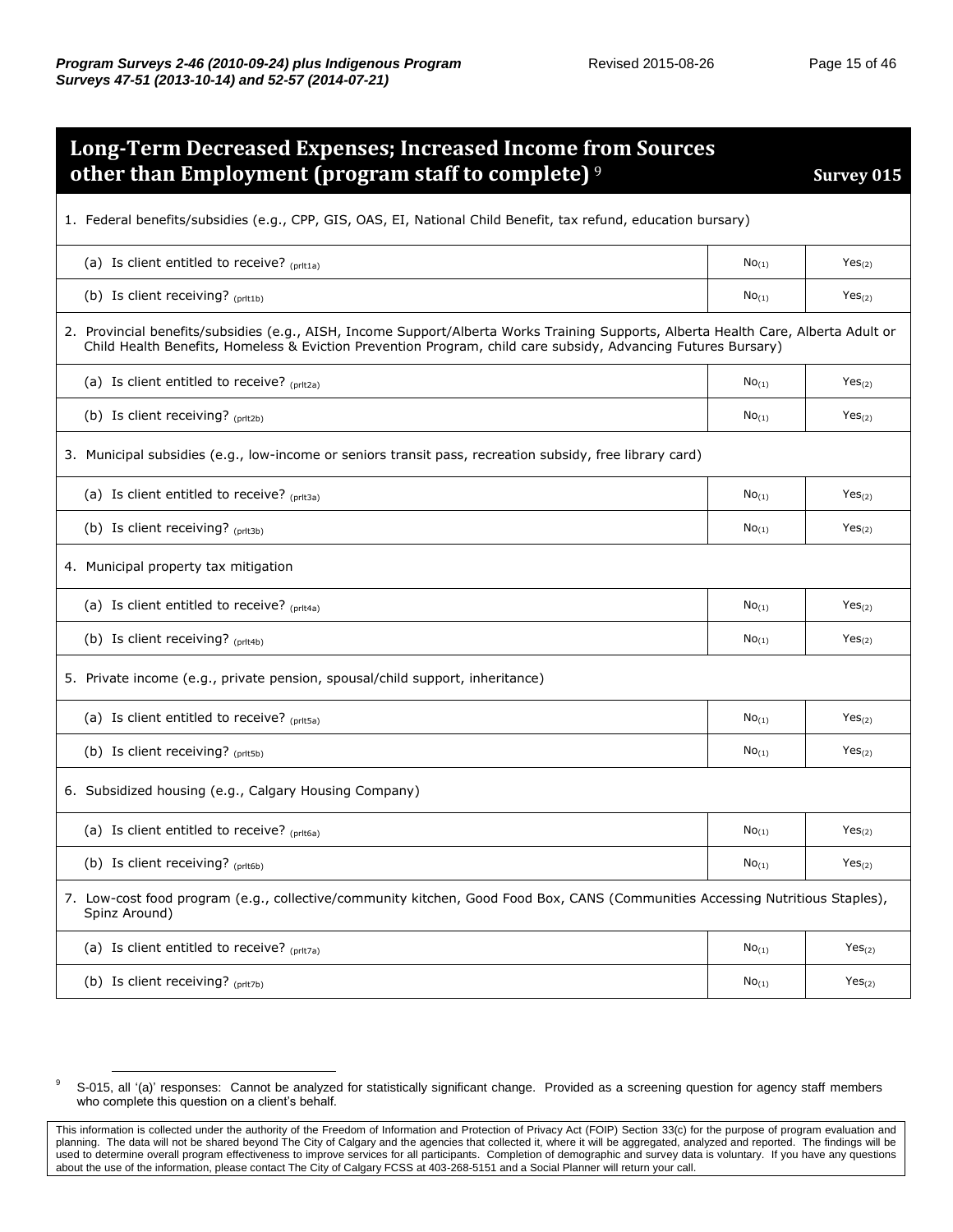| <b>Poverty Reduction – Emergency / Short-Term Help</b>                                                                                         |                     |                    |  |  |  |  |
|------------------------------------------------------------------------------------------------------------------------------------------------|---------------------|--------------------|--|--|--|--|
| (program staff to complete) $10$                                                                                                               |                     | Survey 016         |  |  |  |  |
| 1. Rental assistance, damage deposit                                                                                                           |                     |                    |  |  |  |  |
| (a) Is client entitled to receive? $(nrst1a)$                                                                                                  | $No_{(1)}$          | Yes <sub>(2)</sub> |  |  |  |  |
| (b) Is client receiving? $_{(prst1b)}$                                                                                                         | No <sub>(1)</sub>   | Yes <sub>(2)</sub> |  |  |  |  |
| 2. Eviction prevented/stopped                                                                                                                  |                     |                    |  |  |  |  |
| (a) Is client entitled to receive? $_{(prst2a)}$                                                                                               | $No_{(1)}$          | Yes <sub>(2)</sub> |  |  |  |  |
| (b) Is client receiving? (prst2b)                                                                                                              | $No$ <sub>(1)</sub> | Yes <sub>(2)</sub> |  |  |  |  |
| 3. Emergency food assistance (e.g., Food Bank, hamper, voucher – excluding free meal programs)                                                 |                     |                    |  |  |  |  |
| (a) Is client entitled to receive? $(nrst3a)$                                                                                                  | $No_{(1)}$          | Yes <sub>(2)</sub> |  |  |  |  |
| (b) Is client receiving? $_{(prst3b)}$                                                                                                         | $No$ <sub>(1)</sub> | Yes <sub>(2)</sub> |  |  |  |  |
| 4. Low-cost food program (e.g., collective/community kitchen, Good Food Box, CANS (Communities Accessing Nutritious<br>Staples), Spinz Around) |                     |                    |  |  |  |  |
| (a) Is client entitled to receive? $_{(prst4a)}$                                                                                               | $No_{(1)}$          | Yes <sub>(2)</sub> |  |  |  |  |
| (b) Is client receiving? $(prst4b)$                                                                                                            | $No_{(1)}$          | Yes <sub>(2)</sub> |  |  |  |  |

<sup>&</sup>lt;sup>10</sup> S-016, all '(a)' responses: Cannot be analyzed for statistically significant change. Provided as a screening question for agency staff members who complete this question on a client's behalf.

This information is collected under the authority of the Freedom of Information and Protection of Privacy Act (FOIP) Section 33(c) for the purpose of program evaluation and planning. The data will not be shared beyond The City of Calgary and the agencies that collected it, where it will be aggregated, analyzed and reported. The findings will be used to determine overall program effectiveness to improve services for all participants. Completion of demographic and survey data is voluntary. If you have any questions about the use of the information, please contact The City of Calgary FCSS at 403-268-5151 and a Social Planner will return your call.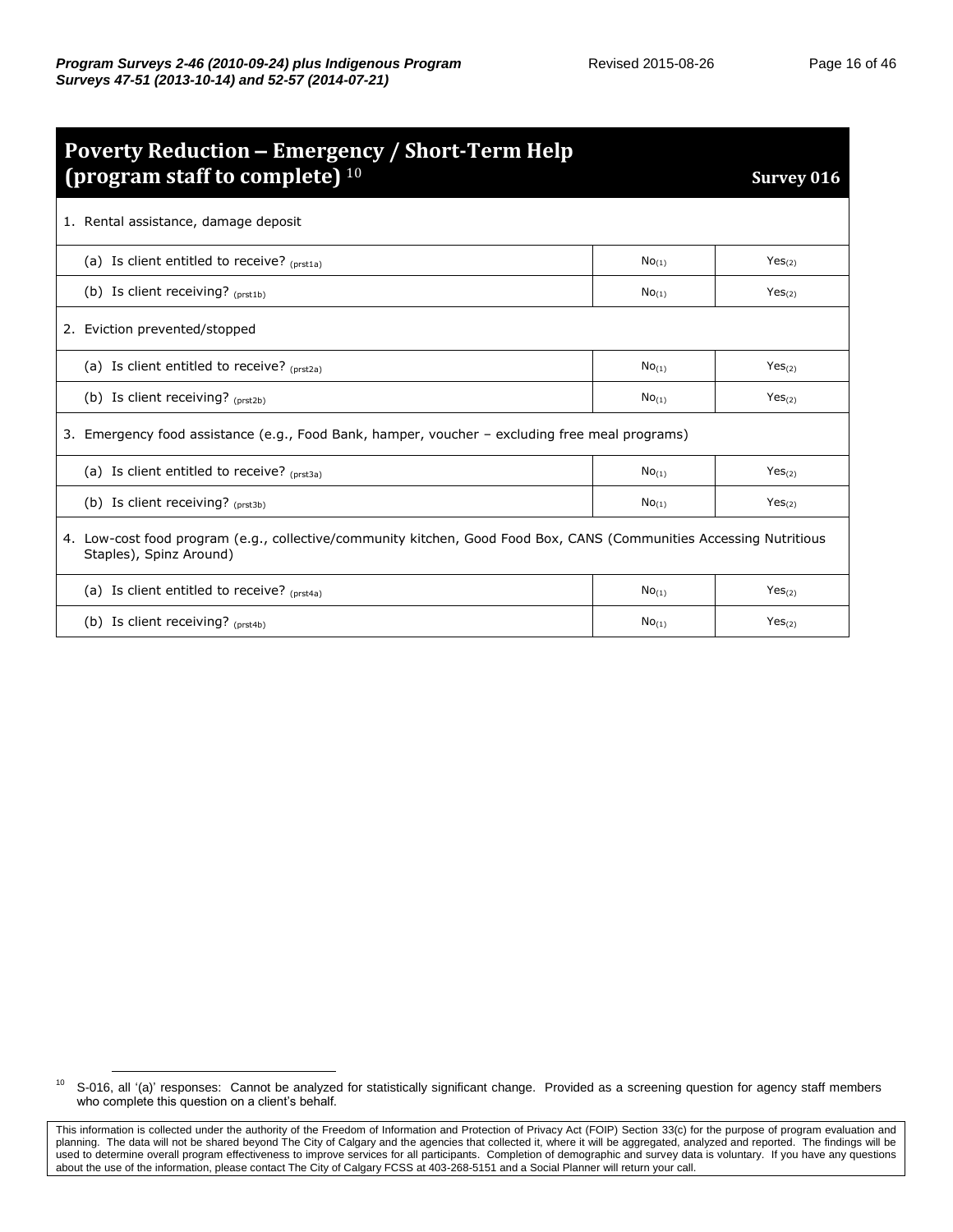| Food Security <sup>11 12</sup>                                                                                                                                                                                                                                                                                                                                                                                                                                                                                                                                                                                      |                                   |                     |                                           |                                  | <b>Survey 017</b>      |  |                                 |
|---------------------------------------------------------------------------------------------------------------------------------------------------------------------------------------------------------------------------------------------------------------------------------------------------------------------------------------------------------------------------------------------------------------------------------------------------------------------------------------------------------------------------------------------------------------------------------------------------------------------|-----------------------------------|---------------------|-------------------------------------------|----------------------------------|------------------------|--|---------------------------------|
| 1. In the past 12 months, the food that you bought just didn't last and<br>there wasn't any money to get more. (food1)                                                                                                                                                                                                                                                                                                                                                                                                                                                                                              | Often<br>true $(1)$               |                     | Sometimes true <sub>(2)</sub>             |                                  | Never<br>true $(3)$    |  |                                 |
| 2. If it was sometimes or often true that you ran out of food and couldn't<br>afford to buy more, how often did this happen? $_{(food2)}$ <sup>13</sup>                                                                                                                                                                                                                                                                                                                                                                                                                                                             | Almost<br>every<br>month $_{(1)}$ |                     | Some months but<br>not every month<br>(2) |                                  |                        |  | Only one or two<br>months $(3)$ |
| 3. In the past 12 months, you couldn't afford to eat balanced meals. (food3)                                                                                                                                                                                                                                                                                                                                                                                                                                                                                                                                        | Often<br>true $(1)$               |                     | Sometimes true $_{(2)}$                   |                                  | Never<br>true $(3)$    |  |                                 |
| 4. In the past 12 months, were you (personally) ever hungry but didn't eat<br>because you couldn't afford enough food? (food4)                                                                                                                                                                                                                                                                                                                                                                                                                                                                                      | No <sub>(2)</sub>                 |                     | Yes <sub>(1)</sub>                        |                                  |                        |  |                                 |
| 5. In the past 12 months, were you (personally) ever hungry but didn't eat<br>because you were unable to prepare meals? (food5)                                                                                                                                                                                                                                                                                                                                                                                                                                                                                     | No <sub>(2)</sub>                 |                     | $Yes_{(1)}$                               |                                  |                        |  |                                 |
| 6. In the past 12 months, have you participated in any food assistance<br>programs? <sub>(food6)</sub>                                                                                                                                                                                                                                                                                                                                                                                                                                                                                                              | $No_{(1)}$                        |                     | Yes <sub>(2)</sub>                        |                                  |                        |  |                                 |
| If yes, have you used or participated in any of the following? (check all that apply): 14<br>σ<br>Food bank <sub>(food6a)</sub><br>$\Box$<br>No-cost agency or church meal <sub>(food6b)</sub><br>σ<br>Help from an agency or a church to purchase food (voucher or cash) (food6c)<br>□<br>Good Food Box program(food6d)<br>σ<br>Collective or community kitchen <sub>(food6e)</sub><br>σ<br>Meals on Wheels <sub>(food6f)</sub><br>CANS (Communities Accessing Nutritious Staples) (food6q)<br>σ<br>σ<br>Spinz Around <sub>(food6h)</sub><br>σ<br>Community garden <sub>(food6i)</sub><br>σ<br>Other $_{(food6i)}$ |                                   |                     |                                           |                                  |                        |  |                                 |
| 7. Which other food program have you participated in? __                                                                                                                                                                                                                                                                                                                                                                                                                                                                                                                                                            |                                   | (food7)             |                                           |                                  |                        |  |                                 |
| 8. Are there any children in your household? (If no, skip to question 14) (foods)                                                                                                                                                                                                                                                                                                                                                                                                                                                                                                                                   |                                   | $No_{(1)}$          |                                           | Yes <sub>(2)</sub>               |                        |  |                                 |
| 9. In the past 12 months, you relied on only a few kinds of low-cost food to feed your<br>child(ren) because you were running out of money to buy food. (food9)                                                                                                                                                                                                                                                                                                                                                                                                                                                     |                                   | Often<br>true $(1)$ |                                           | Sometimes<br>true <sub>(2)</sub> | Never<br>true $_{(3)}$ |  |                                 |
| 10. In the past 12 months, your child(ren) was not eating enough because you just<br>couldn't afford enough food. (food10)                                                                                                                                                                                                                                                                                                                                                                                                                                                                                          |                                   | Often<br>true $(1)$ |                                           | Sometimes<br>$true_{(2)}$        | Never<br>true $(3)$    |  |                                 |
| 11. In the past 12 months, did your child(ren) ever skip meals because there wasn't<br>enough money for food? (food11)                                                                                                                                                                                                                                                                                                                                                                                                                                                                                              |                                   | $No_{(2)}$          |                                           | $Yes_{(1)}$                      |                        |  |                                 |
| 12. In the past 12 months, did you or another adult in the house ever cut the size of<br>your own meals or skip meals so that your child(ren) could eat better? (food12)                                                                                                                                                                                                                                                                                                                                                                                                                                            |                                   | No <sub>(2)</sub>   |                                           | $Yes_{(1)}$                      |                        |  |                                 |
| 13. In the past 12 months, has your child(ren) used or participated in a school<br>breakfast or lunch program? (food13)                                                                                                                                                                                                                                                                                                                                                                                                                                                                                             |                                   | $No_{(1)}$          |                                           | Yes <sub>(2)</sub>               |                        |  |                                 |
| If you have been attending this program for a while:                                                                                                                                                                                                                                                                                                                                                                                                                                                                                                                                                                |                                   |                     |                                           |                                  |                        |  |                                 |
| 14. Do you feel that you and (if applicable) your family are eating better as a<br>result of this program? (food14)                                                                                                                                                                                                                                                                                                                                                                                                                                                                                                 |                                   | No <sub>(1)</sub>   | Yes <sub>(2)</sub>                        |                                  | Not applicable $(77)$  |  |                                 |
| If yes, how are you eating better? (please check all that apply) <sup>15</sup><br>Eating more regularly (food14a)<br>□<br>σ<br>Making healthier food choices (food14b)<br>◻<br>Trying new foods(food14c)<br>Finding cooking easier <sub>(food14d)</sub><br>□<br>More food in the house (food14e)<br>□<br>Better quality of food in the house(food14f)<br>◻<br>More variety of food in the house (food14g)<br>σ<br>Food lasts longer over the month (food14h)<br>□                                                                                                                                                   |                                   |                     |                                           |                                  |                        |  |                                 |

<sup>&</sup>lt;sup>11</sup> S-017 is analyzed in two parts due to scale differences. Questions 1 and 3 are analyzed as Survey 17a. Questions 4, 5, and 6 are analyzed as Survey 17b.

<sup>12</sup> S-017, Questions 7 through 14: Cannot be analyzed for statistically significant change. Response frequencies are shown in a table and bar chart.

<sup>&</sup>lt;sup>13</sup> S-017, Question 2: Cannot be analyzed for statistically significant change. Response frequencies are shown in a table and bar chart.

<sup>&</sup>lt;sup>14</sup> S-017, Questions 6a-6j: Cannot be analyzed for statistically significant change. Response frequencies are shown in a table and bar chart.<br><sup>15</sup> S-017, Questions 14e 14b: Cannot be analyzed for statistically significan

<sup>15</sup> S-017, Questions 14a-14h: Cannot be analyzed for statistically significant change. Response frequencies are shown in a table and bar chart.

This information is collected under the authority of the Freedom of Information and Protection of Privacy Act (FOIP) Section 33(c) for the purpose of program evaluation and planning. The data will not be shared beyond The City of Calgary and the agencies that collected it, where it will be aggregated, analyzed and reported. The findings will be used to determine overall program effectiveness to improve services for all participants. Completion of demographic and survey data is voluntary. If you have any questions about the use of the information, please contact The City of Calgary FCSS at 403-268-5151 and a Social Planner will return your call.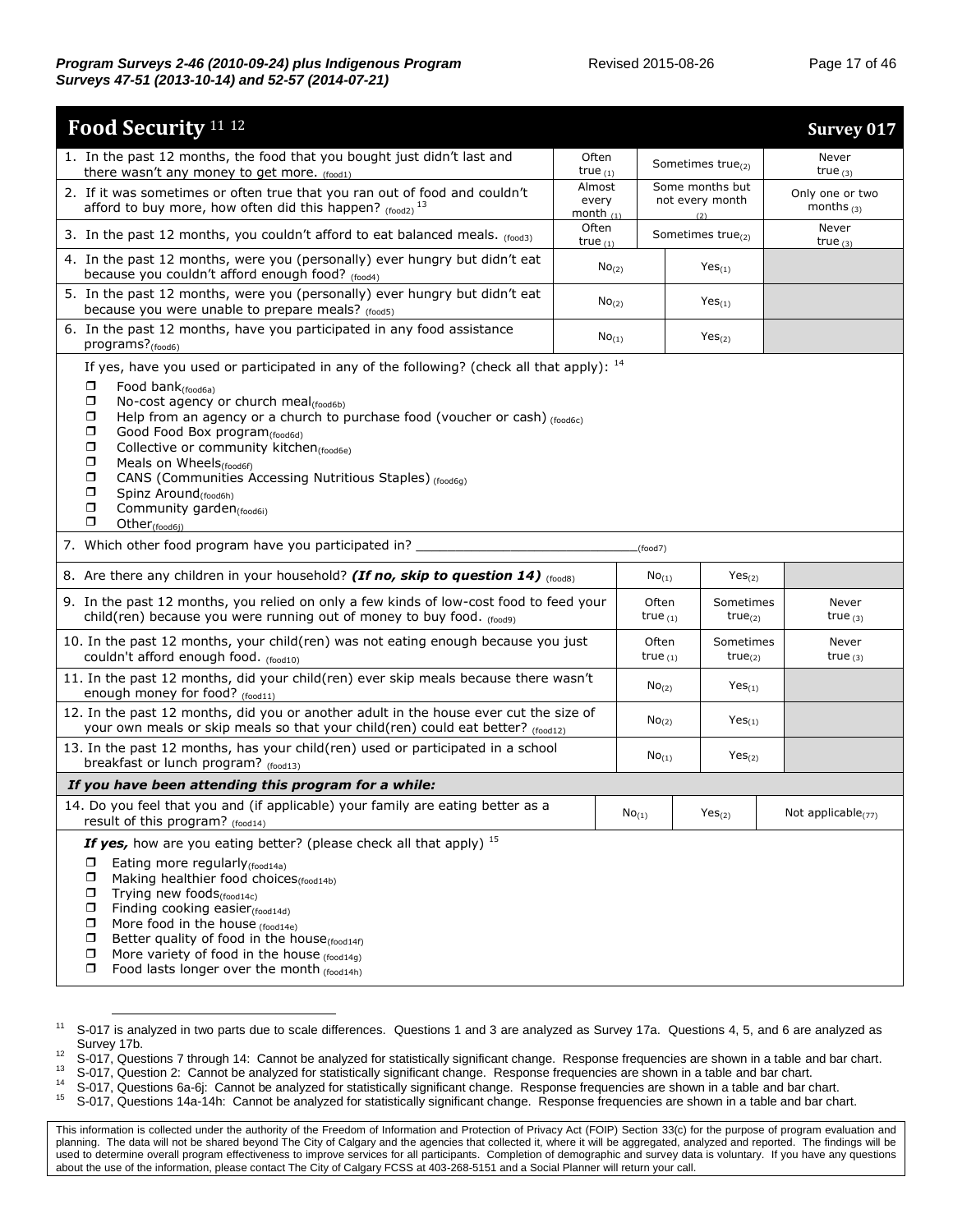|                                                     | <b>Housing Stability and Suitability</b>                                                                                                                                                                                                                                                                                                                                                        | <b>Survey 018</b> |
|-----------------------------------------------------|-------------------------------------------------------------------------------------------------------------------------------------------------------------------------------------------------------------------------------------------------------------------------------------------------------------------------------------------------------------------------------------------------|-------------------|
|                                                     | 1. Please describe your current housing situation. (Please check one only)                                                                                                                                                                                                                                                                                                                      |                   |
| $\Box$<br>П<br>◘<br>$\Box$<br>$\Box$                | Stable place to call your own $(5)$<br>Stable place but not right for you $_{(4)}$<br>Housed now but facing eviction $(3)$<br>Temporary housing until (MM/DD/YYYY) (2) _____<br>No place to call home $(1)$                                                                                                                                                                                     |                   |
|                                                     | 1a. If you have no place to call home, where are you sleeping? $_{(housta)}$ 16<br>$\Box$ couch surfing $(1)$<br>$\Box$ temporary shelter (e.g., the Drop-In, Mustard Seed) $(2)$<br>$\Box$ sleeping rough $_{(3)}$<br>$\Box$ a combination of the above $(4)$                                                                                                                                  |                   |
|                                                     | 2. If your housing is stable but not right for you, why is it not right for you? (Please check all that apply) $1/2$                                                                                                                                                                                                                                                                            |                   |
| ◘<br>□<br>◘<br>$\Box$<br>$\Box$<br>$\Box$<br>$\Box$ | Too expensive, can't afford the rent $_{(hous2a)}$<br>Too crowded, not enough room for all household members (hous2b)<br>Safety hazards (e.g., heat, water or electrical problems, fire hazards, risks for children) $_{(hous2c)}$<br>Unsafe neighbourhood (hous2d)<br>Not accessible for my physical disabilities (hous2e)<br>Far away from family and friends (hous2f)<br>Other $_{(hous2g)}$ |                   |
|                                                     | If your housing is not right for you for a reason not listed here, please explain: (hous2h)                                                                                                                                                                                                                                                                                                     |                   |

<sup>&</sup>lt;sup>16</sup> S-018, Question 1a: Cannot be analyzed for statistically significant change. Response frequencies are shown in a table and bar chart.<br><sup>17</sup> S-018, Question 2: Cannot be analyzed for statistically significant change. R <sup>17</sup> S-018, Question 2: Cannot be analyzed for statistically significant change. Response frequencies are shown in a table and bar chart.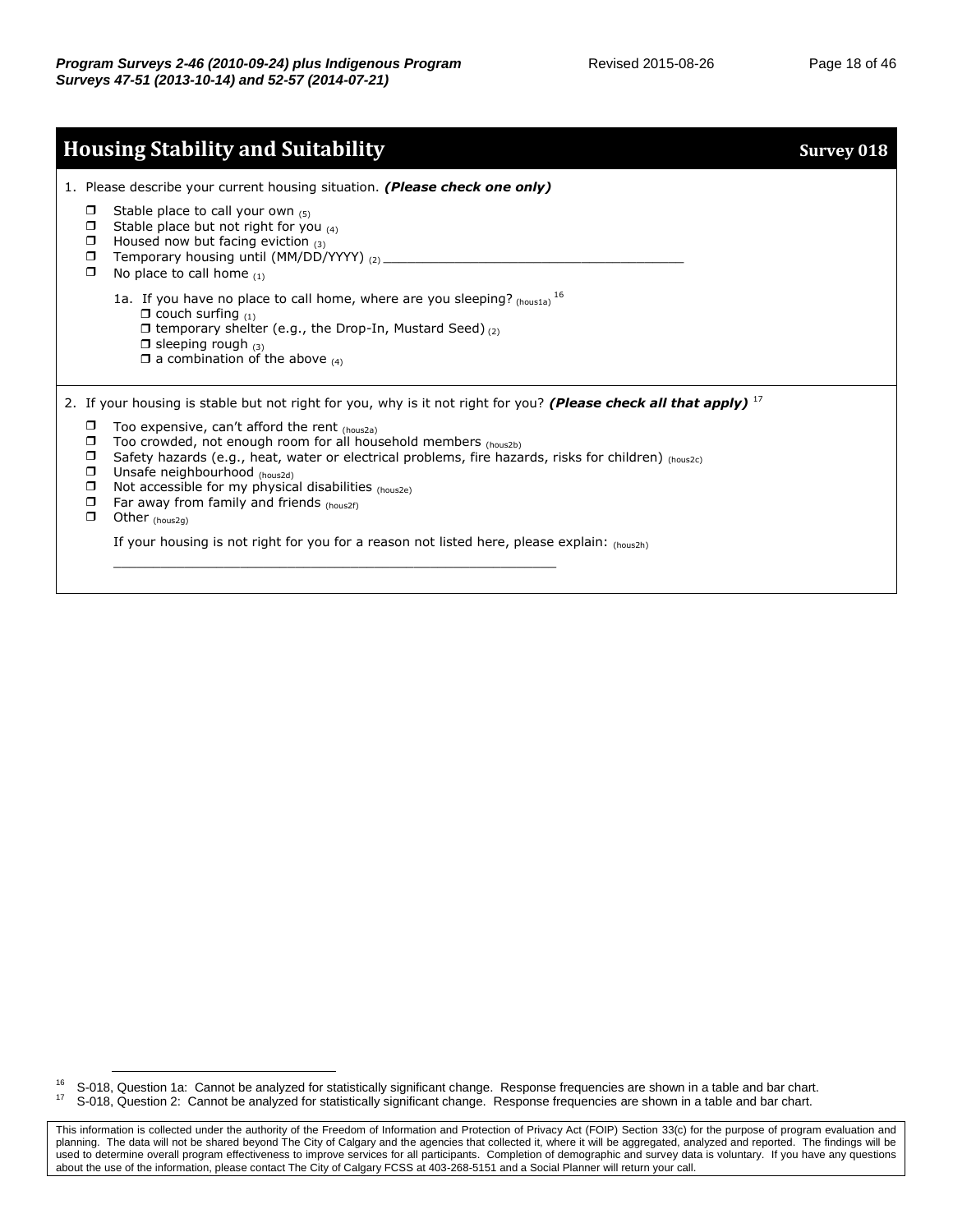## **DIMENSION THREE: FAMILY COHESION / MANAGEMENT PARENTING SKILLS**

#### **Surveys 19, 20, and 21.**

#### **FOIP Statement**

This information is collected under the authority of the Freedom of Information and Protection of Privacy Act (FOIP) Section 33(c) for the purpose of program evaluation and planning. The data will not be shared beyond The City of Calgary and the agencies that collected it, where it will be aggregated, analyzed and reported. The findings will be used to determine overall program effectiveness to improve services for all participants. Completion of demographic and survey data is voluntary. If you have any questions about the use of the information, please contact The City of Calgary FCSS at 403-268-5151 and a Social Planner will return your call.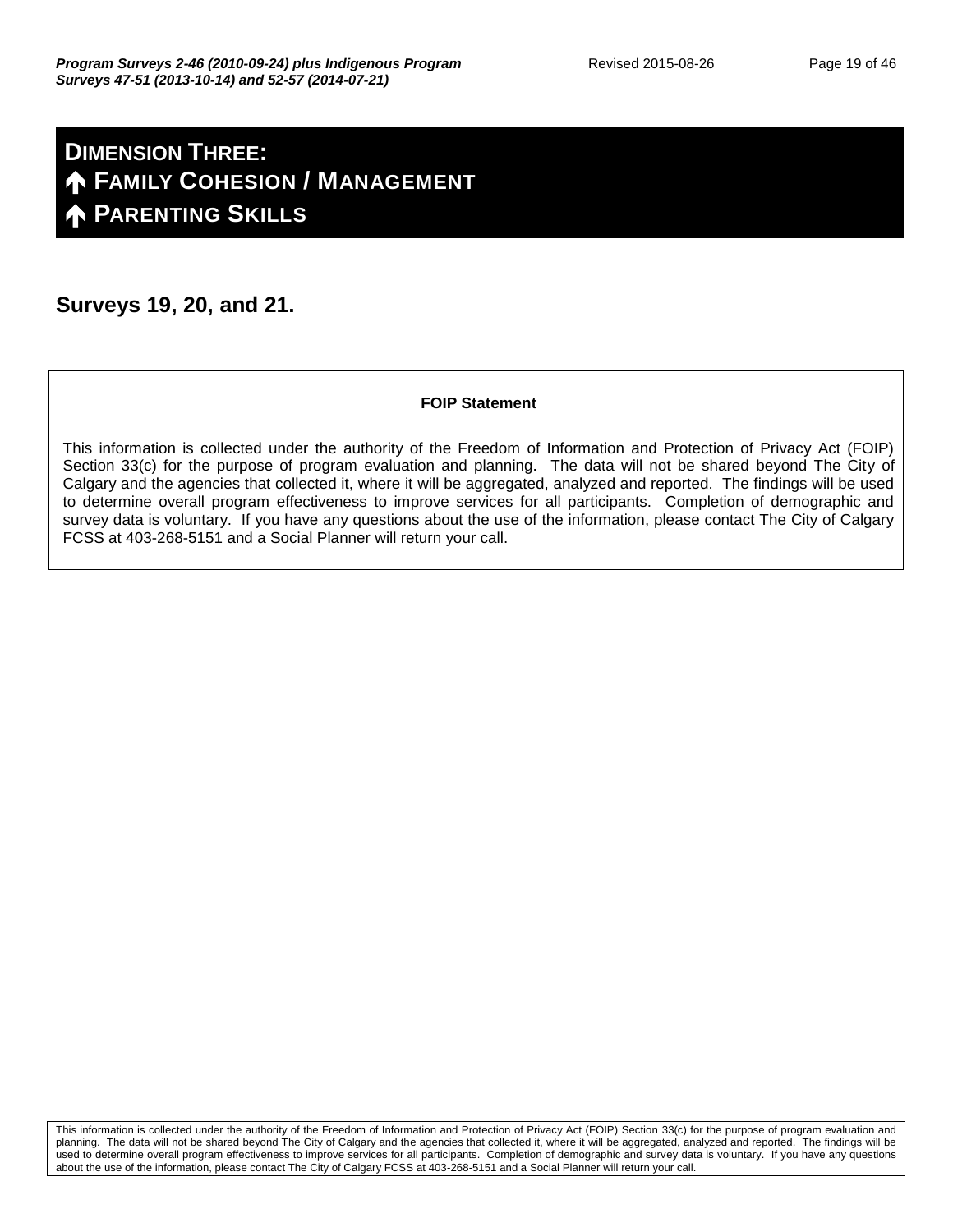### **DIMENSION THREE: Domain 1 – Family Cohesion** (Survey 19)

| <b>Family Cohesion - Parent / Adult Questions</b>                                                    |                |                                  |                                 |                 | Survey 019                    |
|------------------------------------------------------------------------------------------------------|----------------|----------------------------------|---------------------------------|-----------------|-------------------------------|
| 1. In times of crisis we can turn to each other for support. $(fame01)$                              | Never $_{(1)}$ | A little of<br>the time $(2)$    | Most of<br>the<br>$time_{(3)}$  | Always $(4)$    | Don't<br>know <sub>(88)</sub> |
| 2. Individuals in our family are accepted for who they are. $(f_{\text{amco2}})$                     | $Never_{(1)}$  | A little of<br>the time $(2)$    | Most of<br>the<br>time $_{(3)}$ | Always $_{(4)}$ | Don't<br>know <sub>(88)</sub> |
| 3. We avoid discussing our fears or concerns. (famco3)                                               | $Never_{(4)}$  | A little of<br>the time $_{(3)}$ | Most of<br>the<br>time $_{(2)}$ | Always $_{(1)}$ | Don't<br>know <sub>(88)</sub> |
| 4. There are lots of bad feelings in our family. (famco4)                                            | Never $(4)$    | A little of<br>the time $_{(3)}$ | Most of<br>the<br>$time_{(2)}$  | Always $_{(1)}$ | Don't<br>know <sub>(88)</sub> |
| 5. In our family we feel accepted for who we are. (famco5)                                           | $Never_{(1)}$  | A little of<br>the time $_{(2)}$ | Most of<br>the<br>time $_{(3)}$ | Always $(4)$    | Don't<br>$\text{know}_{(88)}$ |
| 6. We are able to make decisions about how to solve problems. $(f_{\text{amco6}})$                   | $Never_{(1)}$  | A little of<br>the time $(2)$    | Most of<br>the<br>time $_{(3)}$ | Always $_{(4)}$ | Don't<br>know <sub>(88)</sub> |
| 7. We don't get along well together. (famco7)                                                        | Never $_{(4)}$ | A little of<br>the time $(3)$    | Most of<br>the<br>$time_{(2)}$  | Always $_{(1)}$ | Don't<br>$k$ now $(88)$       |
| 8. Drinking, drug use, or gambling is a source of tension or disagreement<br>in our family. (famco8) | $Never_{(4)}$  | A little of<br>the time $(3)$    | Most of<br>the<br>$time_{(2)}$  | Always $_{(1)}$ | Don't<br>$k$ now $(88)$       |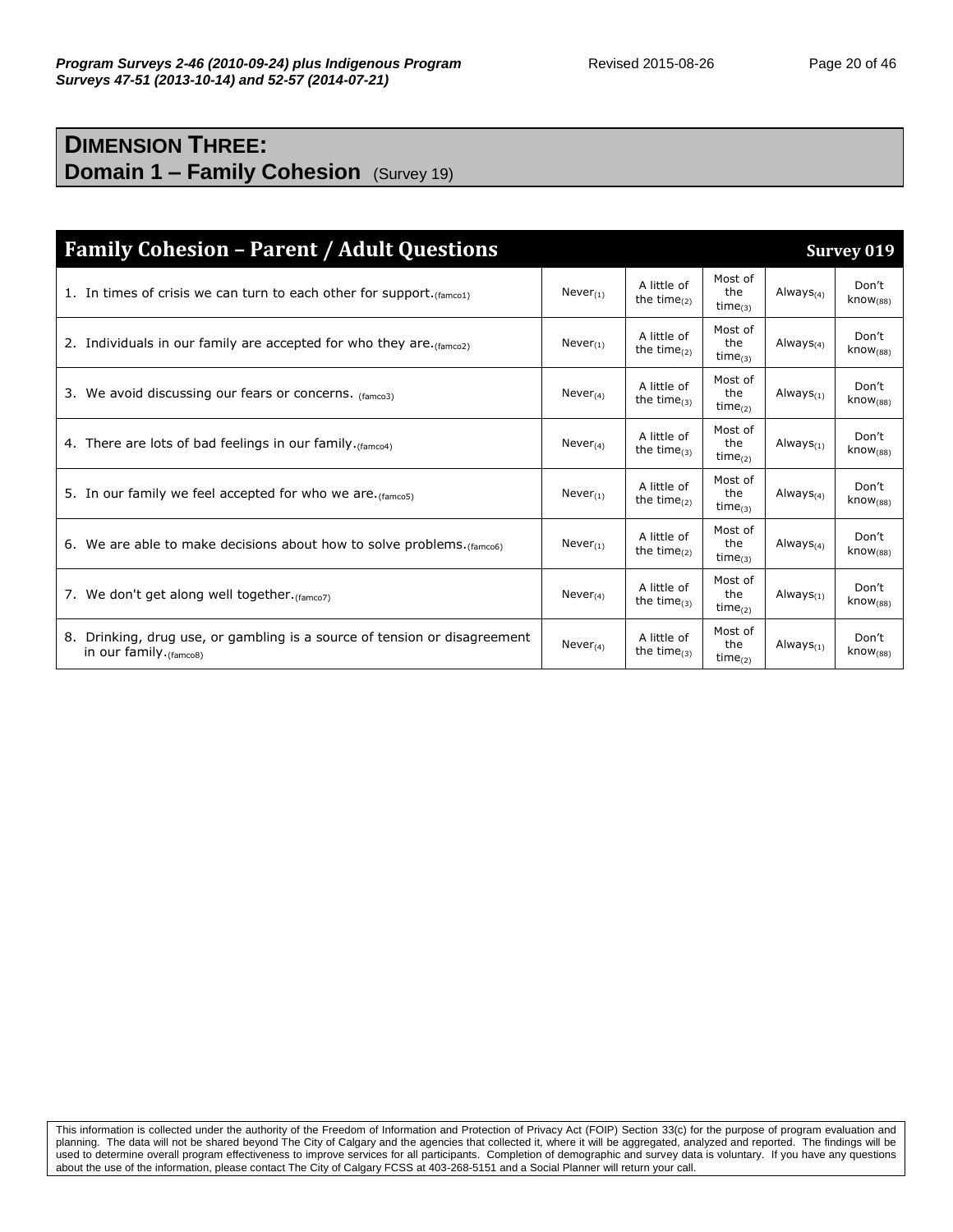### **DIMENSION THREE: Domain 2 – Parenting** (Surveys 20 and 21)

| <b>Parenting - Parent Questions</b><br><b>Survey 020</b>                                                                                                       |              |                                       |                                             |                                              |                                              |                                      |                                           |  |
|----------------------------------------------------------------------------------------------------------------------------------------------------------------|--------------|---------------------------------------|---------------------------------------------|----------------------------------------------|----------------------------------------------|--------------------------------------|-------------------------------------------|--|
| 1. How often do you praise your child(ren), by saying<br>something like "Good for you!" or "What a nice thing<br>you did!" or "Thank you!"? (ppar1)            | Never<br>(1) | Less than<br>once a<br>$week_{(2)}$   | About<br>once a<br>$week_{(3)}$             | About<br>$3 - 4$<br>times a<br>week $_{(4)}$ | About<br>once a<br>$day_{(5)}$               | Several<br>times each<br>$day_{(6)}$ | Many<br>times<br>each<br>$day_{(7)}$      |  |
| 2. How often does your child(ren) really irritate you or<br>get on your nerves? (ppar2)                                                                        | Never<br>(7) | Less than<br>once a<br>week $(6)$     | About<br>once a<br>$week_{(5)}$             | About<br>$3 - 4$<br>times a<br>$week_{(4)}$  | About<br>once a<br>$day_{(3)}$               | Several<br>times each<br>$day_{(2)}$ | Many<br>times<br>each<br>$day_{(1)}$      |  |
| 3. How often do you physically punish your child(ren),<br>for example, by spanking, pinching, slapping his or<br>her hand? $(p_{par3})$                        | Never<br>(7) | Less than<br>once a<br>week $_{(6)}$  | About<br>once a<br>$week_{(5)}$             | About<br>$3 - 4$<br>times a<br>$week_{(4)}$  | About<br>once a<br>$day_{(3)}$               | Several<br>times each<br>$day_{(2)}$ | Many<br>times<br>each<br>$day_{(1)}$      |  |
| 4. How often do you and your child(ren) laugh together?<br>(ppar4)                                                                                             | Never<br>(1) | Less than<br>once a<br>week $_{(2)}$  | About<br>once a<br>$week_{(3)}$             | About<br>$3 - 4$<br>times a<br>$week_{(4)}$  | About<br>once a<br>$day_{(5)}$               | Several<br>times each<br>$day_{(6)}$ | Many<br>times<br>each<br>$day_{(7)}$      |  |
| 5. How often do you hug or snuggle with your<br>child(ren)? <sub>(ppar5)</sub>                                                                                 | Never<br>(1) | Less than<br>once a<br>$week_{(2)}$   | About<br>once a<br>$week_{(3)}$             | About<br>$3 - 4$<br>times a<br>$week_{(4)}$  | About<br>once a<br>$day_{(5)}$               | Several<br>times each<br>$day_{(6)}$ | Many<br>times<br>each<br>$day_{(7)}$      |  |
| 6. How often do you get angry or annoyed and yell or<br>speak in a very loud voice to your child(ren)? $_{(ppar6)}$                                            | Never<br>(7) | Less than<br>once a<br>$week_{(6)}$   | About<br>once a<br>$week_{(5)}$             | About<br>$3 - 4$<br>times a<br>$week_{(4)}$  | About<br>once a<br>$day_{(3)}$               | Several<br>times each<br>$day_{(2)}$ | Many<br>times<br>each<br>$day_{(1)}$      |  |
| 7. How often does your child(ren) see an adult in the<br>house do something kind, friendly, or very much<br>appreciated by another adult in the house? (ppar7) | Never<br>(1) | Less than<br>once a<br>$week_{(2)}$   | About<br>once a<br>$week_{(3)}$             | About<br>$3 - 4$<br>times a<br>$week_{(4)}$  | About<br>once a<br>$day_{(5)}$               | Several<br>times each<br>$day_{(6)}$ | Many<br>times<br>each<br>$day_{(7)}$      |  |
| 8. How often does your child see adults or teenagers in<br>your house physically fighting with or hitting or<br>otherwise trying to hurt each other? (ppar8)   | Never<br>(7) | Less than<br>once a<br>week $_{(6)}$  | About<br>once a<br>$week_{(5)}$             | About<br>$3 - 4$<br>times a<br>$week_{(4)}$  | About<br>once a<br>$day_{(3)}$               | Several<br>times each<br>$day_{(2)}$ | Many<br>times<br>each<br>$day_{(1)}$      |  |
| 9. How often does your whole family eat supper<br>together? (ppar9)                                                                                            | Never<br>(1) | Less than<br>once a<br>$week_{(2)}$   | About<br>once a<br>$week_{(3)}$             | About<br>twice a<br>$week_{(4)}$             | About<br>$3 - 4$<br>times<br>a week<br>(5)   | Almost<br>every<br>$day_{(6)}$       | Every<br>$day_{(7)}$                      |  |
| 10. How often does your child(ren) go to bed at a<br>particular time, known as his or her bedtime? (ppar10)                                                    | Never<br>(2) | About<br>once a<br>$week_{(3)}$       | About<br>twice a<br>$week_{(4)}$            | About<br>$3 - 4$<br>times a<br>$week_{(5)}$  | Almost<br>every<br>$day_{(6)}$               | Every<br>$day_{(7)}$                 | There is<br>no official<br>bedtime<br>(1) |  |
| 11. How often does your child(ren) get "grounded" for<br>longer than a week? (ppar11)                                                                          | Never<br>(7) | About<br>1-3 times<br>a year $_{(6)}$ | About<br>$4 - 6$<br>times a<br>$year_{(5)}$ | About<br>$7 - 9$<br>times a<br>$year_{(4)}$  | About<br>$10 - 12$<br>times<br>a year<br>(3) | About<br>1-2 times<br>a month $(2)$  | More<br>than<br>twice a<br>$month_{(1)}$  |  |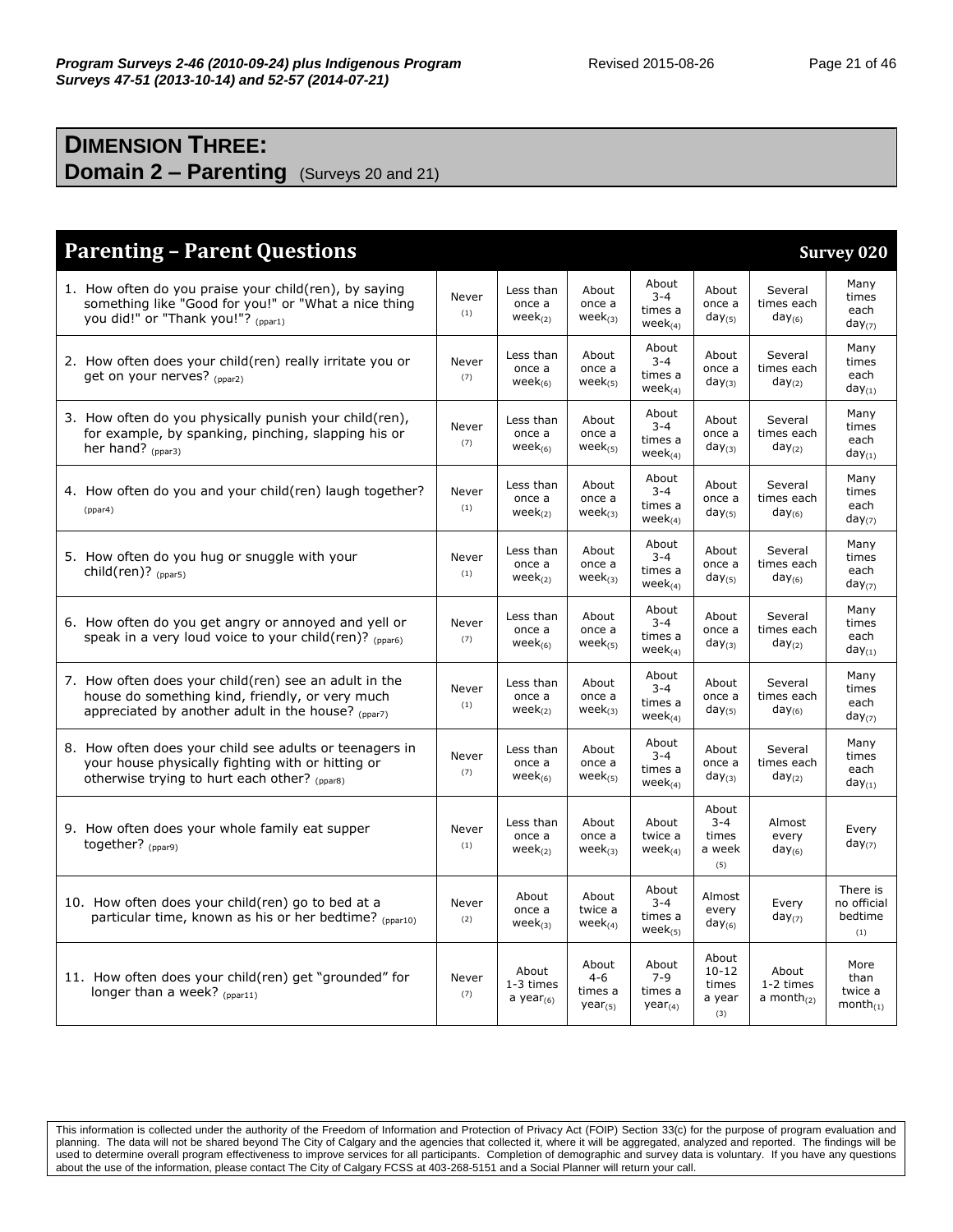| Page 22 of 4 |  |  |
|--------------|--|--|
|--------------|--|--|

| <b>Parenting - Youth Questions (Grades 7-12)</b>                                                                                                          |              |                                                    |                                             |                                              |                                               |                                        | <b>Survey 021</b>                            |
|-----------------------------------------------------------------------------------------------------------------------------------------------------------|--------------|----------------------------------------------------|---------------------------------------------|----------------------------------------------|-----------------------------------------------|----------------------------------------|----------------------------------------------|
| 1. How often do you hear your parent praise you, by<br>saying something like "Good for you!" or "What a nice<br>thing you did!" or "Thank you!"? (ypar1)  | Never<br>(1) | Less<br>than<br>once a<br>$week_{(2)}$             | About<br>once a<br>$week_{(3)}$             | About<br>$3 - 4$<br>times a<br>$week_{(4)}$  | About<br>once a<br>$day_{(5)}$                | Several<br>times each<br>$day_{(6)}$   | Many<br>times<br>each<br>$day_{(7)}$         |
| 2. How often do you get the impression that something<br>you have done has greatly irritated your parent and<br>has gotten on his or her nerves? (ypar2)  | Never<br>(7) | Less<br>than<br>once a<br>$week_{(6)}$             | About<br>once a<br>$week_{(5)}$             | About<br>$3 - 4$<br>times a<br>$week_{(4)}$  | About<br>once a<br>$day_{(3)}$                | Several<br>times each<br>$day_{(2)}$   | Many<br>times<br>each<br>$day_{(1)}$         |
| 3. How often does your parent physically punish you, for<br>example, by hitting you or spanking you? (ypar3)                                              | Never<br>(7) | Less<br>than<br>once a<br>$week_{(6)}$             | About<br>once a<br>$week_{(5)}$             | About<br>$3 - 4$<br>times a<br>$week_{(4)}$  | About<br>once a<br>$day_{(3)}$                | Several<br>times each<br>$day_{(2)}$   | Many<br>times<br>each<br>$day_{(1)}$         |
| 4. How often do you and your parent laugh together?<br>(ypar4)                                                                                            | Never<br>(1) | Less<br>than<br>once a<br>$week_{(2)}$             | About<br>once a<br>$week_{(3)}$             | About<br>$3 - 4$<br>times a<br>$week_{(4)}$  | About<br>once a<br>$day_{(5)}$                | Several<br>times each<br>$day_{(6)}$   | Many<br>times<br>each<br>$day_{(7)}$         |
| 5. How often does your parent show you affection, for<br>example, by hugging you or snuggling with you? $_{(var5)}$                                       | Never<br>(1) | Less<br>than<br>once a<br>$week_{(2)}$             | About<br>once a<br>$week_{(3)}$             | About<br>$3 - 4$<br>times a<br>week $_{(4)}$ | About<br>once a<br>$day_{(5)}$                | Several<br>times each<br>$day_{(6)}$   | Many<br>times<br>each<br>$day_{(7)}$         |
| 6. How often does your parent tell you to do something<br>by yelling or with an irritated or angry tone of voice?<br>(ypar6)                              | Never<br>(7) | Less<br>than<br>once a<br>wee $k_{(6)}$            | About<br>once a<br>$week_{(5)}$             | About<br>$3 - 4$<br>times a<br>$week_{(4)}$  | About<br>once a<br>$day_{(3)}$                | Several<br>times each<br>$day_{(2)}$   | Many<br>times<br>each<br>$day_{(1)}$         |
| 7. How often do you see an adult in the house do<br>something kind, friendly, or very much appreciated<br>by another adult in the house? $(y_{par7})$     | Never<br>(1) | Less<br>than<br>once a<br>$week_{(2)}$             | About<br>once a<br>$week_{(3)}$             | About<br>$3 - 4$<br>times a<br>$week_{(4)}$  | About<br>once a<br>$day_{(5)}$                | Several<br>times each<br>$day_{(6)}$   | Many<br>times<br>each<br>$day_{(7)}$         |
| 8. How often do you see adults or other teenagers in<br>your house physically fighting with or hitting or<br>otherwise trying to hurt each other? (ypar8) | Never<br>(7) | Less<br>than<br>once a<br>wee $k_{(6)}$            | About<br>once a<br>$week_{(5)}$             | About<br>$3 - 4$<br>times a<br>$week_{(4)}$  | About<br>once a<br>$day_{(3)}$                | Several<br>times each<br>$day_{(2)}$   | Many<br>times<br>each<br>$day_{(1)}$         |
| 9. How often does your whole family eat supper<br>together? $_{(vpar9)}$                                                                                  | Never<br>(1) | Less<br>than<br>once a<br>$week_{(2)}$             | About<br>once a<br>$week_{(3)}$             | About<br>twice a<br>$week_{(4)}$             | About<br>$3 - 4$<br>times a<br>$week_{(5)}$   | Almost<br>every<br>$day_{(6)}$         | Every<br>$day_{(7)}$                         |
| 10. How often do you go to bed at a particular time,<br>known as your bedtime? (ypar10)                                                                   | Never<br>(2) | About<br>once a<br>$week_{(3)}$                    | About<br>twice a<br>$week_{(4)}$            | About<br>$3 - 4$<br>times a<br>$week_{(5)}$  | Almost<br>every<br>$day_{(6)}$                | Every<br>$day_{(7)}$                   | There is<br>no<br>official<br>bedtime<br>(1) |
| 11. How often do you get "grounded" for longer than a<br>week? $_{(ypar11)}$                                                                              | Never<br>(7) | About<br>$1 - 3$<br>times a<br>year <sub>(6)</sub> | About<br>$4 - 6$<br>times a<br>$year_{(5)}$ | About<br>$7 - 9$<br>times a<br>$year_{(4)}$  | About<br>$10 - 12$<br>times a<br>$year_{(3)}$ | About<br>1-2 times<br>a month $_{(2)}$ | More<br>than<br>twice a<br>$month_{(1)}$     |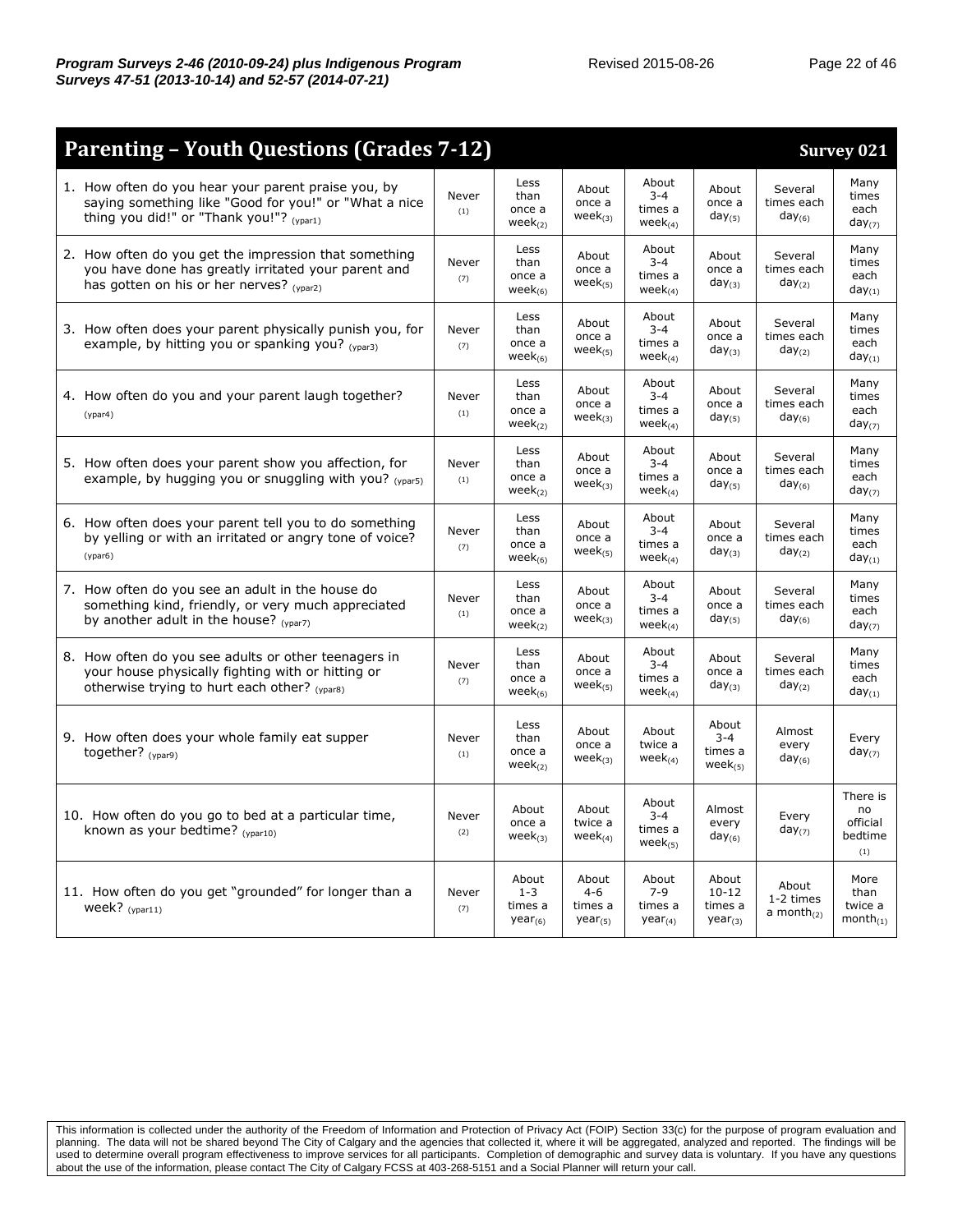#### **DIMENSION THREE: Domain 3 – Indigenous Families and Traditional Parenting Practices** (Surveys 52 and 53)

For Indigenous programming in Dimension Three, Domain 3, see Surveys 52 and 53.

**DIMENSION THREE: Domain 4 – Colonization and Healing** (Surveys 54 and 55)

For Indigenous programming in Dimension Three, Domain 4, see Surveys 54 and 55.

**DIMENSION THREE: Domain 5 – Spirituality and Ceremony** (Surveys 56 and 57)

For Indigenous programming in Dimension Three, Domain 5, see Surveys 56 and 57.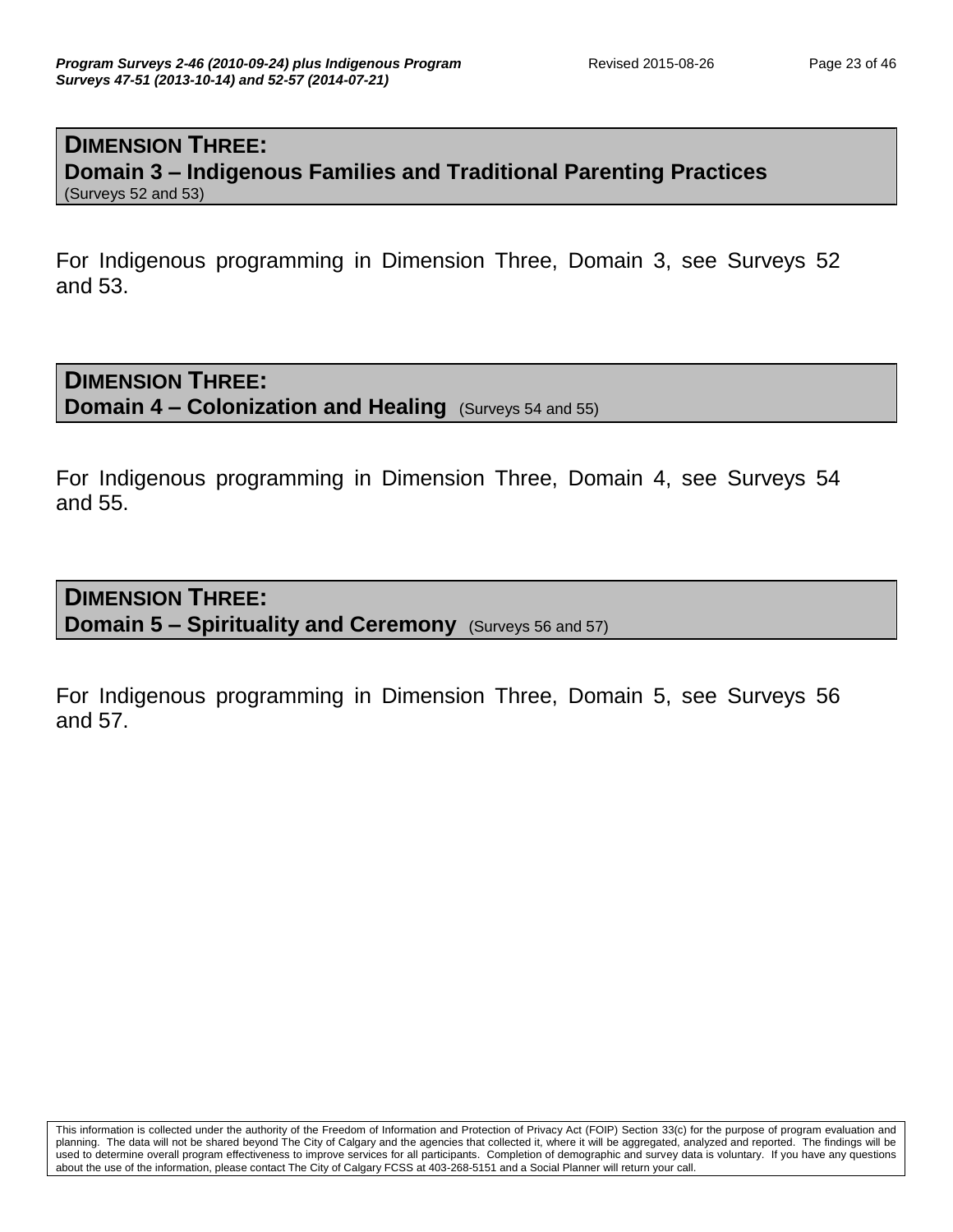## **DIMENSION FOUR: A** CHILD & YOUTH POSITIVE DEVELOPMENT

(No surveys for children younger than Grade 4)

#### **Surveys 22, 23, 24, 25, 26, 27, 28, 29, 30, 31, 32, 34, 35, 36, 37, 38, 39, 40, 41, 42, 43, 44, and 45.**

#### **FOIP Statement**

This information is collected under the authority of the Freedom of Information and Protection of Privacy Act (FOIP) Section 33(c) for the purpose of program evaluation and planning. The data will not be shared beyond The City of Calgary and the agencies that collected it, where it will be aggregated, analyzed and reported. The findings will be used to determine overall program effectiveness to improve services for all participants. Completion of demographic and survey data is voluntary. If you have any questions about the use of the information, please contact The City of Calgary FCSS at 403-268-5151 and a Social Planner will return your call.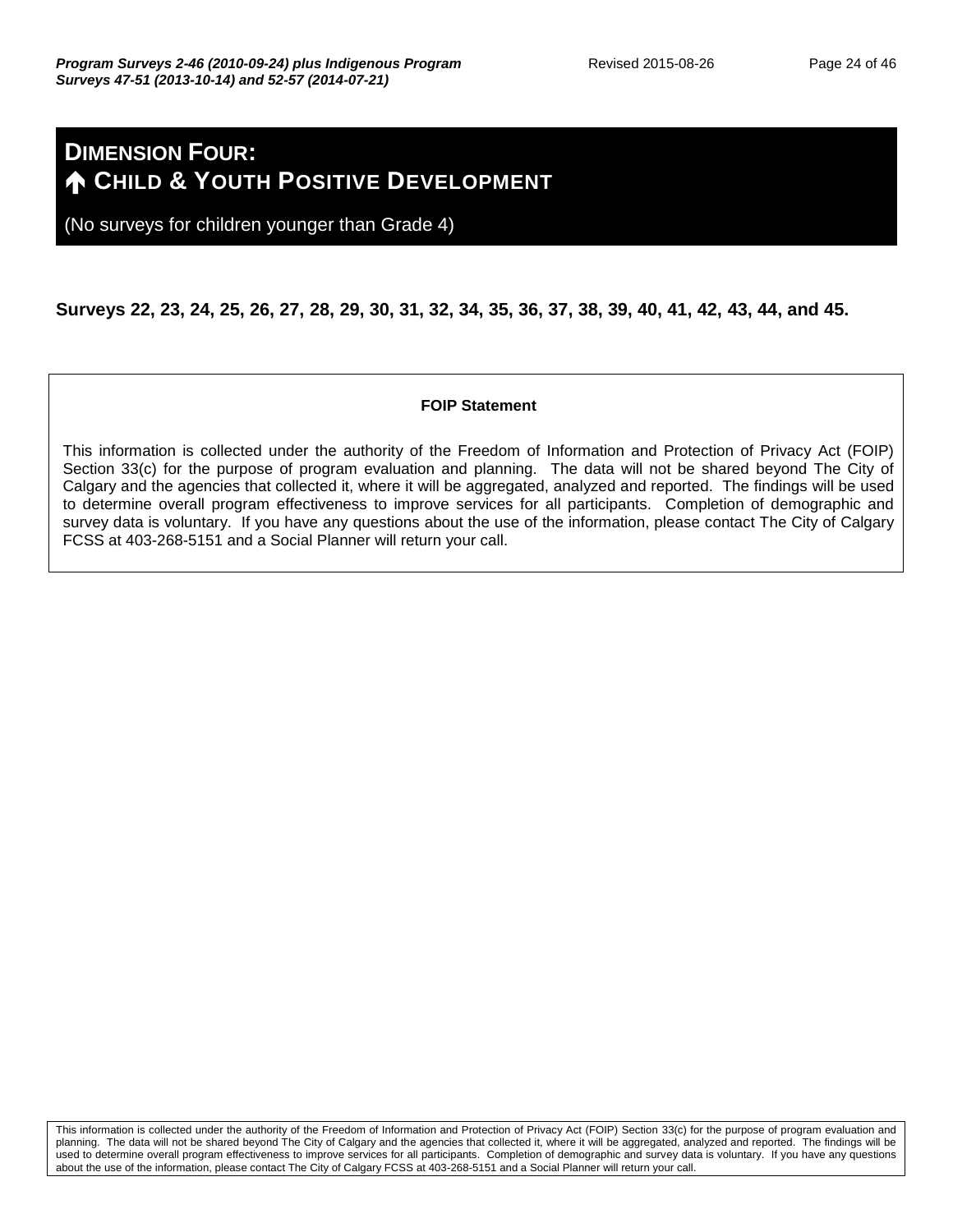#### **DIMENSION FOUR: Domain 1 – Cognitive Development** (Surveys 22 and 23)

| Children – Grades 4-6 – School Engagement, Success<br><b>Survey 022</b> |                |                           |                              |  |
|-------------------------------------------------------------------------|----------------|---------------------------|------------------------------|--|
| 1. I like school. $_{(csch1)}$                                          | $Never_{(1)}$  | Some of the time $_{(2)}$ | Most of the<br>time $_{(3)}$ |  |
| 2. I feel like I belong at school. $(csch2)$                            | Never $_{(1)}$ | Some of the time $_{(2)}$ | Most of the<br>$time_{(3)}$  |  |
| 3. I try my best at school. $(csch3)$                                   | Never $(1)$    | Some of the time $_{(2)}$ | Most of the<br>time $_{(3)}$ |  |
| 4. I like to learn new things. (csch4)                                  | $Never_{(1)}$  | Some of the time $_{(2)}$ | Most of the<br>time $_{(3)}$ |  |
| 5. I like my teacher. $(csch5)$                                         | Never $_{(1)}$ | Some of the time $_{(2)}$ | Most of the<br>$time_{(3)}$  |  |
| 6. My teacher is fair. $(csch6)$                                        | $Never_{(1)}$  | Some of the time $(2)$    | Most of the<br>time $_{(3)}$ |  |
| 7. I am doing well at school. $(csch7)$                                 | Never $_{(1)}$ | Some of the time $_{(2)}$ | Most of the<br>time $_{(3)}$ |  |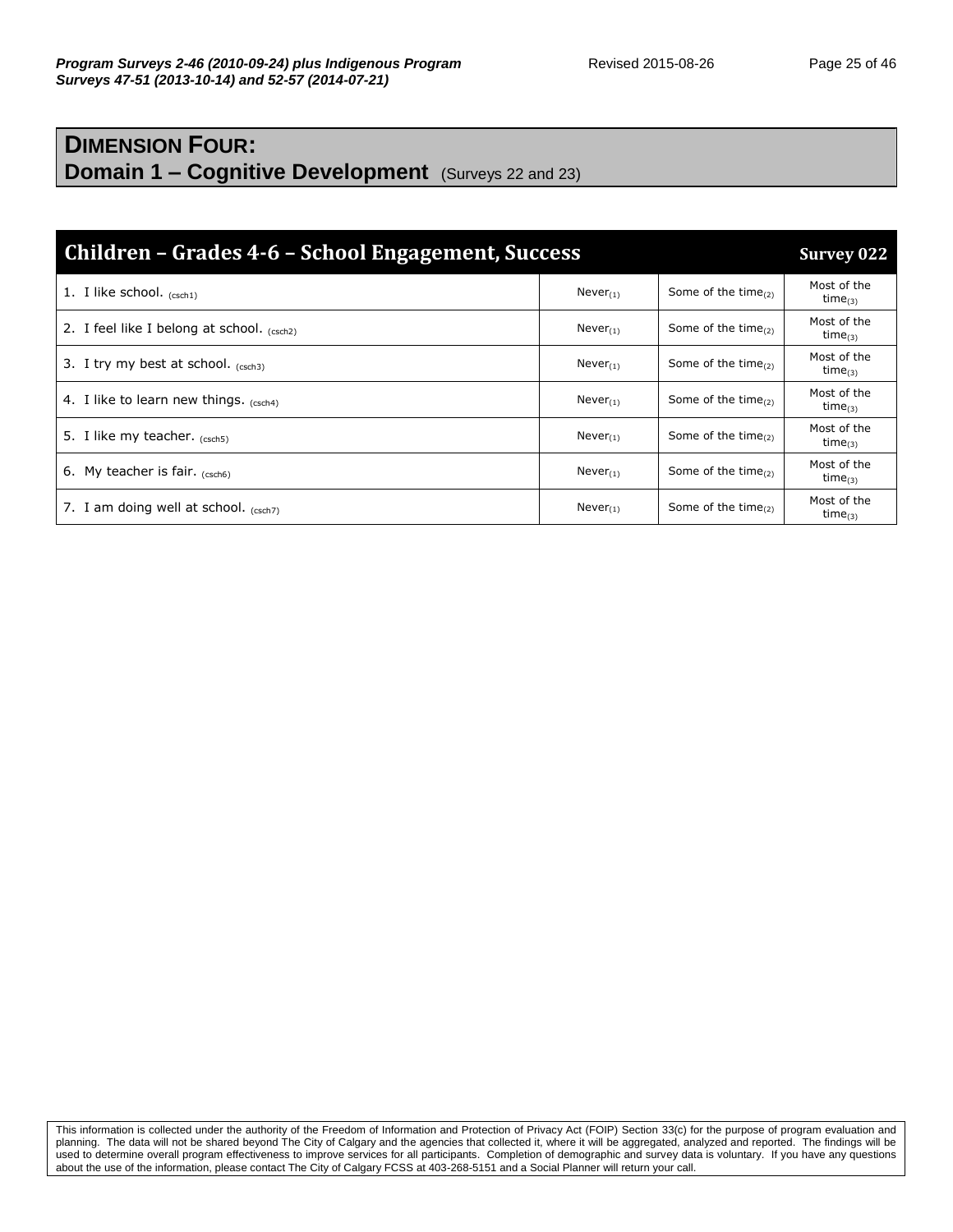| Youth - Grades 7-12 - School Engagement, Success 18                                                            |                                  |                   |                                          |                                               |                               |  |               | <b>Survey 023</b>              |
|----------------------------------------------------------------------------------------------------------------|----------------------------------|-------------------|------------------------------------------|-----------------------------------------------|-------------------------------|--|---------------|--------------------------------|
| 1. In general, my teachers treat me fairly. $(vsch1)$                                                          | $Never_{(1)}$                    |                   | A little of<br>the time $(2)$            | Some of<br>the time $_{(3)}$                  | Most of the<br>time $_{(4)}$  |  |               | Always $_{(5)}$                |
| 2. If I need extra help, my teachers give it to me. $(ysch2)$                                                  | $Never_{(1)}$                    |                   | A little of<br>the time $(2)$            | Some of<br>the time $_{(3)}$                  | Most of the<br>time $(4)$     |  |               | Always $_{(5)}$                |
| 3. When my teachers give me homework, I do it. $(vsch3)$                                                       | $Never_{(1)}$                    |                   | A little of<br>the time $_{(2)}$         | Some of<br>the time $_{(3)}$                  | Most of the<br>$time_{(4)}$   |  |               | Always $(5)$                   |
| 4. I feel like I belong at school. $(vsch4)$                                                                   | $Never_{(1)}$                    |                   | A little of<br>the time $_{(2)}$         | Some of<br>the time $_{(3)}$                  | Most of the<br>$time_{(4)}$   |  |               | Always $_{(5)}$                |
| 5. I like going to school. (ysch5)                                                                             | Never $_{(1)}$                   |                   | A little of<br>the time $_{(2)}$         | Some of<br>the time $_{(3)}$                  | Most of the<br>time $_{(4)}$  |  |               | Always $_{(5)}$                |
| 6. I wish I could go to a different school. (ysch6)                                                            | Never $_{(5)}$                   |                   | A little of<br>the time $(4)$            | Some of<br>the time $_{(3)}$                  | Most of the<br>time $(2)$     |  |               | Always $_{(1)}$                |
| 7. To the best of my knowledge today, I am passing $(ysch7)$                                                   | None of<br>my<br>$classes_{(1)}$ |                   | A few of<br>my<br>classes <sub>(2)</sub> | About half<br>of my<br>classes <sub>(3)</sub> | Most of my<br>$classes_{(4)}$ |  |               | All of my<br>$classes_{(5)}$   |
| 8. In the last 3 months that you were at school, how often did you<br>skip a class without permission? (ysch8) | Never $_{(5)}$                   |                   | Once or<br>twice $(4)$                   | $3$ to $4$<br>times $(3)$                     | $5$ to $6$<br>times $(2)$     |  |               | 7 or<br>more<br>times $_{(1)}$ |
| 9. How important is it to you to do get good grades in school? $(y_{\text{sch9}})$                             | Not at all<br>$important_{(1)}$  |                   |                                          | Somewhat<br>$important_{(2)}$                 | Important $_{(3)}$            |  |               | Very<br>Important<br>(4)       |
| 10. How important is it to you to graduate from high school? (ysch10)                                          | Not at all<br>important $_{(1)}$ |                   | Somewhat<br>$important_{(2)}$            |                                               | Important $_{(3)}$            |  |               | Very<br>Important<br>(4)       |
| 11. How important is it to you to continue your education after high<br>school? (ysch11)                       | Not at all<br>$important_{(1)}$  |                   |                                          | Somewhat<br>important <sub>(2)</sub>          | Important $_{(3)}$            |  |               | Very<br>Important<br>(4)       |
| 12. When you finish high school, what do you plan to do? $(ysch12)^{19}$                                       | College<br>(1)                   | University<br>(2) |                                          | Tech<br>school $(3)$                          | Work full-<br>$time_{(4)}$    |  | Other<br>(66) | Don't<br>know<br>(88)          |

<sup>&</sup>lt;sup>18</sup> S-023, Questions 9, 10, and 11: Responses are not included in overall average scores due to scale differences. Response frequencies are shown in a table and bar chart.

<sup>&</sup>lt;sup>19</sup> S-023, Question 12: Cannot be analyzed for statistically significant change. Response frequencies are shown in a table and bar chart.

This information is collected under the authority of the Freedom of Information and Protection of Privacy Act (FOIP) Section 33(c) for the purpose of program evaluation and planning. The data will not be shared beyond The City of Calgary and the agencies that collected it, where it will be aggregated, analyzed and reported. The findings will be used to determine overall program effectiveness to improve services for all participants. Completion of demographic and survey data is voluntary. If you have any questions about the use of the information, please contact The City of Calgary FCSS at 403-268-5151 and a Social Planner will return your call.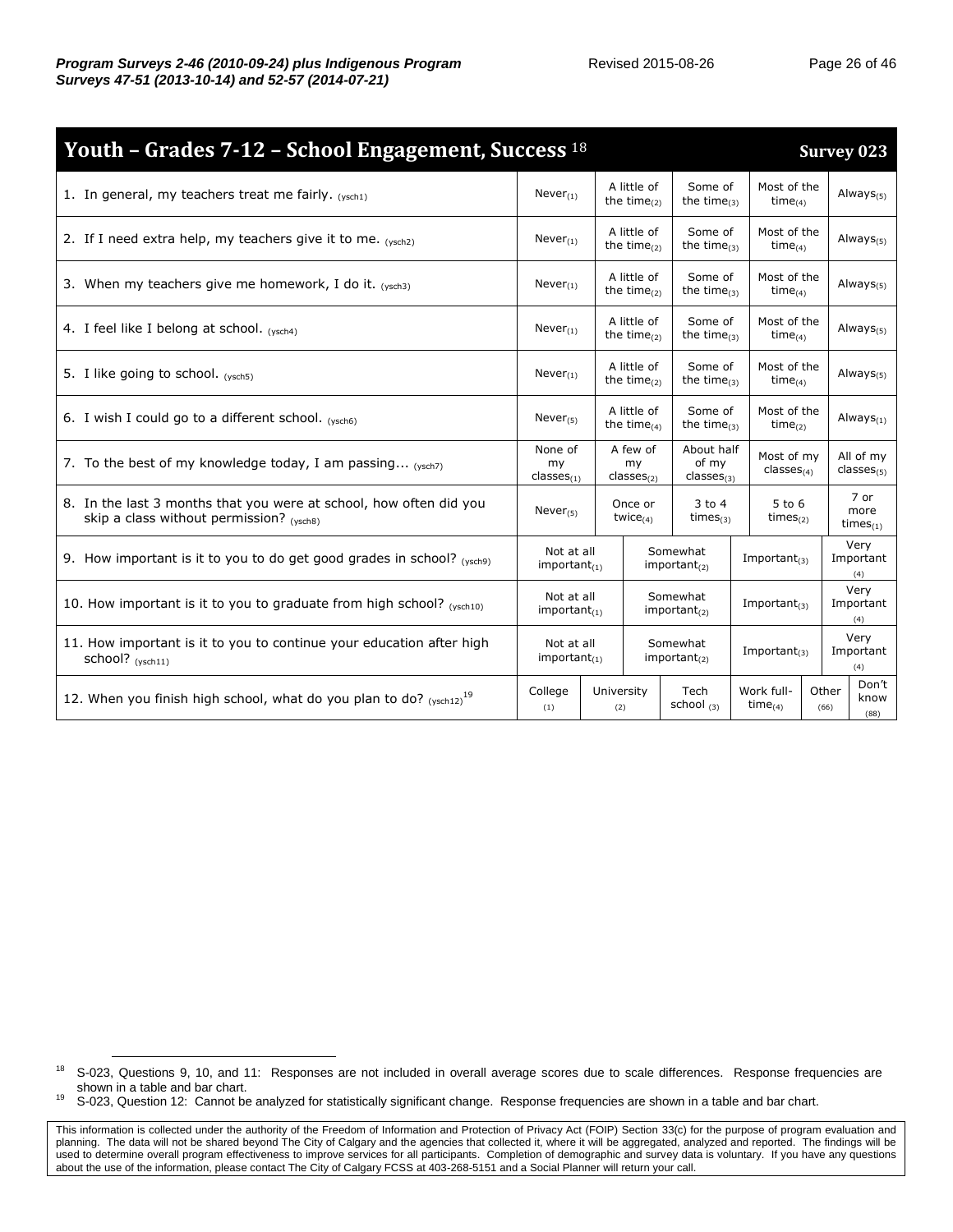## **DIMENSION FOUR: Domain 2 – Social Competence** (Surveys 24, 25, 26, 27, 28, 29, 30, 31, and 32)

| Children – Grades 4-6 – Positive Friendships / Social Skills                    |               |                           | <b>Survey 024</b>                  |
|---------------------------------------------------------------------------------|---------------|---------------------------|------------------------------------|
| 1. I have a group of friends and we like doing things together. $_{(csc1)}$     | $Never_{(1)}$ | Some of the time $_{(2)}$ | Most of the<br>time <sub>(3)</sub> |
| 2. I like most of the kids at school. $_{(csc2)}$                               | $Never_{(1)}$ | Some of the time $_{(2)}$ | Most of the<br>$time_{(3)}$        |
| 3. I talk to new children that I meet. $(csc3)$                                 | $Never_{(1)}$ | Some of the time $_{(2)}$ | Most of the<br>$time_{(3)}$        |
| 4. Other kids at school pick on me. (csoc4)                                     | $Never_{(3)}$ | Some of the time $_{(2)}$ | Most of the<br>time $_{(1)}$       |
| 5. Other kids usually like to have me around. (CSOC5)                           | $Never_{(1)}$ | Some of the time $_{(2)}$ | Most of the<br>time $_{(3)}$       |
| 6. I have a friend my own age who I can really trust and count on. $_{(ssocf)}$ | $Never_{(1)}$ | Some of the time $_{(2)}$ | Most of the<br>time $_{(3)}$       |
| 7. When I am around adults, I use good manners. $(csc7)$                        | $Never_{(1)}$ | Some of the time $_{(2)}$ | Most of the<br>time $_{(3)}$       |

| <b>Children – Grades 4-6 – Engagement in Community</b> $20$<br>Survey 025                                         |               |                           |                              |
|-------------------------------------------------------------------------------------------------------------------|---------------|---------------------------|------------------------------|
| 1. I feel like I belong in my neighbourhood. (ceng1)                                                              | $Never_{(1)}$ | Some of the time $(2)$    | Most of the<br>time $_{(3)}$ |
| 2. I feel like I belong in Canada. $_{(cena2)}$                                                                   | $Never_{(1)}$ | Some of the time $_{(2)}$ | Most of the<br>$time_{(3)}$  |
| 3. I have friends who were born in Canada or have been here since they<br>were little. <sub>(ceng3)</sub>         | $No_{(1)}$    | Yes <sub>(2)</sub>        |                              |
| 4. I have friends who were born in another country and moved to Canada<br>within the last few years. $_{(cena4)}$ | $No_{(1)}$    | $Yes_{(2)}$               |                              |

| Children – Grades 4-6 – Helps and Respects Others                 |               |                           | <b>Survey 026</b>            |
|-------------------------------------------------------------------|---------------|---------------------------|------------------------------|
| I listen to others without putting them down. $_{\text{(chel1)}}$ | $Never_{(1)}$ | Some of the time $_{(2)}$ | Most of the<br>time $_{(3)}$ |
| 2. It feels good to do something for someone else. (chel2)        | $Never_{(1)}$ | Some of the time $(2)$    | Most of the<br>time $_{(3)}$ |
| 3. I like to be the leader. $_{(che13)}$                          | $Never_{(1)}$ | Some of the time $_{(2)}$ | Most of the<br>$time_{(3)}$  |
| 4. I tell people when they did a good job. (chel4)                | $Never_{(1)}$ | Some of the time $_{(2)}$ | Most of the<br>time $_{(3)}$ |
| like to help others. $_{\text{(chel5)}}$<br>5. I                  | $Never_{(1)}$ | Some of the time $(2)$    | Most of the<br>$time_{(3)}$  |

<sup>&</sup>lt;sup>20</sup> S-025 is analyzed in two parts due to scale differences. Questions 1 and 2 are analyzed as Survey 25a. Questions 3 and 4 are analyzed as Survey 25b.

This information is collected under the authority of the Freedom of Information and Protection of Privacy Act (FOIP) Section 33(c) for the purpose of program evaluation and planning. The data will not be shared beyond The City of Calgary and the agencies that collected it, where it will be aggregated, analyzed and reported. The findings will be used to determine overall program effectiveness to improve services for all participants. Completion of demographic and survey data is voluntary. If you have any questions about the use of the information, please contact The City of Calgary FCSS at 403-268-5151 and a Social Planner will return your call.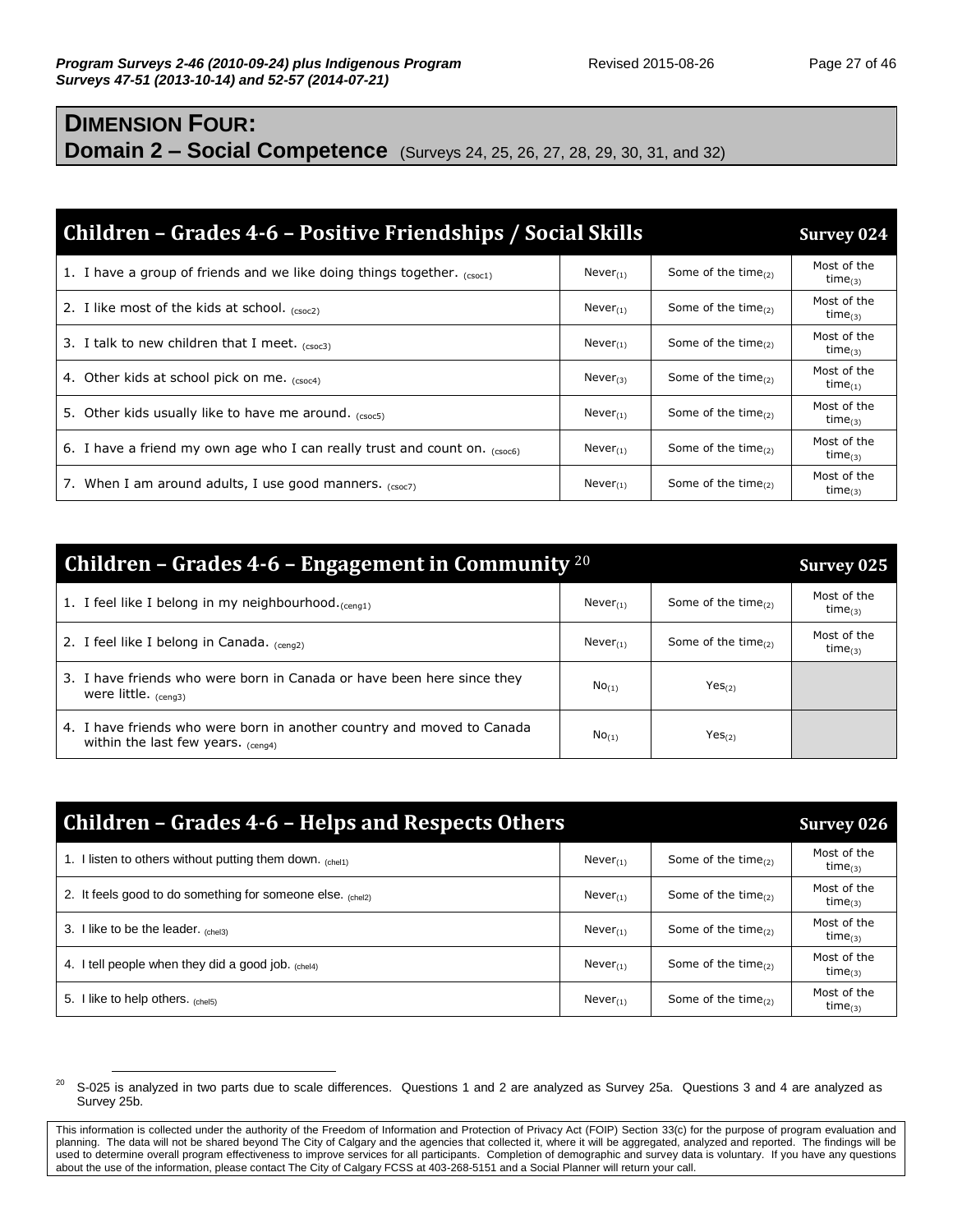| 1. Other than your close friends, do you have anyone else in particular you can talk to about yourself<br>Yes <sub>(2)</sub><br>No <sub>(1)</sub><br>or your problems? $(c_{\text{add1}})$<br>2. If you have someone you can talk to, what is their relationship to you?<br>(Mark everyone you feel you can talk to about yourself or your problems.) <sup>21</sup><br>$\Box$<br>Mother $_{\text{(cadu 2)}}$<br>$\Box$<br><b>Father</b> $(cadu 3)$<br>◘<br>Stepmother $_{\text{(cadv 4)}}$<br>0<br>Stepfather (cadu 5)<br>$\Box$<br>Brother $(cadu 6)$<br>$\Box$<br>Sister $_{\text{(cadu 7)}}$<br>$\Box$<br>Grandparent (cadu 8)<br>$\Box$<br>Other relative $_{(cadu 9)}$<br>$\Box$<br>A friend of the family $_{\text{cadv 10}}$<br>Sitter or babysitter (cadu 11)<br>$\Box$<br>Friends' mother or father $_{\text{(cadu 12)}}$<br>$\Box$<br>Parent's boyfriend/girlfriend (cadu 13)<br>$\Box$<br>$\Box$<br>Teacher $_{\text{(cadu 14)}}$<br>Mentor, coach or leader (e.g., mentor, program leader, sports coach, church leader) (cadu 15)<br>$\Box$<br>Other (e.g., counsellor, family doctor, foster parent, quardian) $_{\text{(cadu 16)}}$<br>$\Box$ | <b>Children - Grades 4-6 - Adult Confidant</b> | <b>Survey 027</b> |
|-------------------------------------------------------------------------------------------------------------------------------------------------------------------------------------------------------------------------------------------------------------------------------------------------------------------------------------------------------------------------------------------------------------------------------------------------------------------------------------------------------------------------------------------------------------------------------------------------------------------------------------------------------------------------------------------------------------------------------------------------------------------------------------------------------------------------------------------------------------------------------------------------------------------------------------------------------------------------------------------------------------------------------------------------------------------------------------------------------------------------------------------------------------|------------------------------------------------|-------------------|
|                                                                                                                                                                                                                                                                                                                                                                                                                                                                                                                                                                                                                                                                                                                                                                                                                                                                                                                                                                                                                                                                                                                                                             |                                                |                   |
|                                                                                                                                                                                                                                                                                                                                                                                                                                                                                                                                                                                                                                                                                                                                                                                                                                                                                                                                                                                                                                                                                                                                                             |                                                |                   |

| Youth – Grades 7-12 – Friendships                                              |               |                                |                    |                               | <b>Survey 028</b> |
|--------------------------------------------------------------------------------|---------------|--------------------------------|--------------------|-------------------------------|-------------------|
| 1. I have many friends. $(vfrit)$                                              | $False_{(1)}$ | Mostly<br>false <sub>(2)</sub> | Sometimes $_{(3)}$ | Mostly<br>true $(4)$          | True<br>(5)       |
| 2. Others my age want me to be their friend. $(v_{\text{fr}2})$                | $False_{(1)}$ | Mostly<br>$false_{(2)}$        | Sometimes $_{(3)}$ | Mostly<br>true $(4)$          | True<br>(5)       |
| 3. Most others my age like me. $(yfri3)$                                       | $False_{(1)}$ | Mostly<br>$false_{(2)}$        | Sometimes $_{(3)}$ | Mostly<br>true $(4)$          | True<br>(5)       |
| 4. I get along easily with others my own age. $(vfrin)$                        | $False_{(1)}$ | Mostly<br>false $_{(2)}$       | Sometimes $_{(3)}$ | Mostly<br>true $_{(4)}$       | True<br>(5)       |
| 5. When I say what I think or how I feel, other kids usually listen. $(vfrif)$ | $False_{(1)}$ | Mostly<br>$false_{(2)}$        | Sometimes $_{(3)}$ | Mostly<br>true $_{(4)}$       | True<br>(5)       |
| 6. Other kids bully or harass me at school or around the school. (yfri6)       | $False_{(5)}$ | Mostly<br>$false_{(4)}$        | Sometimes $_{(3)}$ | Mostly<br>true <sub>(2)</sub> | True<br>(1)       |

<sup>&</sup>lt;sup>21</sup> S-027, Question 2: Cannot be analyzed for statistically significant change. Response frequencies are shown in a table and bar chart.

This information is collected under the authority of the Freedom of Information and Protection of Privacy Act (FOIP) Section 33(c) for the purpose of program evaluation and planning. The data will not be shared beyond The City of Calgary and the agencies that collected it, where it will be aggregated, analyzed and reported. The findings will be used to determine overall program effectiveness to improve services for all participants. Completion of demographic and survey data is voluntary. If you have any questions about the use of the information, please contact The City of Calgary FCSS at 403-268-5151 and a Social Planner will return your call.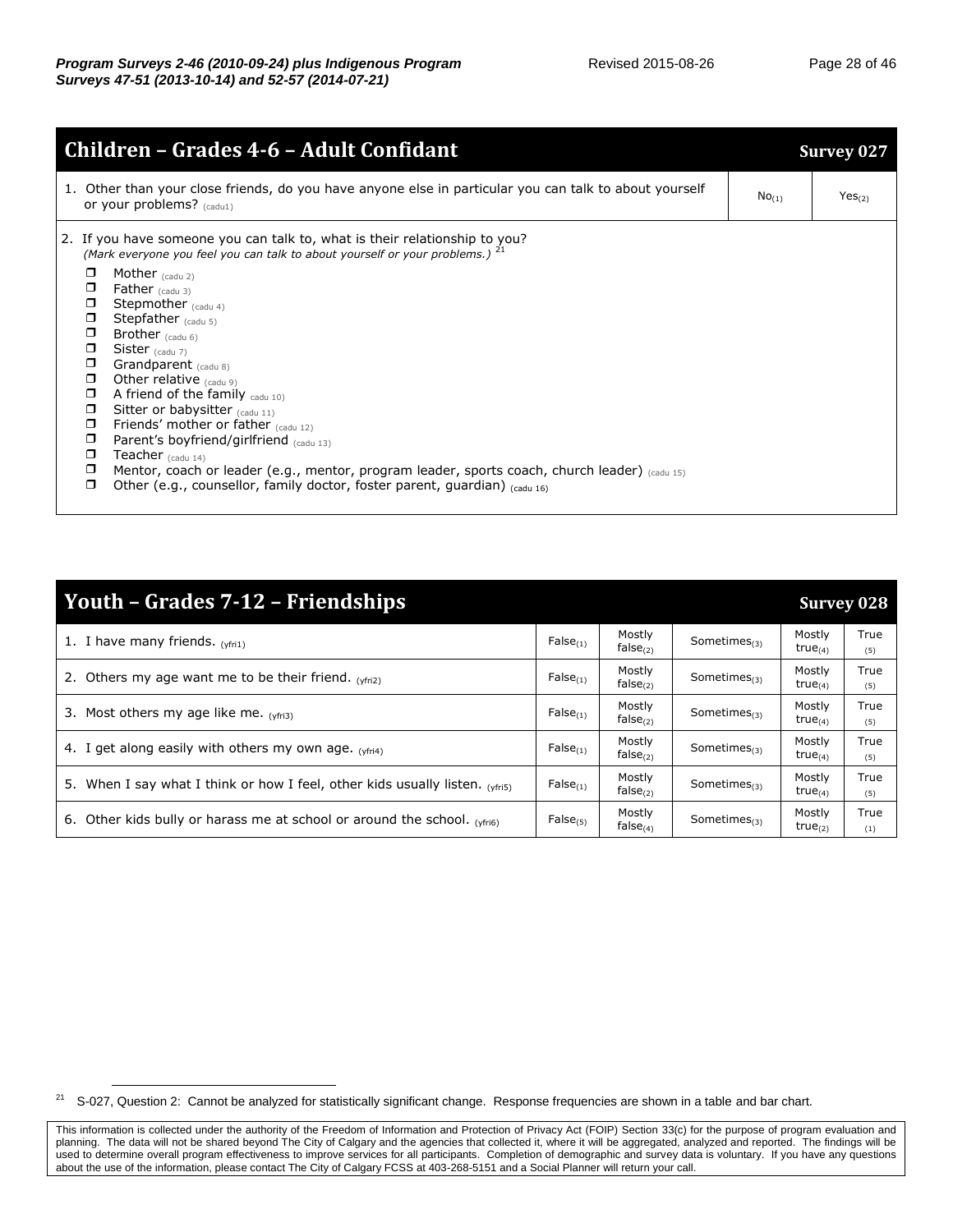|                  | <u> Youth - Grades 7-12 - Adult Confidant</u>                                                                                                                         |            | Survey 029         |
|------------------|-----------------------------------------------------------------------------------------------------------------------------------------------------------------------|------------|--------------------|
|                  | 1. Other than your close friends, do you have anyone else in particular you can talk to about<br>yourself or your problems? $_{(vadu1)}$                              | $No_{(1)}$ | Yes <sub>(2)</sub> |
|                  | 2. If you have someone you can talk to, what is their relationship to you?<br>(Mark everyone you feel you can talk to about yourself or your problems.) <sup>22</sup> |            |                    |
| o<br>$\Box$      | Mother $(yadu2)$<br>Father $(yadu3)$                                                                                                                                  |            |                    |
| $\Box$           | Stepmother (yadu4)                                                                                                                                                    |            |                    |
| $\Box$           | Stepfather $_{(yadu5)}$                                                                                                                                               |            |                    |
| $\Box$           | Brother $(yadu6)$                                                                                                                                                     |            |                    |
| $\Box$           | Sister $_{(yadu7)}$                                                                                                                                                   |            |                    |
| α                | Grandparent (yadu8)                                                                                                                                                   |            |                    |
| $\Box$<br>$\Box$ | Other relative $_{(yadu9)}$<br>A friend of the family $(y_{\text{add10}})$                                                                                            |            |                    |
| $\Box$           | Sitter or babysitter (yadu11)                                                                                                                                         |            |                    |
| ◘                | Friends' mother or father $_{(yadu12)}$                                                                                                                               |            |                    |
| ◘                | Parent's boyfriend/girlfriend $_{(vadu13)}$                                                                                                                           |            |                    |
| ▫                | Teacher $(yadu14)$                                                                                                                                                    |            |                    |
| ◘                | Mentor, coach or leader (e.g., mentor, program leader, sports coach, church leader) (vadu15)                                                                          |            |                    |
| $\Box$           | Other (e.g., counsellor, family doctor, foster parent, quardian) $_{(vadul6)}$                                                                                        |            |                    |

| <b>Youth - Grades 7-12 - Positive Peer Relationships</b>                                             |           |            |               | <b>Survey 030</b>      |  |  |
|------------------------------------------------------------------------------------------------------|-----------|------------|---------------|------------------------|--|--|
| 1. How many friends do you have who are around your own age? $_{(y^{\text{peel}})}$                  | $0_{(1)}$ | $1 - 2(2)$ | $3 - 4(3)$    | 5 or<br>$more_{(4)}$   |  |  |
| 2. How many of your friends are older than you? $_{(vnee2)}$                                         | $0_{(4)}$ | $1 - 2(3)$ | $3 - 4(2)$    | 5 or<br>$more_{(1)}$   |  |  |
| 3. How many of your friends get into physical fights with other kids? $_{(ypees)}$                   | $0_{(4)}$ | $1 - 2(3)$ | $3 - 4(2)$    | 5 or<br>$more_{(1)}$   |  |  |
| 4. How many of your friends have dropped out of school? (vpee4)                                      | $0_{(4)}$ | $1 - 2(3)$ | $3 - 4_{(2)}$ | 5 or<br>$more_{(1)}$   |  |  |
| 5. How many of your friends have been in trouble with the police? $_{(v^{\text{pees}})}$             | $0_{(4)}$ | $1 - 2(3)$ | $3 - 4(2)$    | $5$ or<br>$more_{(1)}$ |  |  |
| 6. How many of your friends were born in Canada or have been here since<br>they were little? (ypee6) | $0_{(1)}$ | $1 - 2(2)$ | $3 - 4(3)$    | 5 or<br>$more_{(4)}$   |  |  |
| 7. How many of your friends were born in another country and moved to<br>Canada recently? (ypee7)    | $0_{(1)}$ | $1 - 2(2)$ | $3 - 4_{(3)}$ | 5 or<br>$more_{(4)}$   |  |  |

 $^{22}$  S-029, Question 2: Cannot be analyzed for statistically significant change. Response frequencies are shown in a table and bar chart.

This information is collected under the authority of the Freedom of Information and Protection of Privacy Act (FOIP) Section 33(c) for the purpose of program evaluation and planning. The data will not be shared beyond The City of Calgary and the agencies that collected it, where it will be aggregated, analyzed and reported. The findings will be used to determine overall program effectiveness to improve services for all participants. Completion of demographic and survey data is voluntary. If you have any questions about the use of the information, please contact The City of Calgary FCSS at 403-268-5151 and a Social Planner will return your call.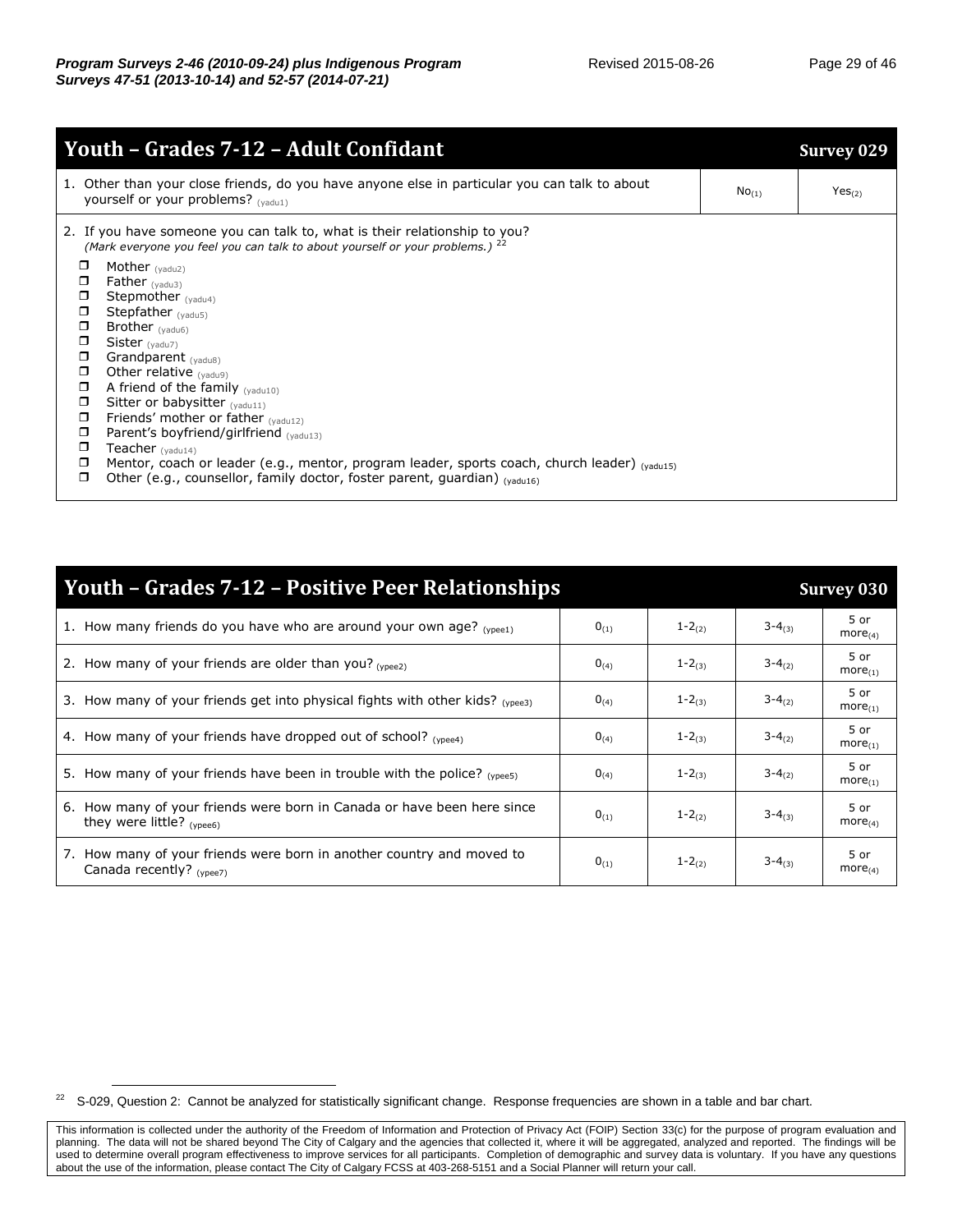| Youth - Grades 7-12 - Good Social Skills                                         |              |                       |                 |                      |             |  |
|----------------------------------------------------------------------------------|--------------|-----------------------|-----------------|----------------------|-------------|--|
| 1. I am very polite to adults who are not part of my family. $(y_{\text{soc1}})$ | False<br>(1) | Mostly<br>false $(2)$ | Sometimes $(3)$ | Mostly<br>true $(4)$ | True<br>(5) |  |
| 2. If you asked my teachers, they would say good things about me.<br>(ysoc2)     | False<br>(1) | Mostly<br>false $(2)$ | Sometimes $(3)$ | Mostly<br>true $(4)$ | True<br>(5) |  |
| 3. I get into verbal arguments with others my own age. (ysoc3)                   | False<br>(5) | Mostly<br>false $(4)$ | Sometimes $(3)$ | Mostly<br>true $(2)$ | True<br>(1) |  |
| 4. I get into physical fights with others my own age. $(ys_0c4)$                 | False<br>(5) | Mostly<br>false $(4)$ | Sometimes $(3)$ | Mostly<br>true $(2)$ | True<br>(1) |  |
| 5. Other kids bully or harass me at school or around the school. (ysoc5)         | False<br>(5) | Mostly<br>false $(4)$ | Sometimes $(3)$ | Mostly<br>true $(2)$ | True<br>(1) |  |

| Youth - Grades 7-12 - Engagement in Community $^{23}$                                                                                                                                                                                                                                                                                                                                                                                                                                                                                                                                                                                                                                                                                                                                                                                |                                      | <b>Survey 032</b>                        |                              |                                 |                      |  |  |  |  |
|--------------------------------------------------------------------------------------------------------------------------------------------------------------------------------------------------------------------------------------------------------------------------------------------------------------------------------------------------------------------------------------------------------------------------------------------------------------------------------------------------------------------------------------------------------------------------------------------------------------------------------------------------------------------------------------------------------------------------------------------------------------------------------------------------------------------------------------|--------------------------------------|------------------------------------------|------------------------------|---------------------------------|----------------------|--|--|--|--|
| 1. I feel like I belong in my neighbourhood. $(venq1)$                                                                                                                                                                                                                                                                                                                                                                                                                                                                                                                                                                                                                                                                                                                                                                               | $Never_{(1)}$                        | A little of the<br>time $_{(2)}$         | Some of the<br>time $_{(3)}$ | Most of<br>the<br>time $_{(4)}$ | Always $_{(5)}$      |  |  |  |  |
| 2. I feel like I belong in Canada. $(vena2)$                                                                                                                                                                                                                                                                                                                                                                                                                                                                                                                                                                                                                                                                                                                                                                                         | $Never_{(1)}$                        | A little of the<br>time $_{(2)}$         | Some of the<br>time $_{(3)}$ | Most of<br>the<br>time $_{(4)}$ | Always $_{(5)}$      |  |  |  |  |
| 3. I feel safe in my neighbourhood. (yeng3)                                                                                                                                                                                                                                                                                                                                                                                                                                                                                                                                                                                                                                                                                                                                                                                          | $Never_{(1)}$                        | A little of the<br>time $_{(2)}$         | Some of the<br>time $_{(3)}$ | Most of<br>the<br>time $_{(4)}$ | Always $(5)$         |  |  |  |  |
| 4. I can walk to school. $(yeng4)$                                                                                                                                                                                                                                                                                                                                                                                                                                                                                                                                                                                                                                                                                                                                                                                                   | $No_{(1)}$                           | Yes <sub>(2)</sub>                       |                              |                                 |                      |  |  |  |  |
| 5. I have at least one close friend who lives within walking distance<br>from my house. $(v_{enq5})$                                                                                                                                                                                                                                                                                                                                                                                                                                                                                                                                                                                                                                                                                                                                 | $No_{(1)}$<br>Yes <sub>(2)</sub>     |                                          |                              |                                 |                      |  |  |  |  |
| 6. During the past 12 months, have you volunteered or worked without pay (include volunteer work done for credit at school):<br>Doing activities at school (yearbook committee, school patrol, student council, etc.) (yeng6)<br>$\Box$<br>Supporting a cause (food bank, environmental group, etc.) (yeng7)<br>$\Box$<br>Fund raising (a charity, school trip, etc.) (yeng8)<br>$\Box$<br>Helping in your community (volunteering with a community organization, etc.) $_{\text{Vengo}}$<br>$\Box$<br>Helping neighbours or relatives (cutting grass, babysitting or shoveling snow for a neighbour, etc.) (yeng10)<br>$\Box$<br>Doing another volunteer activity without pay (write in type of activity _______________<br>$\Box$<br>$\cdot$ (Yeng11)<br>I have not done any of these activities without pay. $(vena12)$<br>$\Box$ |                                      |                                          |                              |                                 |                      |  |  |  |  |
| 7. If you have done any of these activities without pay:<br>During the past 12 months, how often have you volunteered<br>or helped without pay? $_{(yeng13)}$                                                                                                                                                                                                                                                                                                                                                                                                                                                                                                                                                                                                                                                                        | Less than<br>once a<br>$month_{(1)}$ | A few<br>times a<br>month <sub>(2)</sub> | Once a<br>$week_{(3)}$       | A few times<br>a week $_{(4)}$  | Every<br>$day_{(5)}$ |  |  |  |  |

Note: There is no Survey 033.

<sup>&</sup>lt;sup>23</sup> S-032, Questions 4, 5, 6, and 7: Responses are not included in overall average scores due to scale differences. Response frequencies are shown in a table and bar chart.

This information is collected under the authority of the Freedom of Information and Protection of Privacy Act (FOIP) Section 33(c) for the purpose of program evaluation and planning. The data will not be shared beyond The City of Calgary and the agencies that collected it, where it will be aggregated, analyzed and reported. The findings will be used to determine overall program effectiveness to improve services for all participants. Completion of demographic and survey data is voluntary. If you have any questions about the use of the information, please contact The City of Calgary FCSS at 403-268-5151 and a Social Planner will return your call.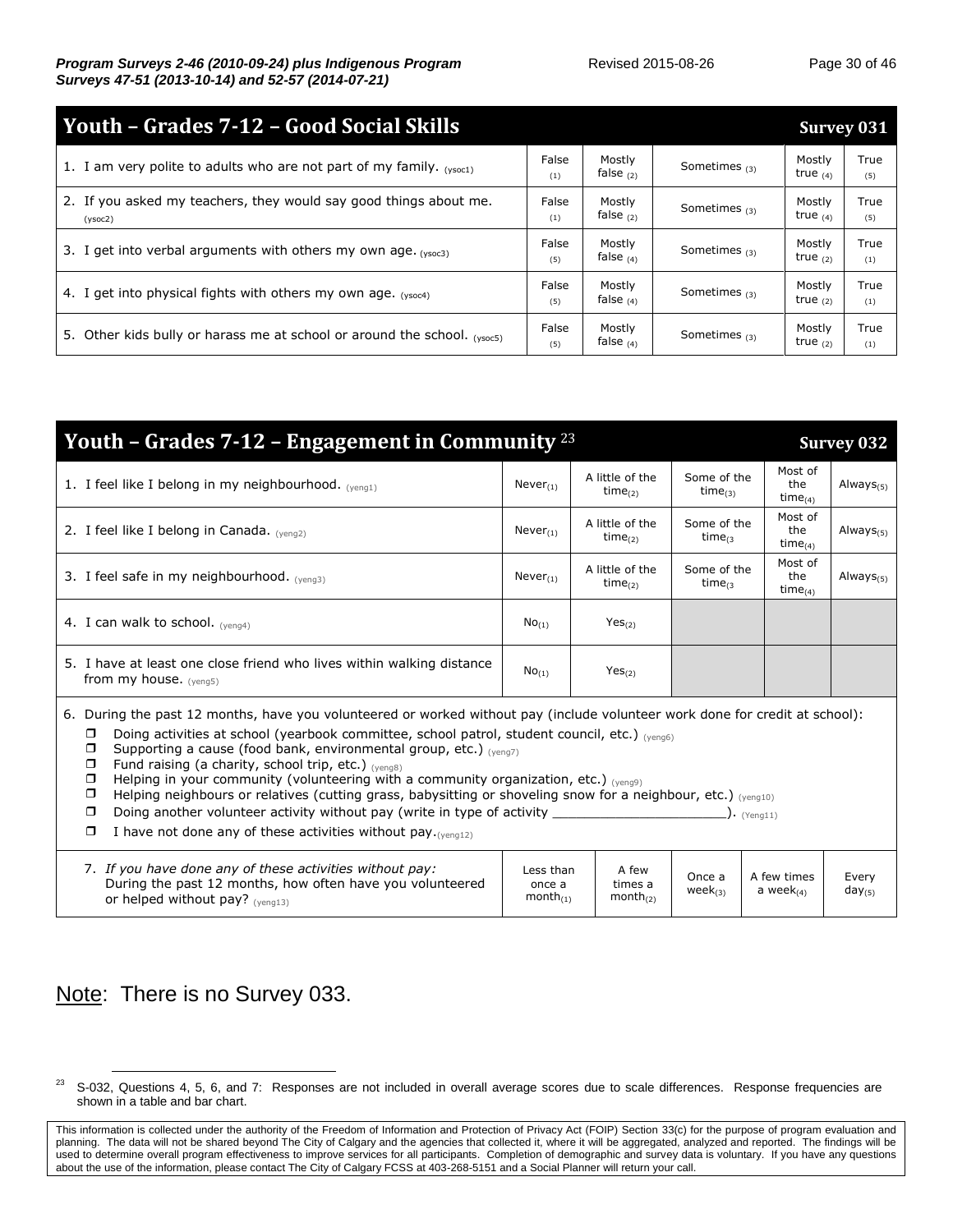## **DIMENSION FOUR: Domain 3 – Emotional Well-Being** (Surveys 34, 35, 36, 37, 38, 39, 40, and 41)

| Children – Grades 4-6 – Self-Esteem, Self-Confidence, Optimism          |               |                           |                              |  |  |  |
|-------------------------------------------------------------------------|---------------|---------------------------|------------------------------|--|--|--|
| 1. I have good ideas. $(cest1)$                                         | $Never_{(1)}$ | Some of the time $_{(2)}$ | Most of the<br>$time_{(3)}$  |  |  |  |
| 2. I am good at a lot of things. $(cest2)$                              | $Never_{(1)}$ | Some of the time $_{(2)}$ | Most of the<br>time $_{(3)}$ |  |  |  |
| 3. For the most part, I like myself. $_{(rest3)}$                       | $Never_{(1)}$ | Some of the time $_{(2)}$ | Most of the<br>time $_{(3)}$ |  |  |  |
| 4. I share my ideas and feelings with others. $_{(cest4)}$              | $Never_{(1)}$ | Some of the time $_{(2)}$ | Most of the<br>time $_{(3)}$ |  |  |  |
| 5. I get upset easily. $(cest5)$                                        | $Never_{(3)}$ | Some of the time $_{(2)}$ | Most of the<br>time $_{(1)}$ |  |  |  |
| 6. I know that it is okay to be different. $_{(cest6)}$                 | $Never_{(1)}$ | Some of the time $_{(2)}$ | Most of the<br>$time_{(3)}$  |  |  |  |
| 7. I feel like good things are going to happen in my life. $_{(cest7)}$ | $Never_{(1)}$ | Some of the time $_{(2)}$ | Most of the<br>$time_{(3)}$  |  |  |  |

| Children - Grades 4-6 - Ability to Cope Effectively with Challenges |               |                           |                              |  |  |  |
|---------------------------------------------------------------------|---------------|---------------------------|------------------------------|--|--|--|
| 1. If something looks hard, I still try doing it. $(1, 1)$          | $Never_{(1)}$ | Some of the time $_{(2)}$ | Most of the<br>$time_{(3)}$  |  |  |  |
| 2. I give up on things before I finish them. $(cc_{0.02})$          | Never $(3)$   | Some of the time $_{(2)}$ | Most of the<br>$time_{(1)}$  |  |  |  |
| 3. I try my best at school. $(ccon3)$                               | $Never_{(1)}$ | Some of the time $_{(2)}$ | Most of the<br>time $_{(3)}$ |  |  |  |

| Children - Grades 4-6 - Pro-Social Attitudes, Clear Values |               |                           |                              |  |  |
|------------------------------------------------------------|---------------|---------------------------|------------------------------|--|--|
| 1. I tell the truth even when it's hard. $_{(corot)}$      | $Never_{(1)}$ | Some of the time $(2)$    | Most of the<br>time $_{(3)}$ |  |  |
| 2. I like to help others $_{(cm02)}$                       | $Never_{(1)}$ | Some of the time $_{(2)}$ | Most of the<br>$time_{(3)}$  |  |  |

| <b>Children - Grades 4-6 - Sense of Belonging</b>    |               |                           | <b>Survey 037</b>            |
|------------------------------------------------------|---------------|---------------------------|------------------------------|
| 1. I feel like I belong at school. $_{(cbel1)}$      | $Never_{(1)}$ | Some of the time $_{(2)}$ | Most of the<br>time $_{(3)}$ |
| 2. I feel like I belong in my neighbourhood. (cbel2) | $Never_{(1)}$ | Some of the time $(2)$    | Most of the<br>time $_{(3)}$ |
| 3. I feel like I belong in Canada. $(CD)$            | $Never_{(1)}$ | Some of the time $_{(2)}$ | Most of the<br>$time_{(3)}$  |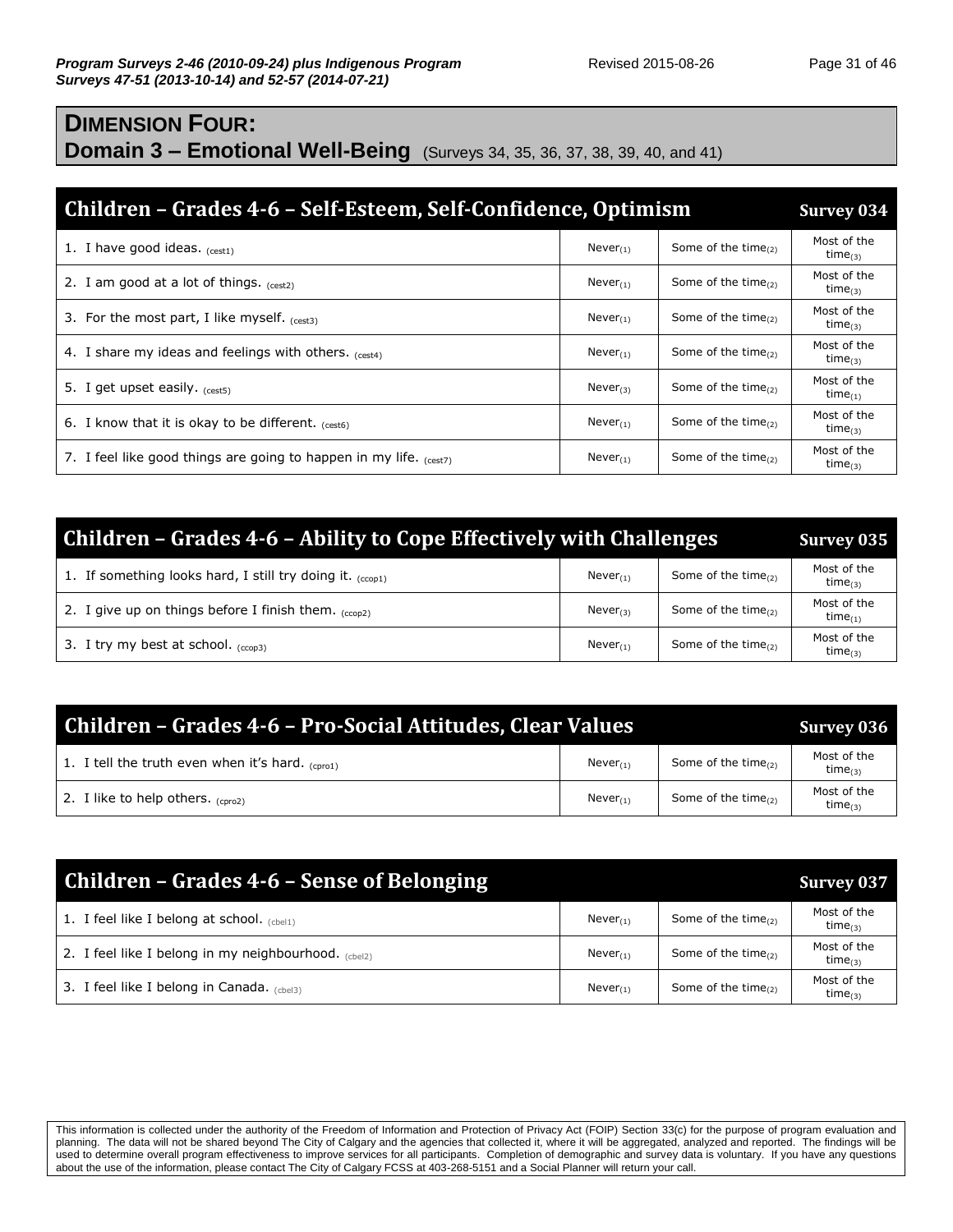| Youth - Grades 7-12 - Self-Esteem, Self-Confidence, Identity <sup>24</sup> |                                       |                       |                                          |                    |                             |                               | <b>Survey 038</b>                          |                         |                    |                      |              |
|----------------------------------------------------------------------------|---------------------------------------|-----------------------|------------------------------------------|--------------------|-----------------------------|-------------------------------|--------------------------------------------|-------------------------|--------------------|----------------------|--------------|
| 1. In general, I like the way I am. $(yest1)$                              | $False_{(1)}$                         |                       | Mostly<br>false <sub>(2)</sub>           |                    |                             |                               |                                            |                         | Sometimes $_{(3)}$ | Mostly<br>true $(4)$ | $True_{(5)}$ |
| 2. Overall, I have a lot to be proud of. $_{(yest2)}$                      | $False_{(1)}$                         |                       | Mostly<br>false $(2)$                    |                    | Sometimes $_{(3)}$          | Mostly<br>true <sub>(4)</sub> | $True_{(5)}$                               |                         |                    |                      |              |
| 3. A lot of things about me are good. $(yest3)$                            | $False_{(1)}$                         |                       | Mostly<br>$false_{(2)}$                  |                    |                             | Sometimes $_{(3)}$            |                                            | Mostly<br>true $_{(4)}$ | $True_{(5)}$       |                      |              |
| 4. When I do something, I do it well. $_{(vest4)}$                         | $False_{(1)}$                         |                       | Mostly<br>$false_{(2)}$                  |                    | Sometimes $_{(3)}$          | Mostly<br>true $(4)$          | $True_{(5)}$                               |                         |                    |                      |              |
| 5. I like the way I look. $(vest5)$                                        | $False_{(1)}$                         | Mostly<br>false $(2)$ |                                          | Sometimes $_{(3)}$ |                             | Mostly<br>$true_{(4)}$        | $True_{(5)}$                               |                         |                    |                      |              |
| 6. I think that most things I do will turn out OK. $_{(vest6)}$            | Rarely<br>true of $me$ <sub>(1)</sub> |                       | Sometimes<br>true of $me(2)$             |                    | Often<br>true of $me_{(3)}$ |                               | Very often<br>true of<br>me <sub>(4)</sub> |                         |                    |                      |              |
| 7. I hope for the best. $(yest)$                                           | Rarely<br>true of $me$ <sub>(1)</sub> |                       | Sometimes<br>true of $me$ <sub>(2)</sub> |                    | Often<br>true of $me(3)$    |                               | Very often<br>true of<br>me <sub>(4)</sub> |                         |                    |                      |              |
| 8. I feel like my life has a purpose. (yest8)                              | Rarely<br>true of $me(1)$             |                       | Sometimes<br>true of $me$ <sub>(2)</sub> |                    | Often<br>true of $me_{(3)}$ |                               | Very often<br>true of<br>$me_{(4)}$        |                         |                    |                      |              |
| 9. I feel that I have control over things that happen to me. $(yest9)$     | Rarely<br>true of $me$ <sub>(1)</sub> |                       | Sometimes<br>true of $me(2)$             |                    | Often<br>true of $me_{(3)}$ |                               | Very often<br>true of<br>me <sub>(4)</sub> |                         |                    |                      |              |

| Youth - Grades 7-12 - Ethnocultural Identity                                                                                   |               |                               |                                 | Survey 039      |
|--------------------------------------------------------------------------------------------------------------------------------|---------------|-------------------------------|---------------------------------|-----------------|
| 1. I have spent time trying to find out more about my ethnic group, such as its<br>history, traditions, and customs. $(veth1)$ | $Never_{(1)}$ | A little of<br>the time $(2)$ | Most of<br>the<br>time $_{(3)}$ | Always $_{(4)}$ |
| 2. I have a strong sense of belonging to my own ethnic group. $_{(yeth2)}$                                                     | $Never_{(1)}$ | A little of<br>the time $(2)$ | Most of<br>the<br>$time_{(3)}$  | Always $_{(4)}$ |
| 3. I understand pretty well what my ethnic group membership means to me. (yeth3)                                               | $Never_{(1)}$ | A little of<br>the time $(2)$ | Most of<br>the<br>time $_{(3)}$ | Always $_{(4)}$ |
| 4. I have often done things that will help me to understand my ethnic background<br>better. $(yeth4)$                          | $Never_{(1)}$ | A little of<br>the time $(2)$ | Most of<br>the<br>time $_{(3)}$ | Always $_{(4)}$ |
| 5. I have often talked to other people in order to learn more about my ethnic group.<br>(yeth5)                                | $Never_{(1)}$ | A little of<br>the time $(2)$ | Most of<br>the<br>$time_{(3)}$  | Always $_{(4)}$ |
| 6. I feel a strong attachment to my own ethnic group. $_{(yeth6)}$                                                             | $Never_{(1)}$ | A little of<br>the time $(2)$ | Most of<br>the<br>$time_{(3)}$  | Always $_{(4)}$ |

 $24$  S-038 is analyzed in two parts due to scale differences. Questions 1, 2, 3, 4, and 5 are analyzed as Survey 38a. Questions 6, 7, 8, and 9 are analyzed as Survey 38b.

This information is collected under the authority of the Freedom of Information and Protection of Privacy Act (FOIP) Section 33(c) for the purpose of program evaluation and planning. The data will not be shared beyond The City of Calgary and the agencies that collected it, where it will be aggregated, analyzed and reported. The findings will be used to determine overall program effectiveness to improve services for all participants. Completion of demographic and survey data is voluntary. If you have any questions about the use of the information, please contact The City of Calgary FCSS at 403-268-5151 and a Social Planner will return your call.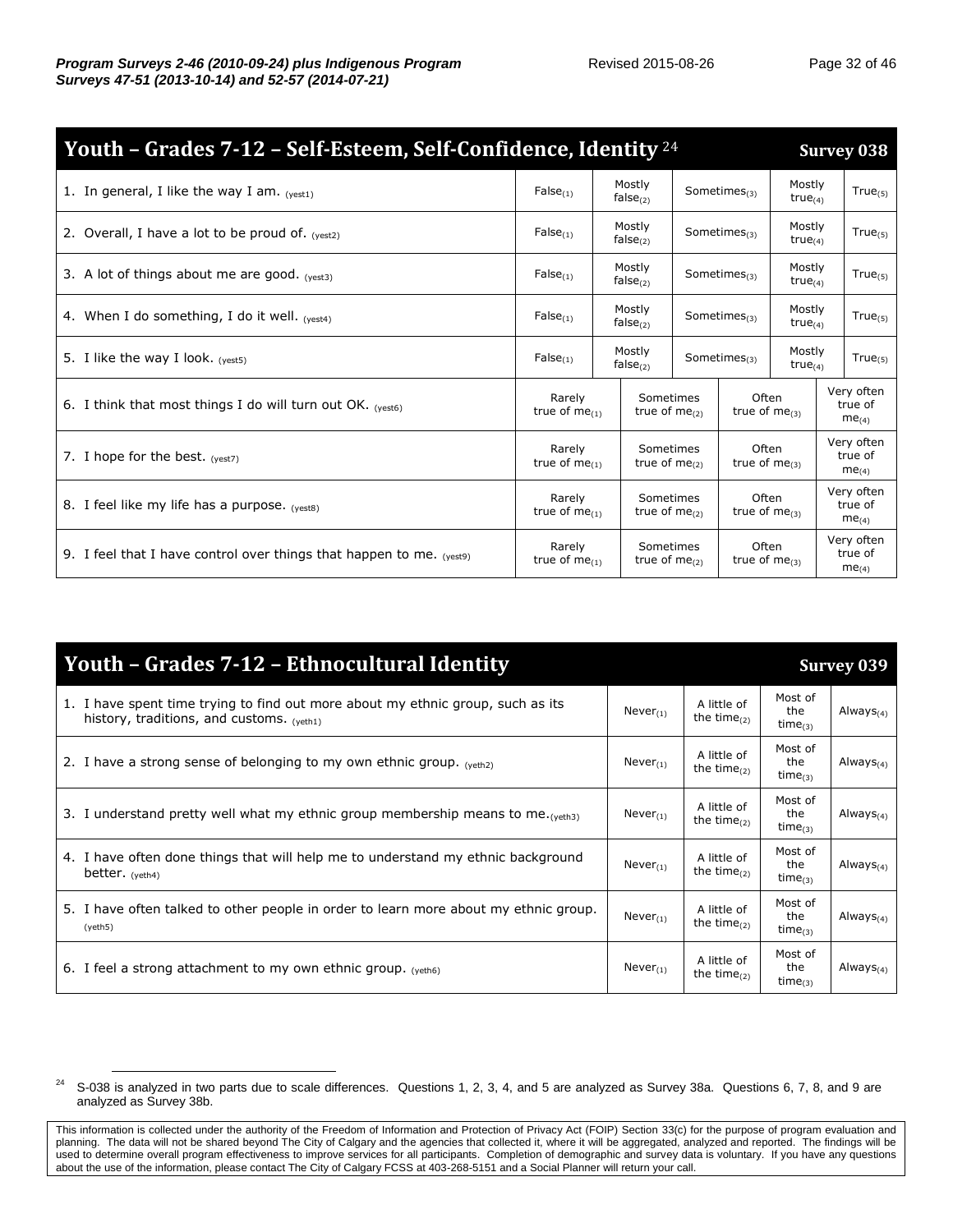| Youth – Grades 7-12 – Sense of Belonging                  |               |                          |                    |                               |              |  |  |
|-----------------------------------------------------------|---------------|--------------------------|--------------------|-------------------------------|--------------|--|--|
| 1. I feel like I belong at school. $(v_{\text{bell}})$    | $False_{(1)}$ | Mostly<br>false $(2)$    | Sometimes $_{(3)}$ | Mostly<br>true <sub>(4)</sub> | $True_{(5)}$ |  |  |
| 2. I feel like I belong in my neighbourhood. $_{(vhel2)}$ | $False_{(1)}$ | Mostly<br>$false_{(2)}$  | Sometimes $_{(3)}$ | Mostly<br>true <sub>(4)</sub> | $True_{(5)}$ |  |  |
| 3. I feel like I belong in Canada. (ybel3)                | False(1)      | Mostly<br>false $_{(2)}$ | Sometimes $(3)$    | Mostly<br>true <sub>(4)</sub> | $True_{(5)}$ |  |  |

| Youth - Grades 7-12 - Pro-Social Attitudes, Clear Values                                | Survey 041     |                                        |                                    |                       |
|-----------------------------------------------------------------------------------------|----------------|----------------------------------------|------------------------------------|-----------------------|
| 1. I like doing things for others. $(v_{\text{orol}})$                                  | $Never_{(1)}$  | A little of the<br>$time_{(2)}$        | Most of the<br>time <sub>(3)</sub> | Always <sub>(4)</sub> |
| 2. I would cheat on a test if I knew I could get away with it. $_{(vpro2)}$             | Never $_{(4)}$ | A little of the<br>$time_{(3)}$        | Most of the<br>$time_{(2)}$        | Always $_{(1)}$       |
| 3. I go along with what my friends say or do, even if I think it is<br>wrong. $(ypro3)$ | Never $_{(4)}$ | A little of the<br>$time_{(3)}$        | Most of the<br>time $_{(2)}$       | Always $_{(1)}$       |
| 4. I avoid telling the truth or I tell lies to get out of trouble. $_{(yproj)}$         | Never $_{(4)}$ | A little of the<br>time <sub>(3)</sub> | Most of the<br>time <sub>(2)</sub> | Always <sub>(1)</sub> |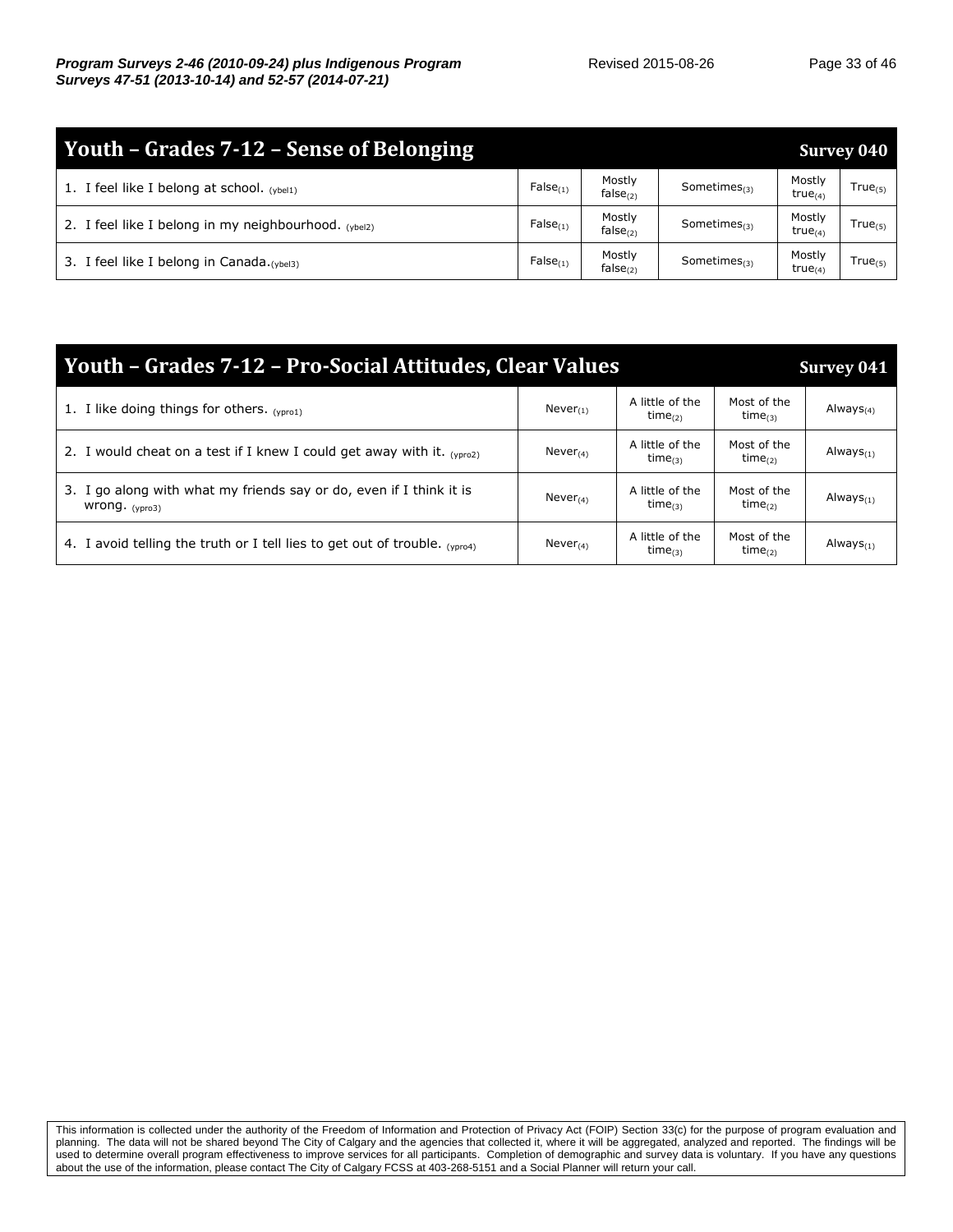#### **DIMENSION FOUR: Domain 4 – Physical Well-Being** (Surveys 42, 43, 44, 45, and 12)

#### **Children – Grades 4-6 – Activities – CAS Mandatory Survey 042 (child or parent questionnaire)**

**In the past 12 months, how often have you (has this child):** 1. Done a hobby or craft (drawing, model building, etc.)?  $_{(cat1)}$  Never<sub>(1)</sub> Less than once a  $week_{(2)}$ 1-3 times a wee $k_{(3)}$ More than 4 times a wee $k_{(4)}$ 2. Played sports or done physical activity without a coach or instructor (e.g., biking, skateboarding, etc.)? (cact2)  $Never_{(1)}$ Less than once a week(2) 1-3 times a wee $k_{(3)}$ More than 4 times a wee $k_{(4)}$ 3. Played sports with a coach or instructor, other than in gym class (swimming lessons, baseball, hockey, etc.)? (cact3)  $Never_{(1)}$ Less than once a  $week<sub>(2)</sub>$ 1-3 times a wee $k_{(3)}$ More than 4 times a wee $k_{(4)}$ 4. Taken part in dance, gymnastics, karate or other groups or lessons, outside of class? (cact4)  $Never<sub>(1)</sub>$ Less than once a  $week_{(2)}$ 1-3 times a wee $k_{(3)}$ More than 4 times a wee $k_{(4)}$ 5. Taken part in art, drama, or music groups, clubs or lessons, outside of class? (cact5)  $Never_{(1)}$ Less than once a week(2) 1-3 times a wee $k_{(3)}$ More than 4 times a wee $k_{(4)}$ 6. Taken part in clubs or groups such as Guides or Scouts, community or religious groups? (cact6) Never(1) Less than once a week(2) 1-3 times a wee $k_{(3)}$ More than 4 times a wee $k_{(4)}$ 7. Attended a club, group, or program after school, anytime between 3:00 p.m. and 6:00 p.m.? (cact7)  $Never<sub>(1)</sub>$ Less than once a  $week_{(2)}$ 1-3 times a wee $k_{(3)}$ More than 4 times a week $_{(4)}$ 8. Attended a club, group, or program in the evening, anytime between 6:00 p.m. and 10:00 p.m.? (cact8)  $Never_{(1)}$ Less than once a week(2) 1-3 times a wee $k_{(3)}$ More than 4 times a wee $k_{(4)}$ 9. In any of these activities, do you (does this child) have special responsibilities, such as team leader, captain, secretary, etc.?  $_{\rm (cact9)}$ <sup>25</sup>  $No_{(1)}$   $Yes_{(2)}$ 

<sup>&</sup>lt;sup>25</sup> S-042, Question 9: Responses are not included in overall average scores due to scale differences. Response frequencies are shown in a table and bar chart.

This information is collected under the authority of the Freedom of Information and Protection of Privacy Act (FOIP) Section 33(c) for the purpose of program evaluation and planning. The data will not be shared beyond The City of Calgary and the agencies that collected it, where it will be aggregated, analyzed and reported. The findings will be used to determine overall program effectiveness to improve services for all participants. Completion of demographic and survey data is voluntary. If you have any questions about the use of the information, please contact The City of Calgary FCSS at 403-268-5151 and a Social Planner will return your call.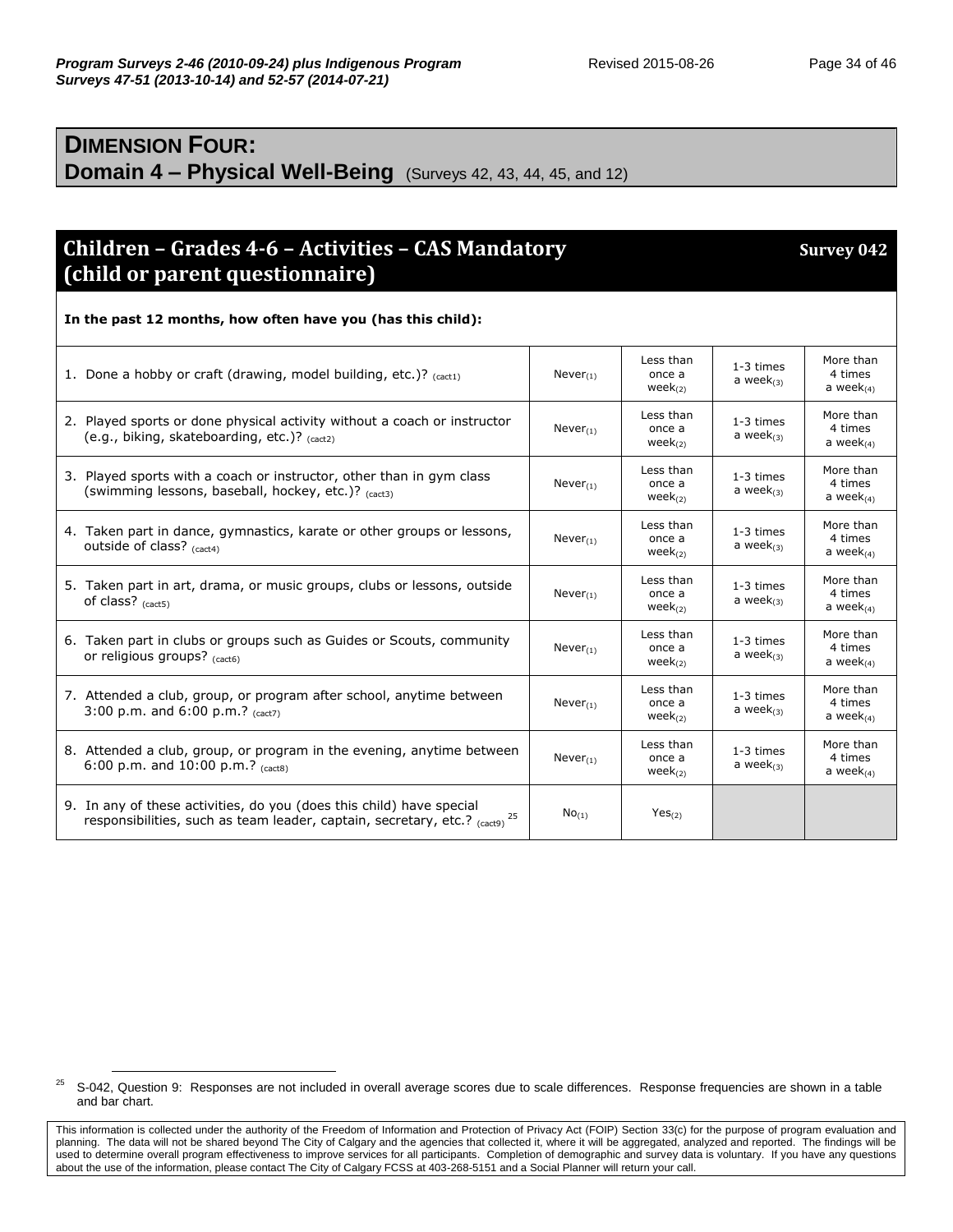## **Youth – Junior/Senior High – Activities – CAS Mandatory Survey 043**

#### **In the past 12 months, how often have you:**

| 1. Done a hobby or craft (drawing, model building, etc.)? $_{(vact1)}$                                                                   | $Never_{(1)}$  | Less than<br>once a<br>$week_{(2)}$  | 1-3 times<br>a week $_{(3)}$ | More than<br>4 times<br>a week $(4)$    |
|------------------------------------------------------------------------------------------------------------------------------------------|----------------|--------------------------------------|------------------------------|-----------------------------------------|
| 2. Played sports or done physical activity without a coach or instructor<br>(e.g., biking, skateboarding, etc.)? $_{(vact2)}$            | Never $_{(1)}$ | Less than<br>once a<br>$week_{(2)}$  | 1-3 times<br>a week $_{(3)}$ | More than<br>4 times<br>a week $_{(4)}$ |
| 3. Played sports with a coach or instructor, other than in gym class<br>(swimming lessons, baseball, hockey, etc.)? (vact3)              | $Never_{(1)}$  | Less than<br>once a<br>$week_{(2)}$  | 1-3 times<br>a week $_{(3)}$ | More than<br>4 times<br>a week $(4)$    |
| 4. Taken part in dance, gymnastics, karate or other groups or lessons,<br>outside of class? $v_{\text{act4}}$                            | $Never_{(1)}$  | Less than<br>once a<br>$week_{(2)}$  | 1-3 times<br>a week $_{(3)}$ | More than<br>4 times<br>a week $_{(4)}$ |
| 5. Taken part in art, drama, or music groups, clubs or lessons, outside<br>of class? $(v, z, z)$                                         | $Never_{(1)}$  | Less than<br>once a<br>$week_{(2)}$  | 1-3 times<br>a week $_{(3)}$ | More than<br>4 times<br>a week $(4)$    |
| 6. Taken part in clubs or groups such as Guides or Scouts, community<br>or religious groups? (yact6)                                     | $Never_{(1)}$  | Less than<br>once a<br>week $_{(2)}$ | 1-3 times<br>a week $(3)$    | More than<br>4 times<br>a week $_{(4)}$ |
| 7. Attended a club, group, or program after school, anytime between<br>3:00 p.m. and 6:00 p.m.? $($                                      | $Never_{(1)}$  | Less than<br>once a<br>$week_{(2)}$  | 1-3 times<br>a week $_{(3)}$ | More than<br>4 times<br>a week $(4)$    |
| 8. Attended a club, group, or program in the evening, anytime between<br>6:00 p.m. and 10:00 p.m.? $_{(vacts)}$                          | $Never_{(1)}$  | Less than<br>once a<br>week $_{(2)}$ | 1-3 times<br>a week $_{(3)}$ | More than<br>4 times<br>a week $_{(4)}$ |
| 9. In any of these activities, do you have special responsibilities, such<br>as team leader, captain, secretary, etc.? $_{(vact9)}^{26}$ | $No_{(1)}$     | Yes <sub>(2)</sub>                   |                              |                                         |

<sup>&</sup>lt;sup>26</sup> S-043, Question 9: Responses are not included in overall average scores due to scale differences. Response frequencies are shown in a table and bar chart.

This information is collected under the authority of the Freedom of Information and Protection of Privacy Act (FOIP) Section 33(c) for the purpose of program evaluation and planning. The data will not be shared beyond The City of Calgary and the agencies that collected it, where it will be aggregated, analyzed and reported. The findings will be used to determine overall program effectiveness to improve services for all participants. Completion of demographic and survey data is voluntary. If you have any questions about the use of the information, please contact The City of Calgary FCSS at 403-268-5151 and a Social Planner will return your call.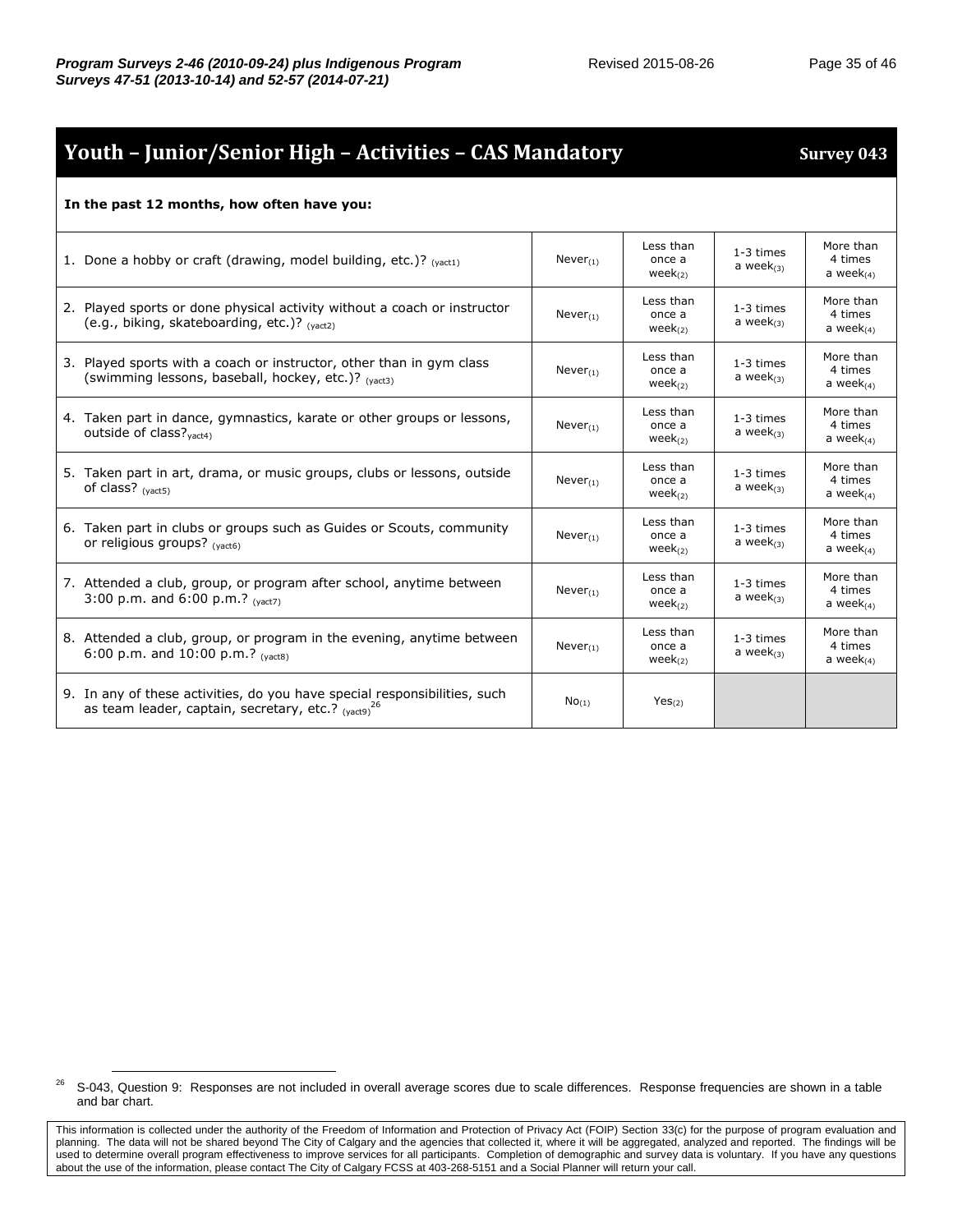| Youth - Junior/Senior High - Constructive Use of Time -                                                                                                                                                                    |                                                                                 |            |                                      |                                      |                                      |                                     |                                         |  |
|----------------------------------------------------------------------------------------------------------------------------------------------------------------------------------------------------------------------------|---------------------------------------------------------------------------------|------------|--------------------------------------|--------------------------------------|--------------------------------------|-------------------------------------|-----------------------------------------|--|
| <b>CAS Mandatory</b>                                                                                                                                                                                                       |                                                                                 |            |                                      |                                      |                                      |                                     | <b>Survey 044</b>                       |  |
| 1. On average, about how many hours <b>a day</b> do you<br>watch TV or play video games? $(v_{\text{cont}})$                                                                                                               | I don't do either $(6)$                                                         |            | Less than<br>1 hour/<br>$day_{(5)}$  | $1$ to $2$<br>hours/<br>$day_{(4)}$  | $3$ to $4$<br>hours/<br>$day_{(3)}$  | $5$ to $6$<br>hours/<br>$day_{(2)}$ | 7 or<br>more<br>hours/<br>$day_{(1)}$   |  |
| 2. On average, how many hours a day do you spend<br>on a computer or texting (doing work, playing<br>games, emailing, chatting, surfing the Internet,<br>etc.)? $(1)$                                                      | I don't text or use a<br>computer $(6)$                                         |            | Less than<br>1 hour/<br>$day_{(5)}$  | $1$ to $2$<br>hours/<br>$day_{(4)}$  | $3$ to $4$<br>hours/<br>$day_{(3)}$  | $5$ to $6$<br>hours/<br>$day_{(2)}$ | 7 or<br>more<br>hours/<br>$day_{(1)}$   |  |
| 3. On average, how much time in a day do you spend<br>looking after a younger brother or sister while<br>your parents are not at home? (vcon3)                                                                             | I don't<br>have a<br>younger<br>brother or<br>sister $(77)$                     | None $(6)$ | Less than<br>1 hour/<br>$day_{(5)}$  | $1$ to $2$<br>hours/<br>$day_{(4)}$  | $3$ to 4<br>hours/<br>$day_{(3)}$    | 5 to 6<br>hours/<br>$day_{(2)}$     | 7 or<br>more<br>hours/<br>$day_{(1)}$   |  |
| 4. On average, how much time in a day do you<br>spend alone at home while nobody else is at<br>home? $(vcon4)$                                                                                                             | I don't spend time<br>alone at home $(6)$                                       |            | Less than<br>1 hour/<br>$day_{(5)}$  | $1$ to $2$<br>hours/<br>$day_{(4)}$  | $3$ to 4<br>hours/<br>$day_{(3)}$    | 5 to 6<br>hours/<br>$day_{(2)}$     | 7 or<br>more<br>hours/<br>$day_{(1)}$   |  |
| 5. On average, how many hours <b>a week</b> do you<br>spend in after-school programs between the hours<br>of 3:00 p.m. and 6:00 p.m. (e.g., sports, youth<br>drop-in, clubs, Guides or Scouts, faith programs)?<br>(ycon5) | Up until now, I didn't<br>spend any time in<br>after-school<br>$programs_{(1)}$ |            | Less than<br>1 hour/<br>$week_{(2)}$ | $1$ to $2$<br>hours/<br>$week_{(3)}$ | $3$ to 4<br>hours/<br>$week_{(4)}$   | $5$ to 6<br>hours/<br>$week_{(5)}$  | 7 or<br>more<br>hours/<br>$week_{(6)}$  |  |
| 6. On average, how many hours a week do you<br>spend in evening programs between the hours of<br>6:00 p.m. and 10:00 p.m. (e.g., sports, youth<br>drop-in, clubs, Guides or Scouts, faith programs)?<br>(ycon6)            | Up until now, I didn't<br>spend any time in<br>evening programs $_{(1)}$        |            | Less than<br>1 hour/<br>$week_{(2)}$ | $1$ to $2$<br>hours/<br>$week_{(3)}$ | $3$ to 4<br>hours/<br>week $_{(4)}$  | $5$ to 6<br>hours/<br>$week_{(5)}$  | 7 or<br>more<br>hours/<br>wee $k_{(6)}$ |  |
| 7. On average, about how many hours <b>a week</b> do<br>you spend hanging around in the community or at<br>the mall with nothing special to do? $(ycon7)$                                                                  | I don't hang around in<br>the community $(6)$                                   |            | Less than<br>1 hour/<br>$week_{(5)}$ | $1$ to $2$<br>hours/<br>$week_{(4)}$ | $3$ to $4$<br>hours/<br>$week_{(3)}$ | $5$ to 6<br>hours/<br>$week_{(2)}$  | 7 or<br>more<br>hours/<br>$week_{(1)}$  |  |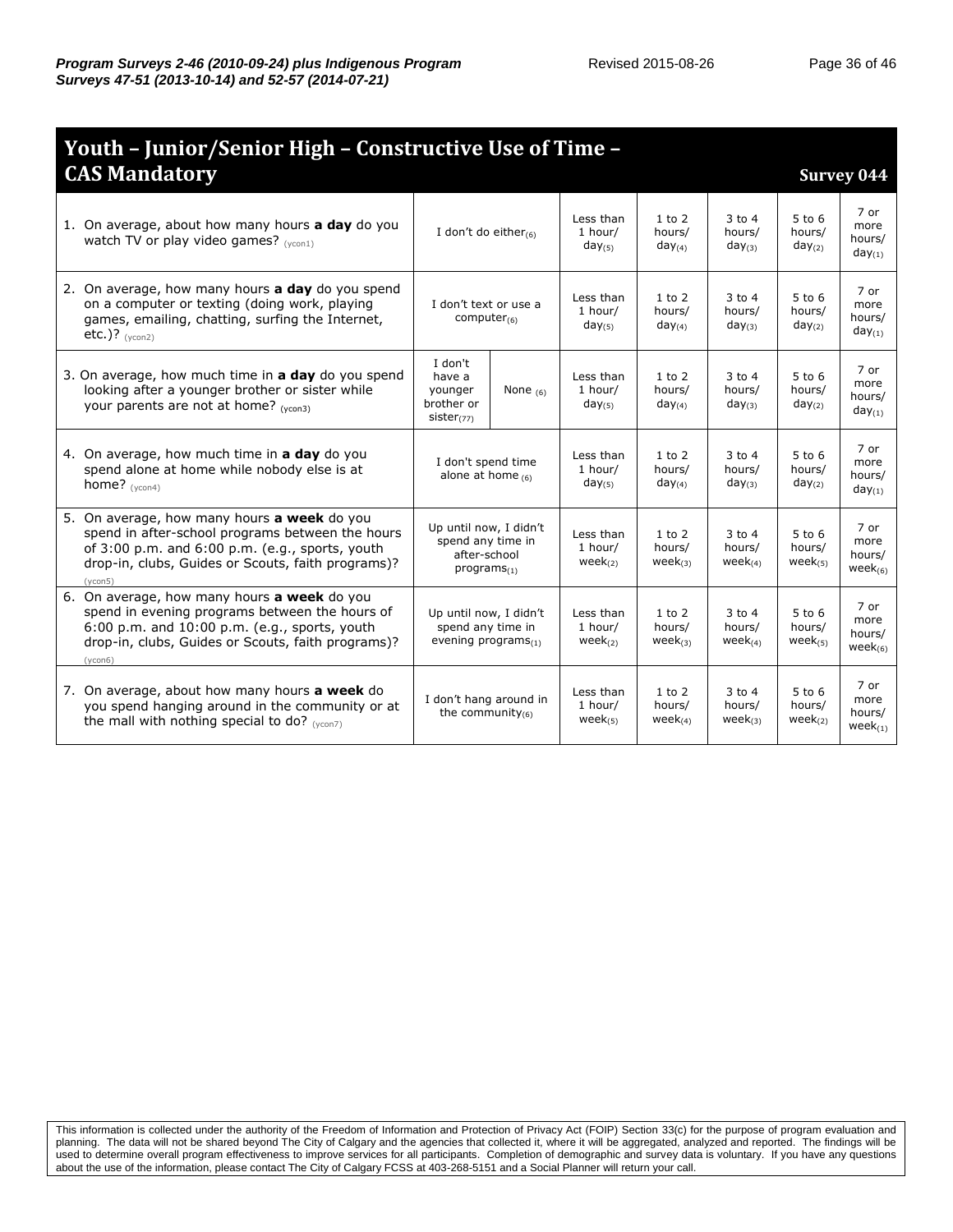| <b>Child Abuse Prevention (multi-site school-based programs)</b>             |                                         | <b>Survey 045</b>                |
|------------------------------------------------------------------------------|-----------------------------------------|----------------------------------|
| 1. If I saw an adult or older teenager hurting a child, I would $_{(cabu1)}$ | Incorrect answer/<br>no answer $(1)$    | Correct<br>answer <sub>(2)</sub> |
| 2. If a friend told me that he or she was being abused, I would $_{(cabu2)}$ | Incorrect answer/<br>no answer $(1)$    | Correct<br>answer <sub>(2)</sub> |
| 3. If someone tried to hurt me, I would $_{(cabu3)}$                         | Incorrect answer/<br>no answer $_{(1)}$ | Correct<br>answer $_{(2)}$       |
| 4. If someone touched me in a way that I didn't like, I would $_{(cabu4)}$   | Incorrect answer/<br>no answer $(1)$    | Correct<br>answer $_{(2)}$       |
| 5. Name a person who you would tell if you were being abused. $_{(cabu5)}$   | Incorrect answer/<br>no answer $(1)$    | Correct<br>answer <sub>(2)</sub> |

Note: There is no Survey 046. Instead, Survey 012 is available for use in this Domain but analyzed as part of Dimension Two, Domain 1.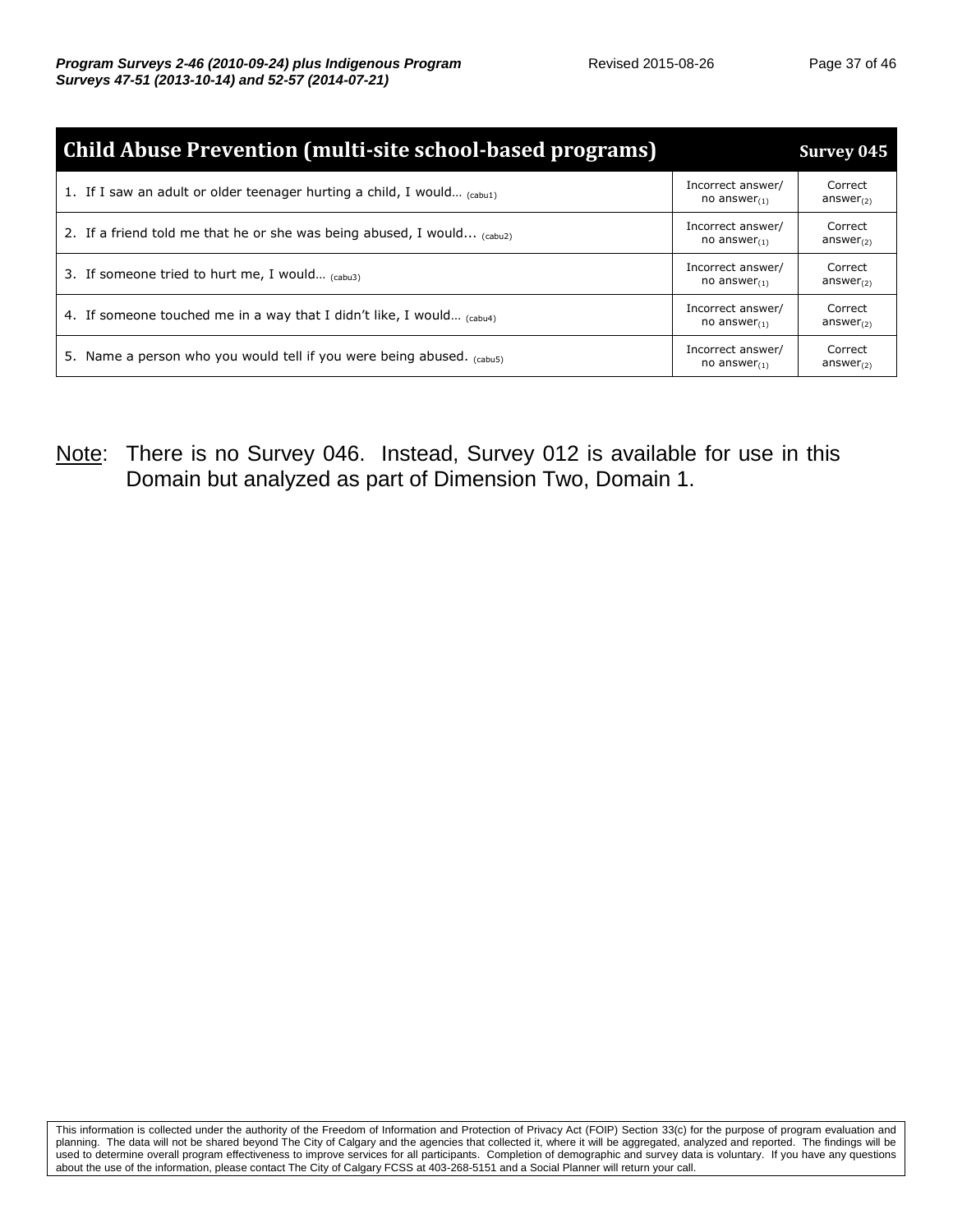# **Surveys for Indigenous Programming**

**DIMENSION ONE: SOCIAL NETWORKS & SOCIAL SUPPORT SOCIAL CAPITAL**

**Surveys 47, 48, 49, 50, and 51.** 

#### **FOIP Statement**

This information is collected under the authority of the Freedom of Information and Protection of Privacy Act (FOIP) Section 33(c) for the purpose of program evaluation and planning. The data will not be shared beyond The City of Calgary and the agencies that collected it, where it will be aggregated, analyzed and reported. The findings will be used to determine overall program effectiveness to improve services for all participants. Completion of demographic and survey data is voluntary. If you have any questions about the use of the information, please contact The City of Calgary FCSS at 403-268-5151 and a Social Planner will return your call.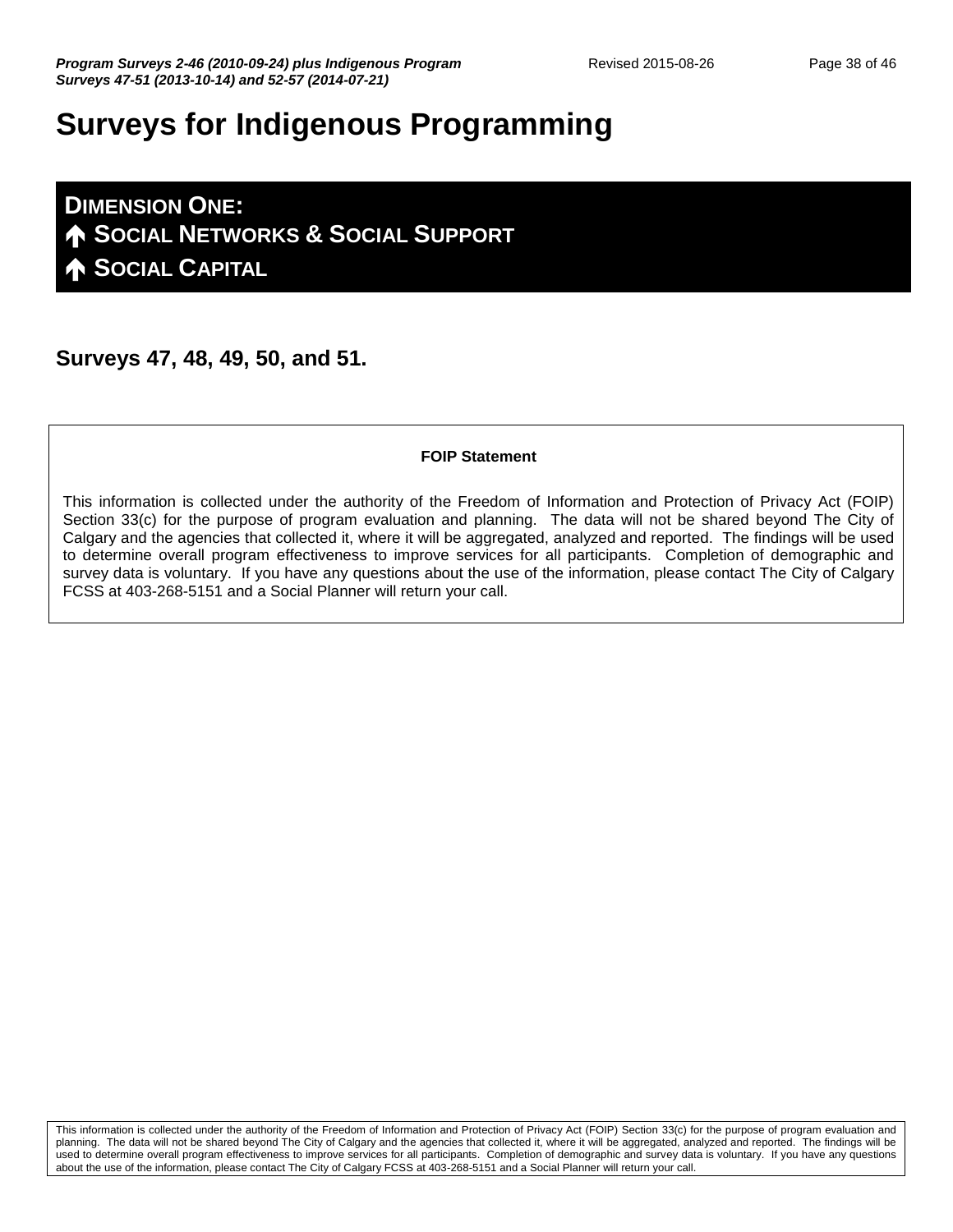#### **DIMENSION ONE: Domain 3 – Increased Individual and Family Healing** (Surveys 47, 48, 49, 50, and 51)

| <b>Cultural Safety and Cultural Programming</b>                                                                                                                                                                                                                                                                            |                            |                                       |                                    | <b>Survey 047</b>                 |
|----------------------------------------------------------------------------------------------------------------------------------------------------------------------------------------------------------------------------------------------------------------------------------------------------------------------------|----------------------------|---------------------------------------|------------------------------------|-----------------------------------|
| 1. I understand the importance of Indigenous language. For<br>example, I have been involved in learning Indigenous<br>language such as taking Indigenous language classes,<br>hearing or speaking with Elders or cultural people who<br>speak their own language, or storytelling in an Indigenous<br>$language._(cscp1)}$ | No<br>$involvement_{(1)}$  | Limited<br>involvement <sub>(2)</sub> | Moderate<br>$involvement_{(3)}$    | Extensive<br>$involvement_{(4)}$  |
| 2. I have been involved in traditional cultural social events<br>and ceremonies such as Pow Wow, smudging, pipe<br>ceremonies, sweat lodge ceremonies, and Inuit or Métis<br>ceremonies. $(cscp2)$                                                                                                                         | No<br>involvement $_{(1)}$ | Limited<br>involvement $_{(2)}$       | Moderate<br>involvement $_{(3)}$   | Extensive<br>involvement $_{(4)}$ |
| 3. I understand traditional Indigenous protocols and how<br>they are used when approaching Elders or cultural people<br>for things like asking Elders for guidance or healing,<br>making offerings, and using a Circle Process. (cscn3)                                                                                    | No<br>understanding $(1)$  | Limited<br>understanding $(2)$        | Moderate<br>understanding $(3)$    | Extensive<br>understanding $(4)$  |
| 4. I understand my own traditional Indigenous teachings<br>such as morals and values, caring for sacred items, sacred<br>self-care, sacred teachings, relational accountability, and<br>creation stories. <sub>(cscp4)</sub>                                                                                               | No<br>understanding $(1)$  | Limited<br>understanding $(2)$        | Moderate<br>understanding $(3)$    | Extensive<br>understanding $(4)$  |
| 5. I understand cultural teachings and practices and how to<br>use them to help me make choices if I am faced with a<br>problem or feel troubled. (cscp5)                                                                                                                                                                  | No<br>understanding $(1)$  | Limited<br>understanding $(2)$        | Moderate<br>understanding $_{(3)}$ | Extensive<br>understanding $(4)$  |
| 6. I understand traditional kinship concepts and practices<br>such as kinship mapping (family history), traditional<br>parenting practices, traditional knowledge of child and<br>family teachings, and extended family relational<br>accountability.(cscp6)                                                               | No<br>understanding $(1)$  | Limited<br>understanding $(2)$        | Moderate<br>understanding $(3)$    | Extensive<br>understanding $(4)$  |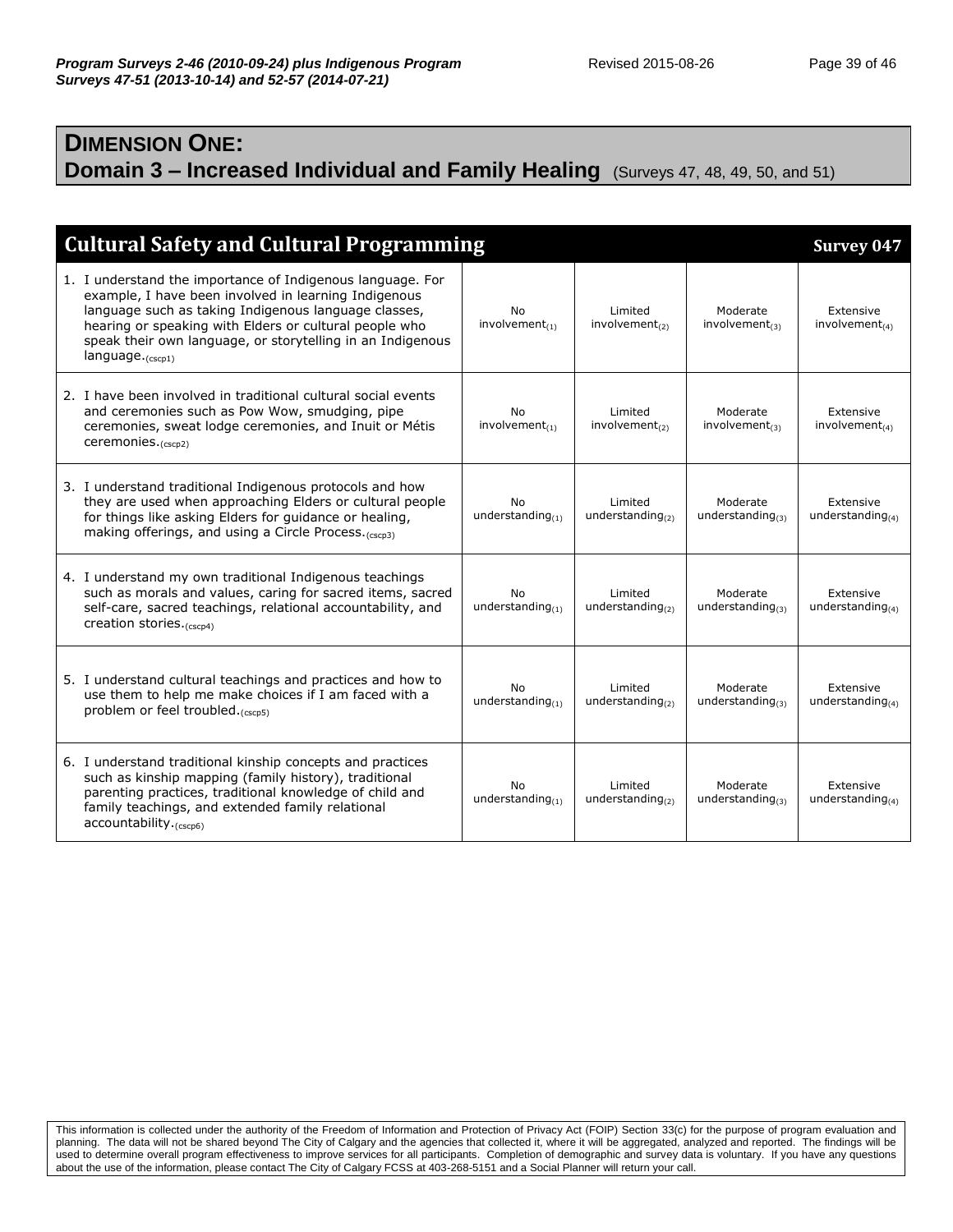| <b>Cultural Role Modelling and Mentoring</b>                                                                                                                                                                                                 |                           |                                |                                 | <b>Survey 048</b>                  |
|----------------------------------------------------------------------------------------------------------------------------------------------------------------------------------------------------------------------------------------------|---------------------------|--------------------------------|---------------------------------|------------------------------------|
| 1. I use traditional Indigenous practices or approaches that<br>have been taught or modelled to me for things like<br>traditional conflict resolution, traditional childrearing, and<br>traditional gender roles. $\epsilon_{\text{crmmt1}}$ | $Never_{(1)}$             | Seldom $(2)$                   | Often $(3)$                     | Always $(4)$                       |
| 2. I have been involved in traditional Indigenous cultural<br>teachings and ceremony that were led by a traditional<br>Indigenous mentor or role model. <sub>(crmm2)</sub>                                                                   | No<br>$involvement_{(1)}$ | Limited<br>$involvement_{(2)}$ | Moderate<br>$involvement_{(3)}$ | Extensive<br>involvement $t_{(4)}$ |

| <b>Historical Indigenous Knowledge</b>                                                                                                                                                                                                      |                                  |                                   |                                    | Survey 049                       |
|---------------------------------------------------------------------------------------------------------------------------------------------------------------------------------------------------------------------------------------------|----------------------------------|-----------------------------------|------------------------------------|----------------------------------|
| 1. I have an understanding of the history of Indigenous<br>people in the world, for example, pre/post European<br>contact, Residential Schools, "the 60's scoop," and local<br>history. $(hak1)$                                            | <b>No</b><br>understanding $(1)$ | Limited<br>understanding $_{(2)}$ | Moderate<br>understanding $_{(3)}$ | Extensive<br>understanding $(4)$ |
| 2. I have an understanding of how I am affected by the<br>impacts of intergenerational trauma as well as how<br>intergenerational trauma affects Residential School<br>survivors, other individuals, families, and<br>communities. $(hak2)$ | <b>No</b><br>understanding $(1)$ | Limited<br>understanding $_{(2)}$ | Moderate<br>understanding $_{(3)}$ | Extensive<br>understanding $(4)$ |
| 3. I have an understanding of the resources and supports<br>available to me (such as Elders or agencies) to process<br>any impact of intergenerational trauma on myself, my<br>family, or my community. $(hak3)$                            | No.<br>understanding $(1)$       | Limited<br>understanding $(2)$    | Moderate<br>understanding $(3)$    | Extensive<br>understanding $(4)$ |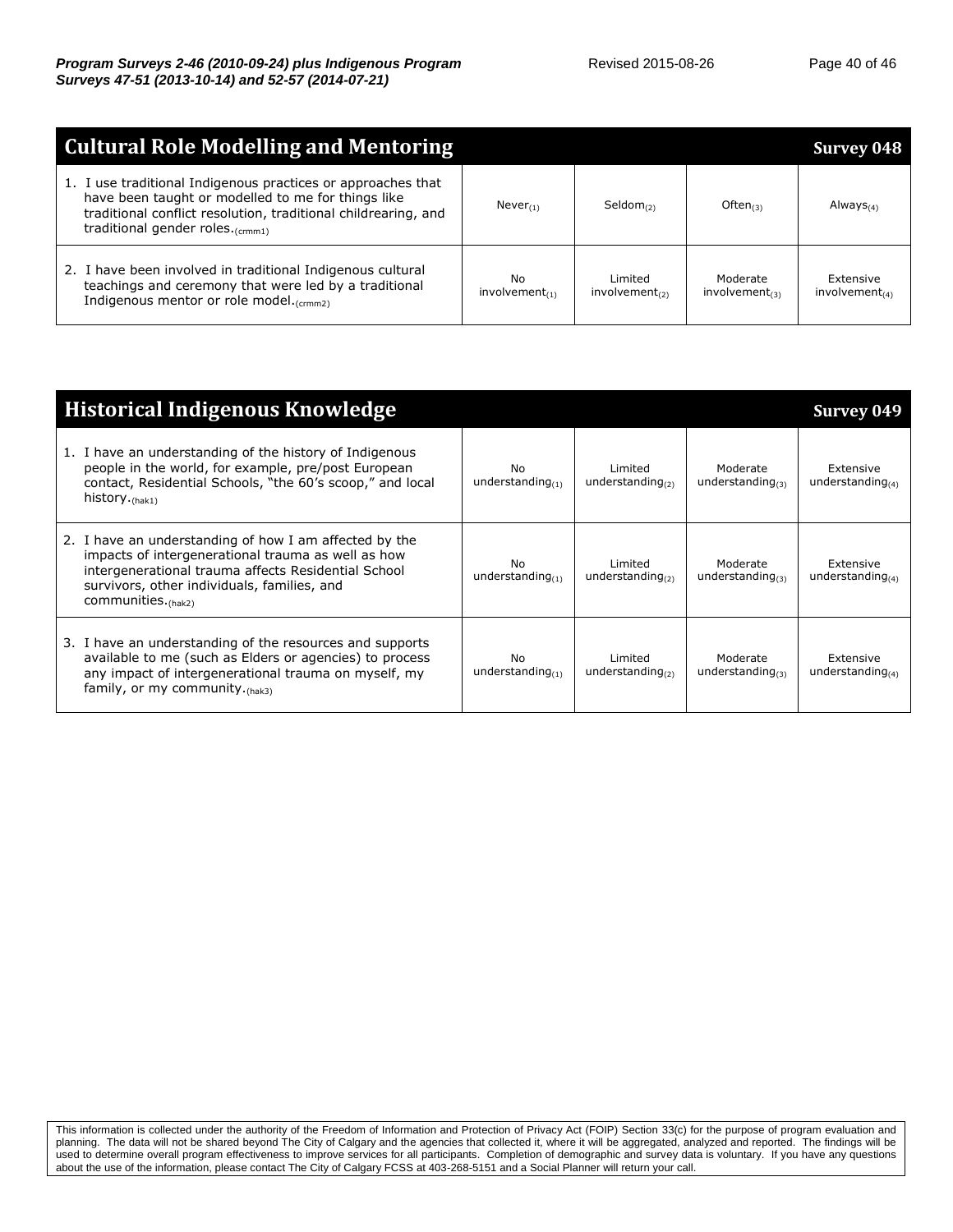| <b>Sense of Cultural Belonging and Feeling Supported</b><br><b>Survey 050</b>                                                                                                                                |                |                       |                |                 |
|--------------------------------------------------------------------------------------------------------------------------------------------------------------------------------------------------------------|----------------|-----------------------|----------------|-----------------|
| 1. When I am successful, I am acknowledged and celebrated<br>for my accomplishment $(schfs1)$                                                                                                                | $Never_{(1)}$  | Seldom $_{(2)}$       | Often $(3)$    | Always $(4)$    |
| 2. I feel that I can participate and solve problems in<br>traditional or other supportive ways such as through<br>sharing circles or traditional approaches to conflict<br>resolution or mediation. (scbfs2) | $Never_{(1)}$  | Seldom <sub>(2)</sub> | Often $(3)$    | Always $(4)$    |
| 3. I can access culturally appropriate and knowledgeable<br>resources such as Elders, speakers, or traditional people<br>who will listen to me and help me solve my problems.<br>(scbfs3)                    | $Never_{(1)}$  | Seldom <sub>(2)</sub> | Often $(3)$    | Always $(4)$    |
| 4. I feel I have access to traditional supportive practices<br>such as smudging or ceremony where I feel like I belong<br>and am supported. $(scbfs4)$                                                       | Never $_{(1)}$ | Seldom $_{(2)}$       | Often $(3)$    | Always $_{(4)}$ |
| 5. I feel included in the Indigenous community.(scbfs5)                                                                                                                                                      | $Never_{(1)}$  | Seldom $_{(2)}$       | Often $_{(3)}$ | Always $_{(4)}$ |

| <b>Personal Advocacy and a Sense of Empowerment</b>                                                                                                                                                            |                               |                                     |                            |                               |
|----------------------------------------------------------------------------------------------------------------------------------------------------------------------------------------------------------------|-------------------------------|-------------------------------------|----------------------------|-------------------------------|
| 1. I have someone I can talk to about finding a way to<br>address specific problems or concerns such as resolving<br>conflicts in the community (e.g., when shopping or renting<br>an apartment). $_{(pase1)}$ | Never $_{(1)}$                | Seldom $_{(2)}$                     | Often $(3)$                | Always $(4)$                  |
| 2. I am able to live in the Indigenous and non-Indigenous<br>world, and I have the skills to address any issues I may<br>come up against in either world. (pase2)                                              | Stronalv<br>Disagree $(1)$    | Somewhat<br>Disagree <sub>(2)</sub> | Somewhat<br>Agree $(3)$    | Strongly Agree <sub>(4)</sub> |
| 3. I am able to handle any problems that keep me from<br>feeling included in the Indigenous or non-Indigenous<br>community. $_{(base3)}$                                                                       | Strongly<br>Disagree $(1)$    | Somewhat<br>Disagree $_{(2)}$       | Somewhat<br>Agree $_{(3)}$ | Strongly Agree(4)             |
| 4. I spend time helping others learn about who they are as<br>Indigenous people. $_{(base4)}$                                                                                                                  | Strongly<br>Disagree $_{(1)}$ | Somewhat<br>Disagree $_{(2)}$       | Somewhat<br>Agree $_{(3)}$ | Strongly Agree <sub>(4)</sub> |
| 5. I am able to understand and address issues I may face in<br>the community such as when going to the doctor or<br>speaking to teachers at my or my child's school. (pase5)                                   | Strongly<br>Disagree $_{(1)}$ | Somewhat<br>Disagree $_{(2)}$       | Somewhat<br>Agree $_{(3)}$ | Strongly Agree <sub>(4)</sub> |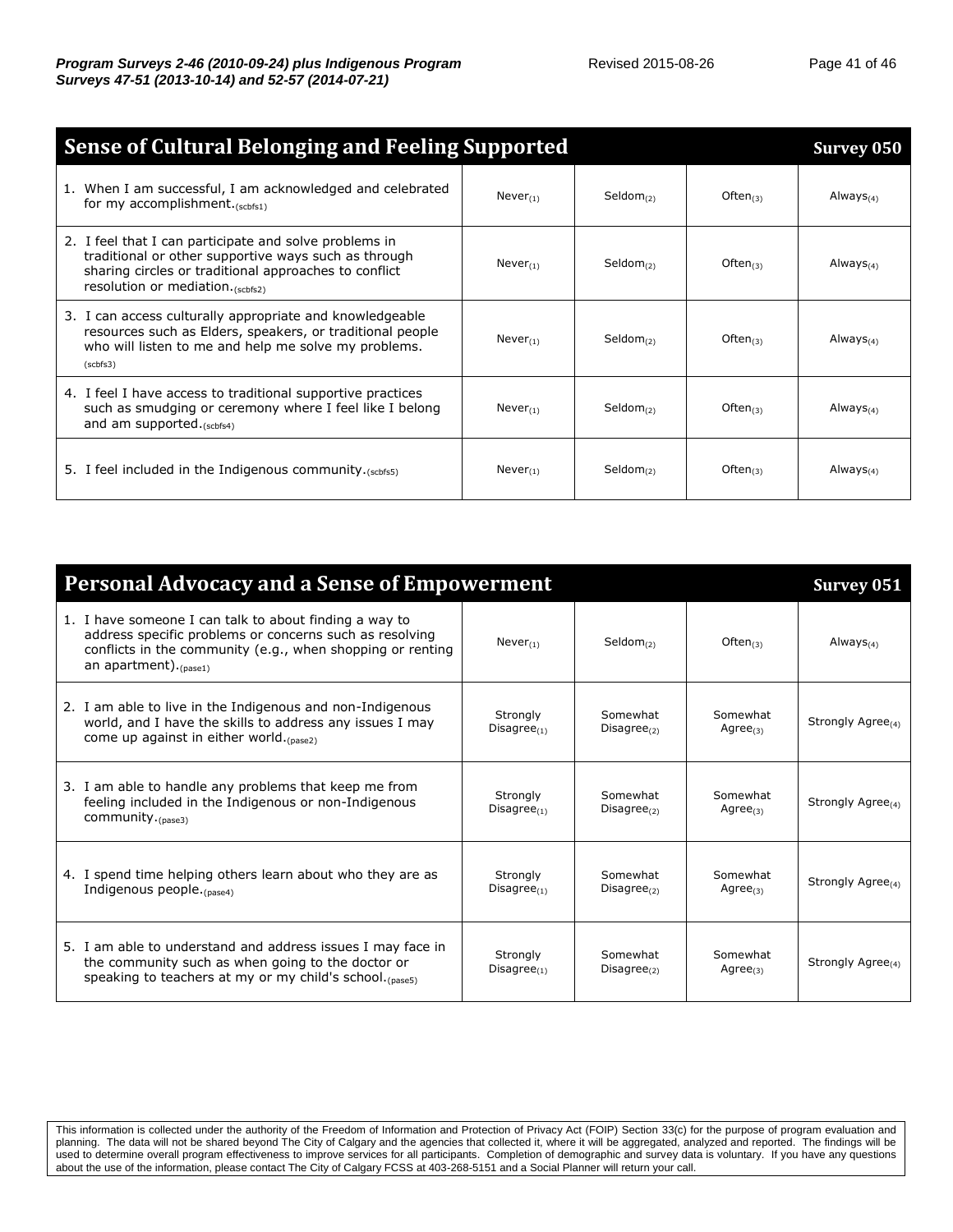## **DIMENSION THREE: FAMILY COHESION / MANAGEMENT PARENTING SKILLS**

#### **Surveys 52, 53, 54, 55, 56, and 57.**

#### **FOIP Statement**

This information is collected under the authority of the Freedom of Information and Protection of Privacy Act (FOIP) Section 33(c) for the purpose of program evaluation and planning. The data will not be shared beyond The City of Calgary and the agencies that collected it, where it will be aggregated, analyzed and reported. The findings will be used to determine overall program effectiveness to improve services for all participants. Completion of demographic and survey data is voluntary. If you have any questions about the use of the information, please contact The City of Calgary FCSS at 403-268-5151 and a Social Planner will return your call.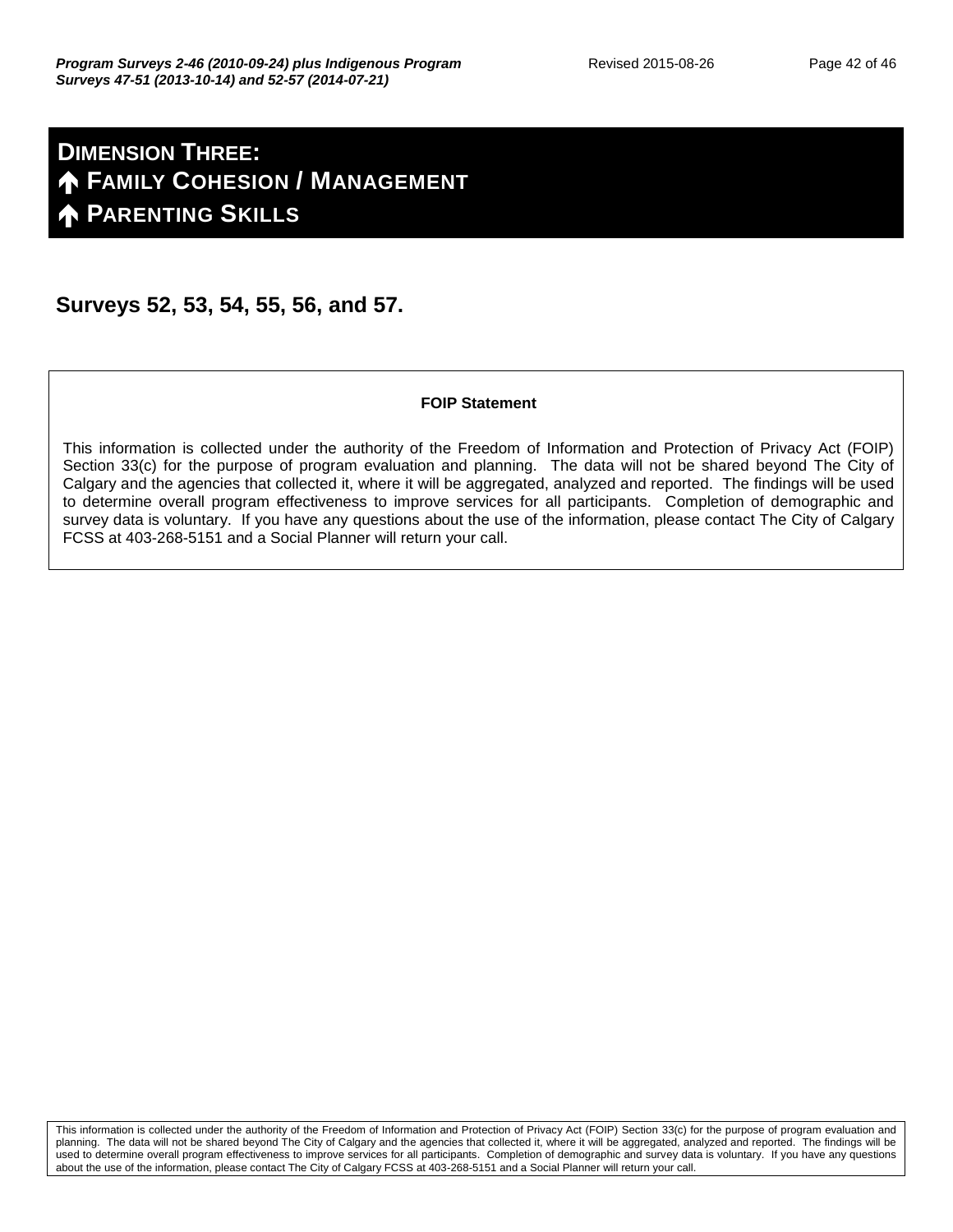#### **DIMENSION THREE: Domain 3 – Indigenous Families and Traditional Parenting Practices** (Surveys 52 and 53)

| <b>Understanding Traditional and Community-Based Parenting Practices</b>                                                                                                                                             |                                  |                                   |                                    | Survey 052                          |
|----------------------------------------------------------------------------------------------------------------------------------------------------------------------------------------------------------------------|----------------------------------|-----------------------------------|------------------------------------|-------------------------------------|
| 1. I understand how I am related to people in the<br>Indigenous community, such as having knowledge of<br>my family and community history, who my relatives<br>are, and who my extended family is $(t_{\text{cpl}})$ | No<br>understanding $_{(1)}$     | Limited<br>understanding $_{(2)}$ | Moderate<br>understanding $_{(3)}$ | Extensive<br>understanding $(4)$    |
| 2. I understand the history and impact of colonization and<br>assimilation on my family and community. (tcp2)                                                                                                        | <b>No</b><br>understanding $(1)$ | Limited<br>understanding $_{(2)}$ | Moderate<br>understanding $_{(3)}$ | Extensive<br>understanding $(4)$    |
| 3. I understand what community-based childrearing<br>means and why it is important. For example, I<br>understand the family's responsibility to nurture the<br>gifts children bring with them. $(tcp3)$              | No<br>understanding $(1)$        | Limited<br>understanding $_{(2)}$ | Moderate<br>understanding $_{(3)}$ | Extensive<br>understanding $(4)$    |
| 4. I understand that by carrying on the teachings of the<br>Ancestors there will be an impact on my family and<br>community. <sub>(tcp4)</sub>                                                                       | <b>No</b><br>understanding $(1)$ | Limited<br>understanding $_{(2)}$ | Moderate<br>understanding $_{(3)}$ | Extensive<br>understanding $(4)$    |
| 5. I understand the use of traditional parenting practices<br>such as the moss bag, naming ceremony, willow<br>teachings, the swing, and nurturing. $(t_{\text{cn5}})$                                               | No<br>understanding $(1)$        | Limited<br>understanding $_{(2)}$ | Moderate<br>understanding $_{(3)}$ | Extensive<br>understanding $_{(4)}$ |
| 6. I understand how my love, support, and attention to<br>my children will help with their successful development.<br>(tcp6)                                                                                         | No<br>understanding $(1)$        | Limited<br>understanding $(2)$    | Moderate<br>understanding $(3)$    | Extensive<br>understanding $(4)$    |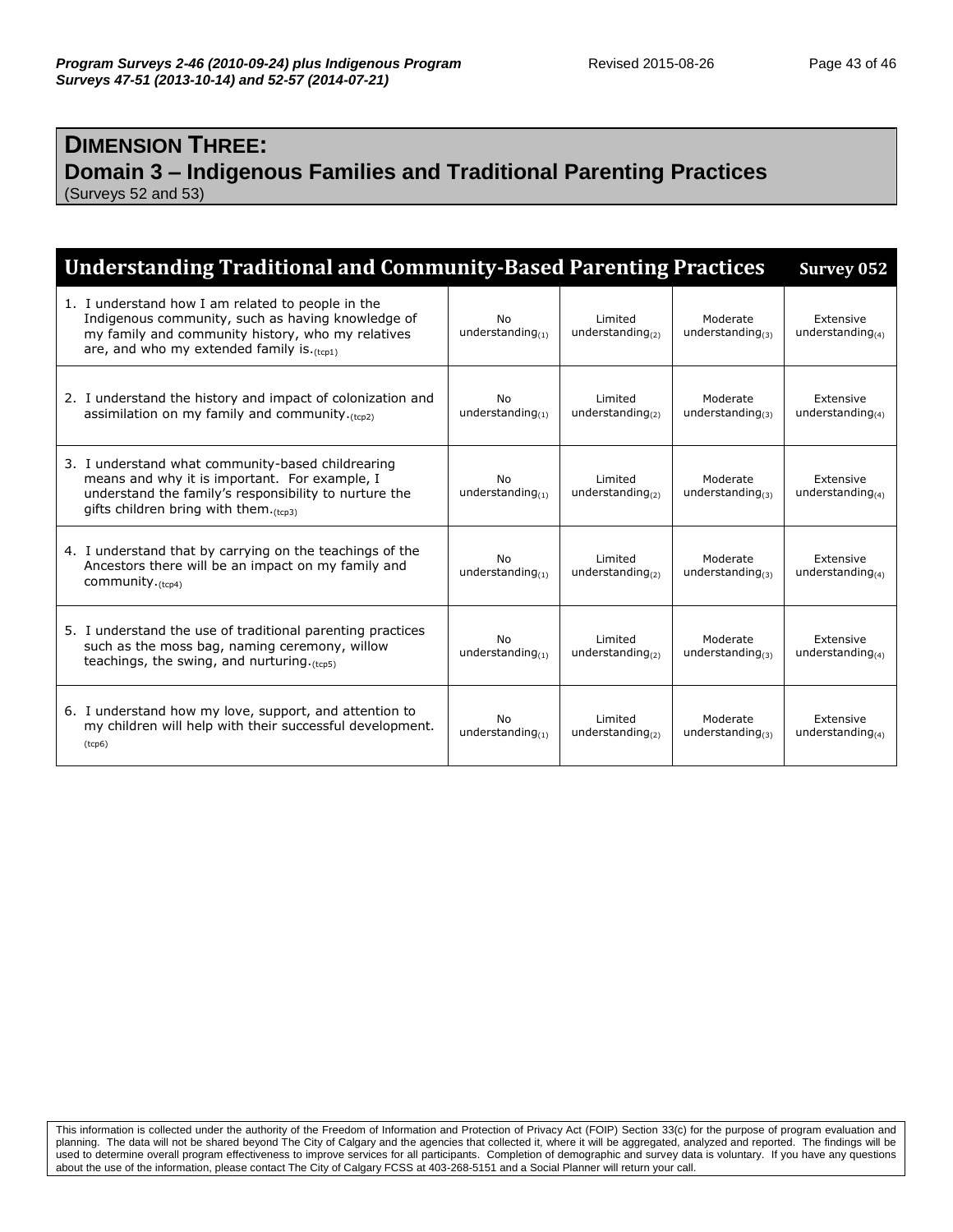| <b>Use of Traditional and Community-Based Practices</b> |                                                                                                                                                                                                             |               |                |                | Survey 053   |
|---------------------------------------------------------|-------------------------------------------------------------------------------------------------------------------------------------------------------------------------------------------------------------|---------------|----------------|----------------|--------------|
|                                                         | 1. I use some of the following practices to address family<br>and parenting concerns: sharing circles, teachings,<br>counselling through Elders, or presenting offerings to an<br>Elder in ceremony.(utcp1) | $Never_{(1)}$ | $Seldom_{(2)}$ | Often $(3)$    | Always $(4)$ |
|                                                         | 2. I feel I can use Indigenous teachings to assist me and<br>my family. Examples include turtle lodge teachings and<br>willow teachings. (utcp2)                                                            | $Never_{(1)}$ | $Seldom_{(2)}$ | Often $(3)$    | Always $(4)$ |
|                                                         | 3. I feel comfortable participating in traditional Indigenous<br>practices with my family to resolve family or parenting<br>issues. Examples include healing or sharing circles. $(utcn3)$                  | $Never_{(1)}$ | $Seldom_{(2)}$ | Often $(3)$    | Always $(4)$ |
|                                                         | 4. I reach out to my extended family for positive support<br>and teachings. (utcp4)                                                                                                                         | $Never_{(1)}$ | $Seldom_{(2)}$ | Often $_{(3)}$ | Always $(4)$ |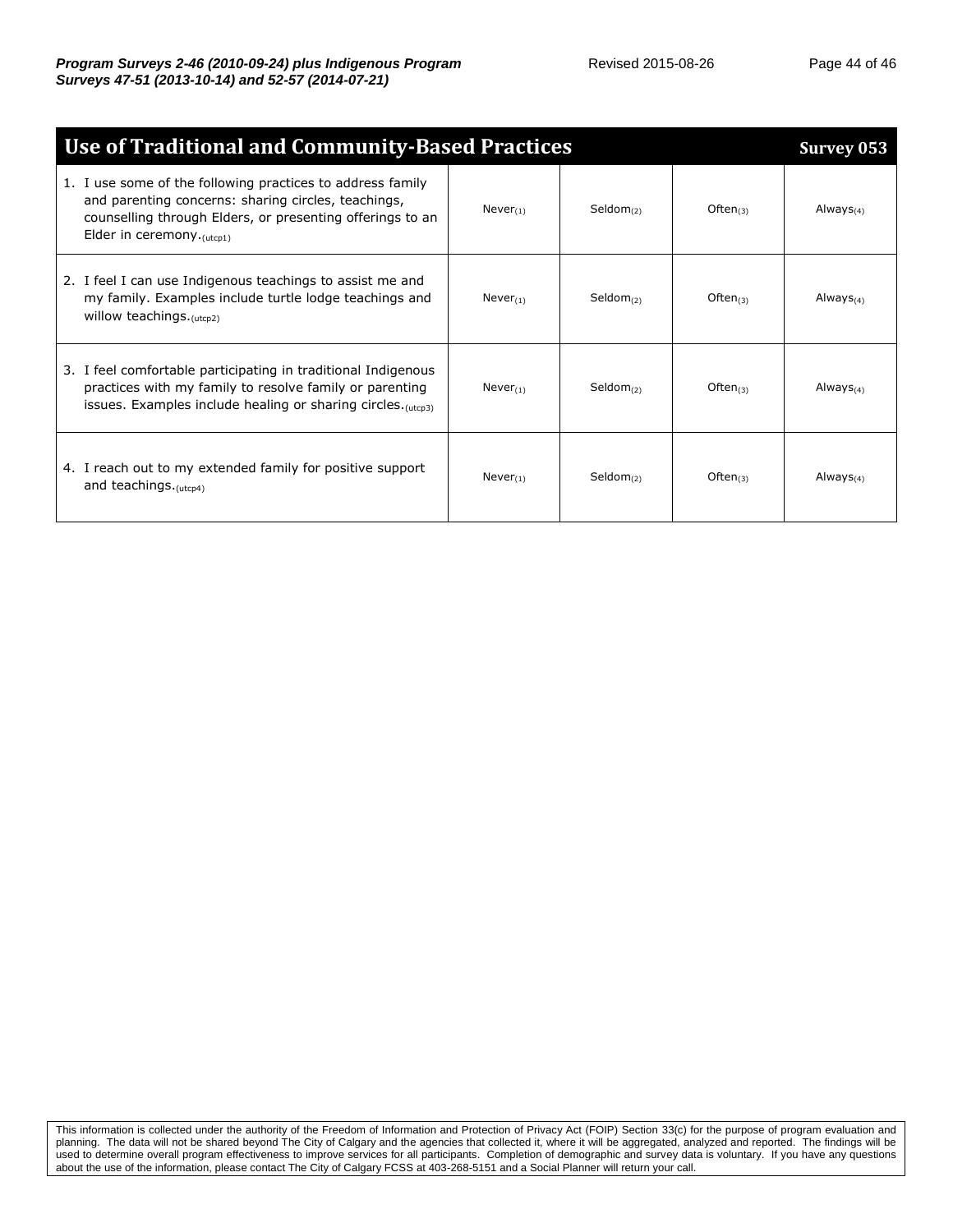## **DIMENSION THREE: Domain 4 – Colonization and Healing** (Surveys 54 and 55)

| <b>Traditional Healing Practices for Individuals</b>                                                                                                                                                                                                              |               |                       |             | Survey 054     |
|-------------------------------------------------------------------------------------------------------------------------------------------------------------------------------------------------------------------------------------------------------------------|---------------|-----------------------|-------------|----------------|
| 1. I am positive and hopeful about my future as an<br>Indigenous person. (thp1)                                                                                                                                                                                   | $Never_{(1)}$ | $Seldom_{(2)}$        | Often $(3)$ | $Always_{(4)}$ |
| 2. I feel supported in learning about and exploring the<br>impacts of colonization and assimilation. $(t_{\text{ho2}})$                                                                                                                                           | $Never_{(1)}$ | Seldom <sub>(2)</sub> | Often $(3)$ | Always $(4)$   |
| 3. I have opportunities to learn about or participate in<br>traditional Indigenous healing practices if I so choose.<br>Examples include medicine wheel teachings, accessing<br>Elders, or ceremony such as a sweat lodge or circle<br>$process._{\text{(thp3)}}$ | $Never_{(1)}$ | Seldom <sub>(2)</sub> | Often $(3)$ | Always $(4)$   |
| 4. I am encouraged to recognize and use my personal gifts<br>and strengths as part of my healing journey. $(th)$                                                                                                                                                  | $Never_{(1)}$ | $Seldom_{(2)}$        | Often $(3)$ | Always $(4)$   |

| Understanding the Impact of History as a Part of the Healing Process                                                                                                                                         |                                  |                                |                                 |                                  |
|--------------------------------------------------------------------------------------------------------------------------------------------------------------------------------------------------------------|----------------------------------|--------------------------------|---------------------------------|----------------------------------|
| 1. I understand how colonization and assimilation has<br>impacted me, my family, and my community. Examples<br>include intergenerational trauma, Residential School<br>exposure, and "the 60s Scoop."(uhhp1) | No<br>understanding $(1)$        | Limited<br>understanding $(2)$ | Moderate<br>understanding $(3)$ | Extensive<br>understanding $(4)$ |
| 2. I understand the impacts of trauma on physical and<br>mental health such as helplessness, anger, shame,<br>anxiety, and substance abuse. $(uhho2)$                                                        | Nο<br>understanding $(1)$        | Limited<br>understanding $(2)$ | Moderate<br>understanding $(3)$ | Extensive<br>understanding $(4)$ |
| 3. I understand how my personal and spiritual gifts, my<br>culture, and my strengths contribute to my personal<br>healing. $_{(uhhp3)}$                                                                      | <b>No</b><br>understanding $(1)$ | Limited<br>understanding $(2)$ | Moderate<br>understanding $(3)$ | Extensive<br>understanding $(4)$ |